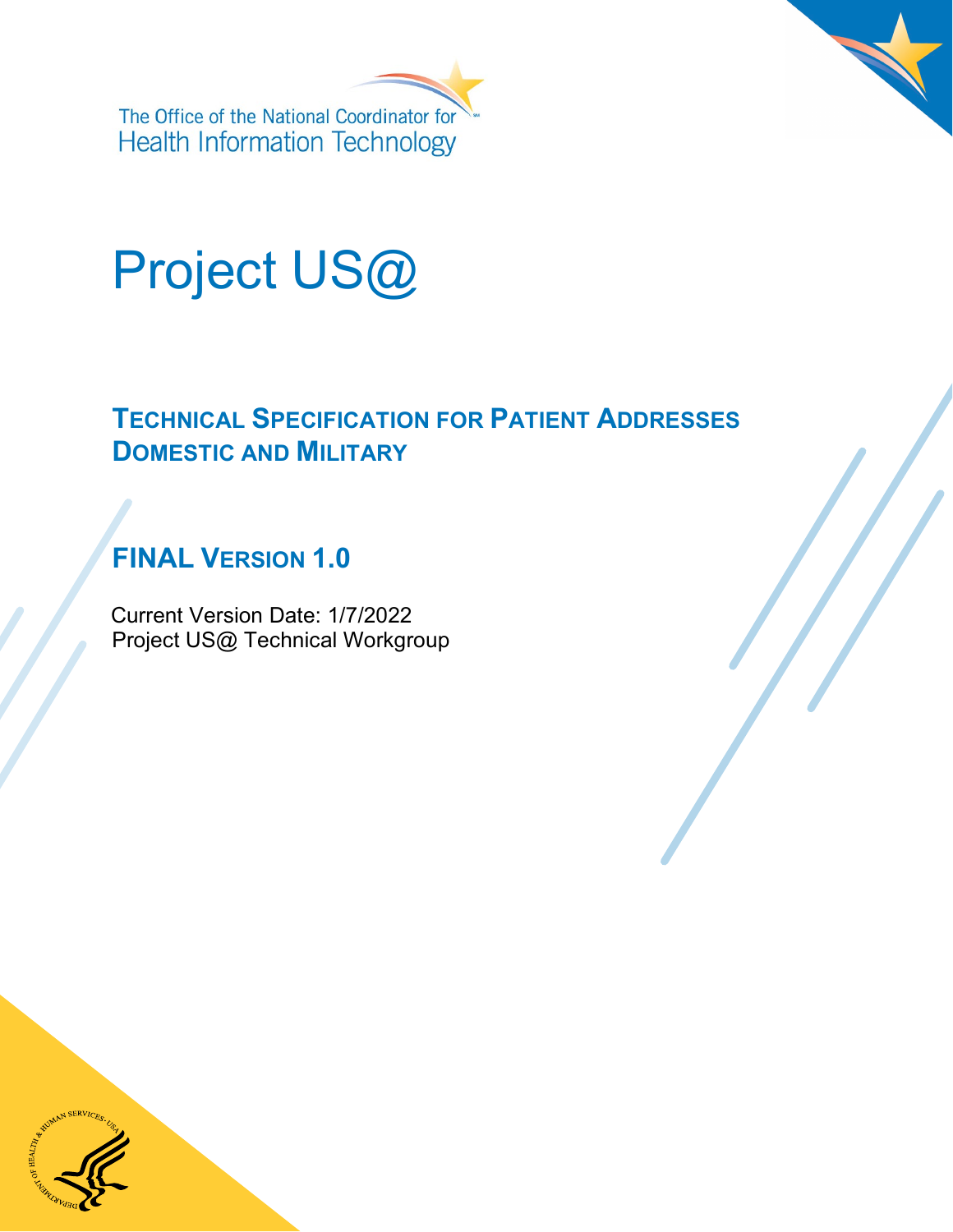

## Revision History

| <b>Date</b> | <b>Version</b> | <b>Description</b>           |  |
|-------------|----------------|------------------------------|--|
| 6/16/2021   |                | <b>DRAFT</b> initial release |  |
| 1/7/2022    | l.O<br>л       | FINAL release                |  |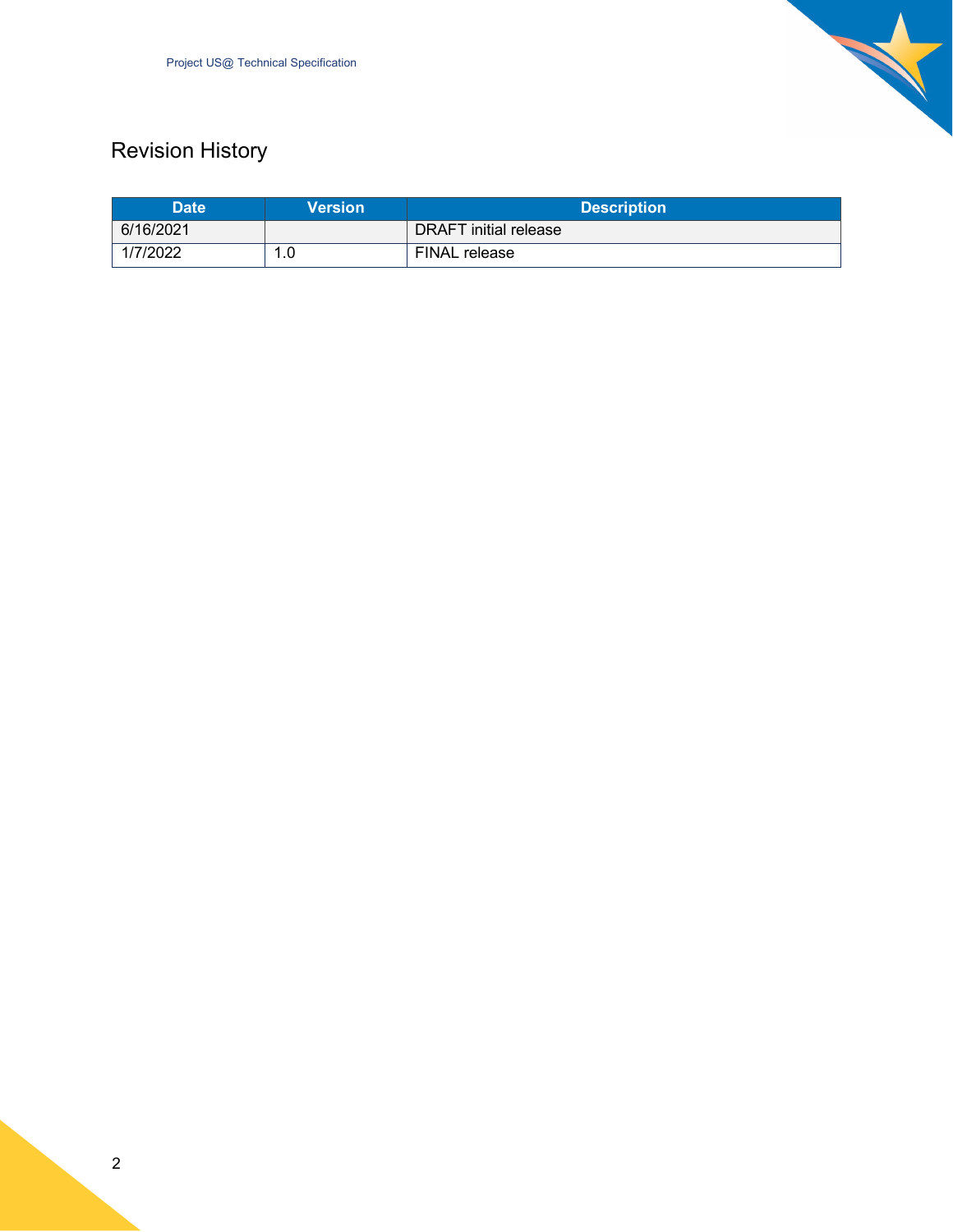

# **Table of Contents**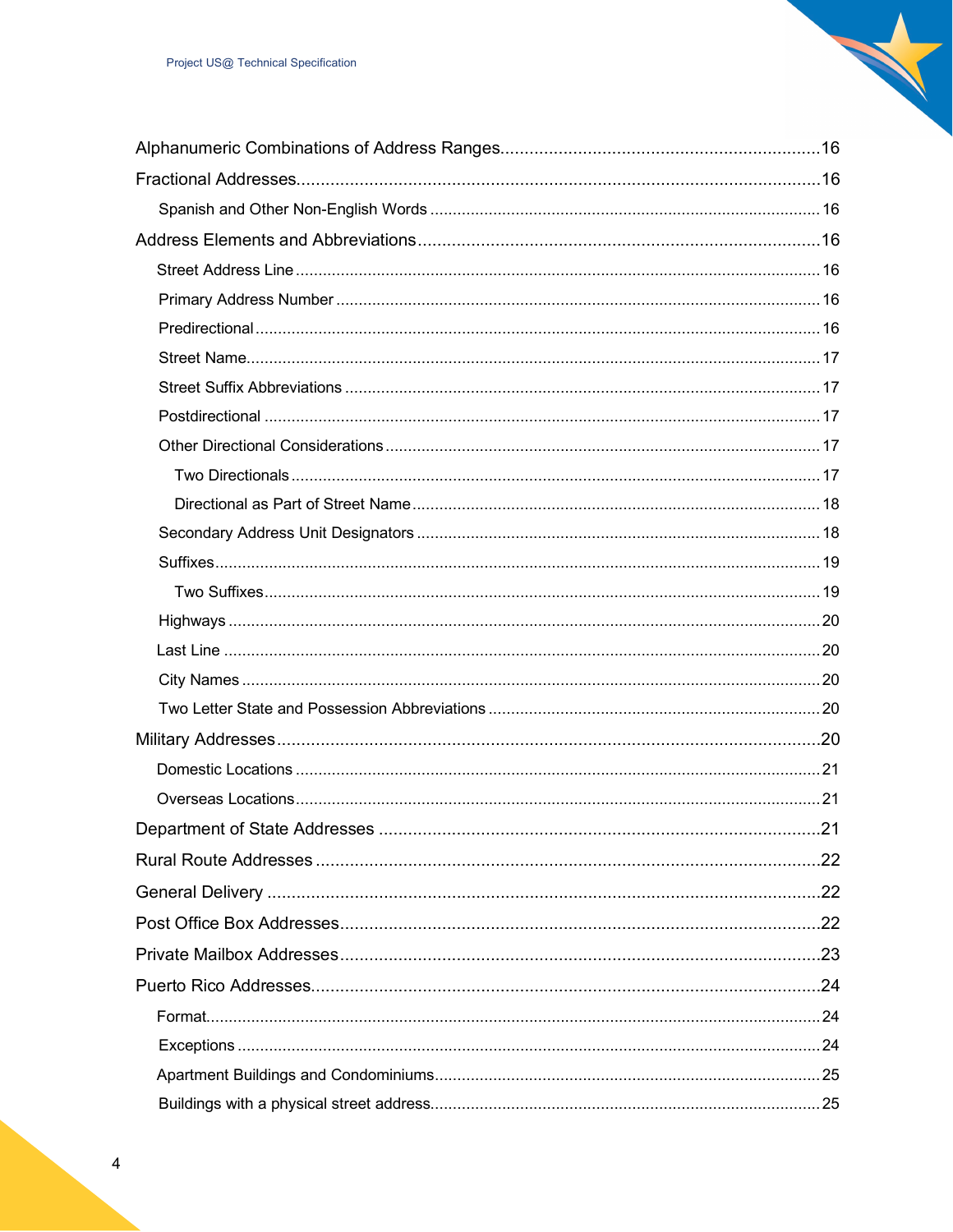| Appendix C. Address Standardization - County, State, Local Highways57 |  |
|-----------------------------------------------------------------------|--|
|                                                                       |  |
|                                                                       |  |
|                                                                       |  |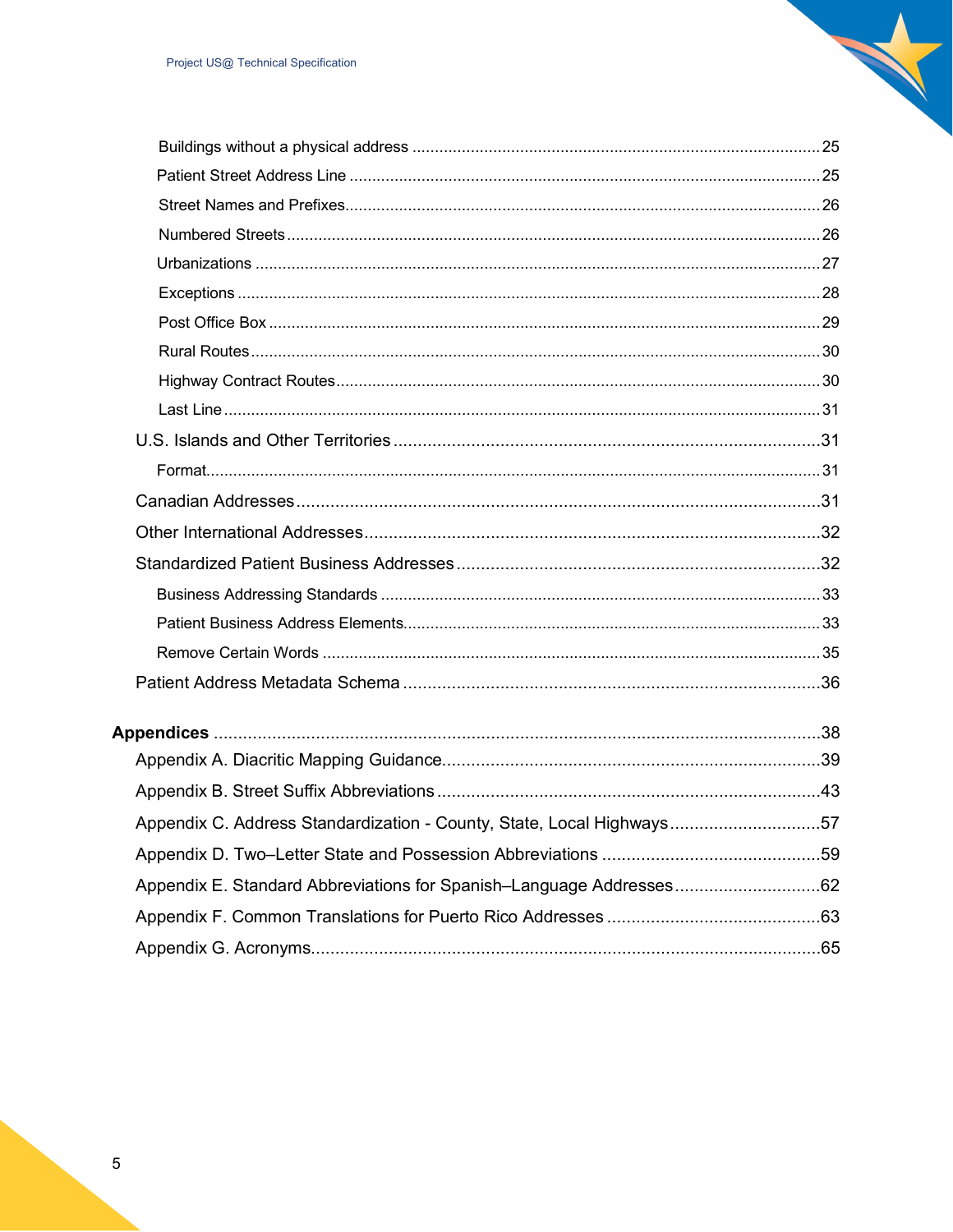

## <span id="page-5-0"></span>**Background**

The Pew Charitable Trusts and other organizations have recently promoted the use of United States Postal Service (USPS) [Publication 28](https://pe.usps.com/cpim/ftp/pubs/pub28/pub28.pdf) as a way to increase address accuracy for the purposes of improved patient matching.<sup>1</sup> These and other efforts indicate the potential for improved patient matching through the development and implementation of standards and implementation specifications. ONC received public input on the use of USPS Publication 28 in response to a Request for Information (RFI) on patient matching in the [2](#page-5-2)1st Century Cures Act proposed rule,<sup>2</sup> which sought comment on additional opportunities that may exist in patient matching and ways that ONC can lead and contribute to coordination efforts with respect to patient matching; particularly in ways that accurate patient matching can facilitate improved patient safety, better care coordination, and advanced interoperability.

ONC collaborated with standards development organizations (SDOs), including members of the Health Standards Collaborative (HSC), the American Health Information Management Association (AHIMA), and other interested stakeholders to create a unified, cross-standards development organization specification and companion guide for patient address. We engaged a wide range of stakeholders to help ensure that there is broad agreement on Project US@'s resulting specification and companion guide, and build industry commitment around their implementation from the ground up. Together, we hope to establish a lasting, industry-wide approach to representing patient addresses that is consistent across a spectrum of clinical and administrative transactions.

<span id="page-5-2"></span><span id="page-5-1"></span><sup>1</sup> See https://www.pewtrusts.org/en/research-and-analysis/issue-briefs/2019/09/standardizeddemographic-data-improve-patient-matching-in-electronic-health-records <sup>2</sup> See 84 FR 7554, https://www.federalregister.gov/d/2019-02224/p-1600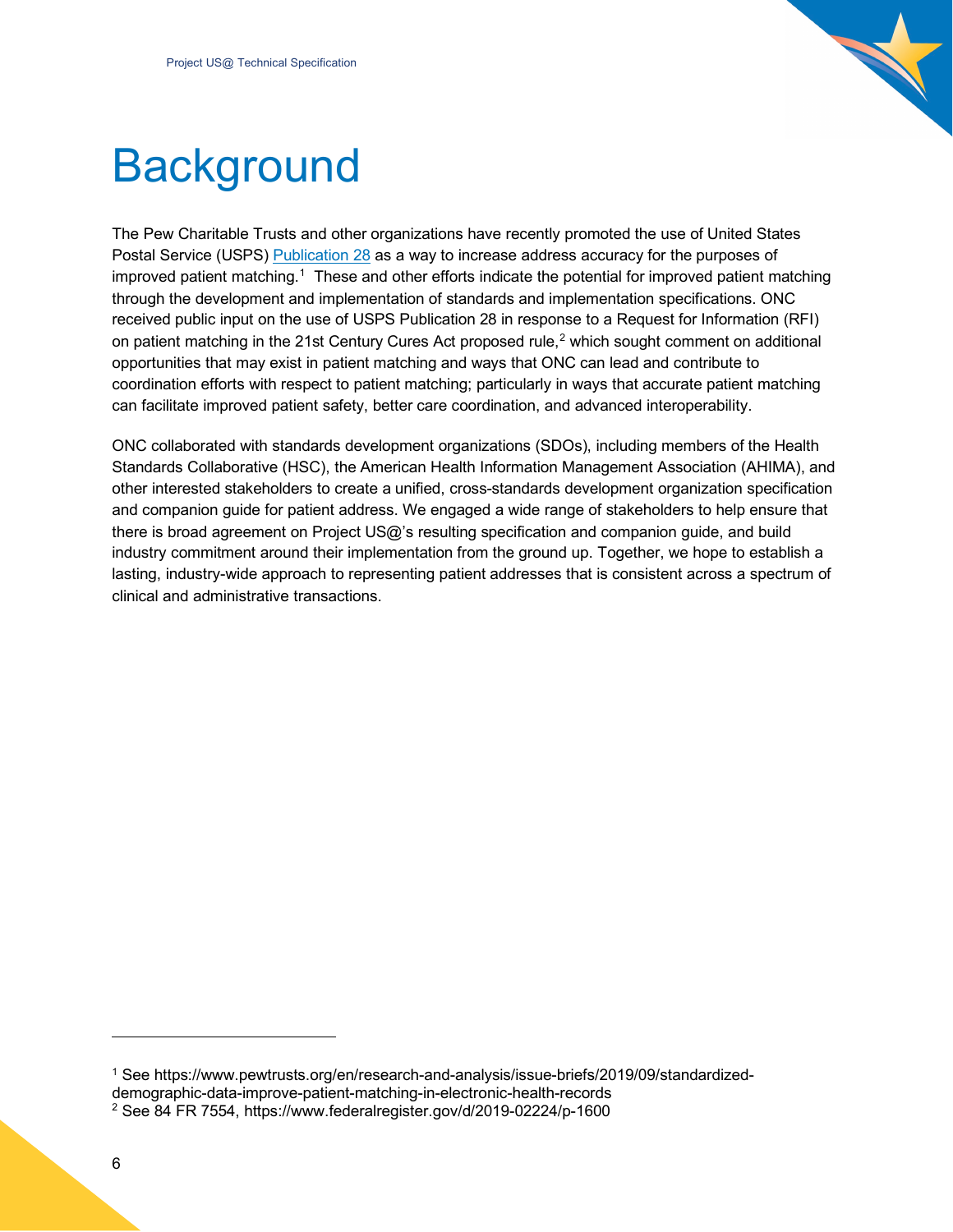

## <span id="page-6-0"></span>Introduction

## <span id="page-6-1"></span>**DESCRIPTION OF THE PROBLEM**

Patient matching, or the ability to identify and link records for the same patient within and across systems and organizations, continues to be a major challenge for healthcare. Patient matching and record linkage support interoperability by determining whether records—both those held within a single facility and those in different healthcare organizations—correctly refer to a specific individual. Inaccurate patient matching can lead to fragmented or duplicate patient records, which in turn lead to delayed, inappropriate, or unnecessary care; reduced utility and trust in patient data for research, analysis and reporting; inefficiencies in care coordination, prior authorization, billing, fraud detection, and privacy and security; and reduced or limited interoperability.

Currently there is no standardized way to identify and link disparate patient records to provide a complete longitudinal record of care. Each patient interaction with a hospital, clinic, pharmacy, laboratory, longcommercial or government health insurer, and public health agency generates patient demographic data that is recorded, managed, and exchanged differently. As a result, it is often challenging to accurately, consistently, efficiently, privately, securely, and sufficiently capture, identify, and automatically link a patient with their electronic health information for exchange.

While advancements have been made in technology and policy, these disparate efforts lack standardization and alignment which undermines current capabilities as well as the ability to respond to ever-changing populations, patterns of health and disease, and increasing numbers of interconnected healthcare systems exchanging more and more types of data. One way that patient matching could be improved is through the development and widespread adoption of standards for the demographic data elements that are relied on every day for matching patient records.

Although numerous technical standards currently in use across the industry support demographic data standardization, few standards align and many lack sufficient constraints and specific guidance that would result in consistent, harmonized representations of this data electronically. There are several demographic data elements that are used when matching patient records, and all of these elements are important and should be as accurate as possible.

Project US@ is focused on patient address. Patient addresses are collected and used to match patient records across a wide range of organizations, systems, and applications; mostly in different ways. Research has shown address standardization to have a meaningful positive impact on patient matching, especially at scale.<sup>[3](#page-6-2)</sup>

<span id="page-6-2"></span><sup>3</sup> doi: [10.1093/jamia/ocy191](https://dx.doi.org/10.1093%2Fjamia%2Focy191)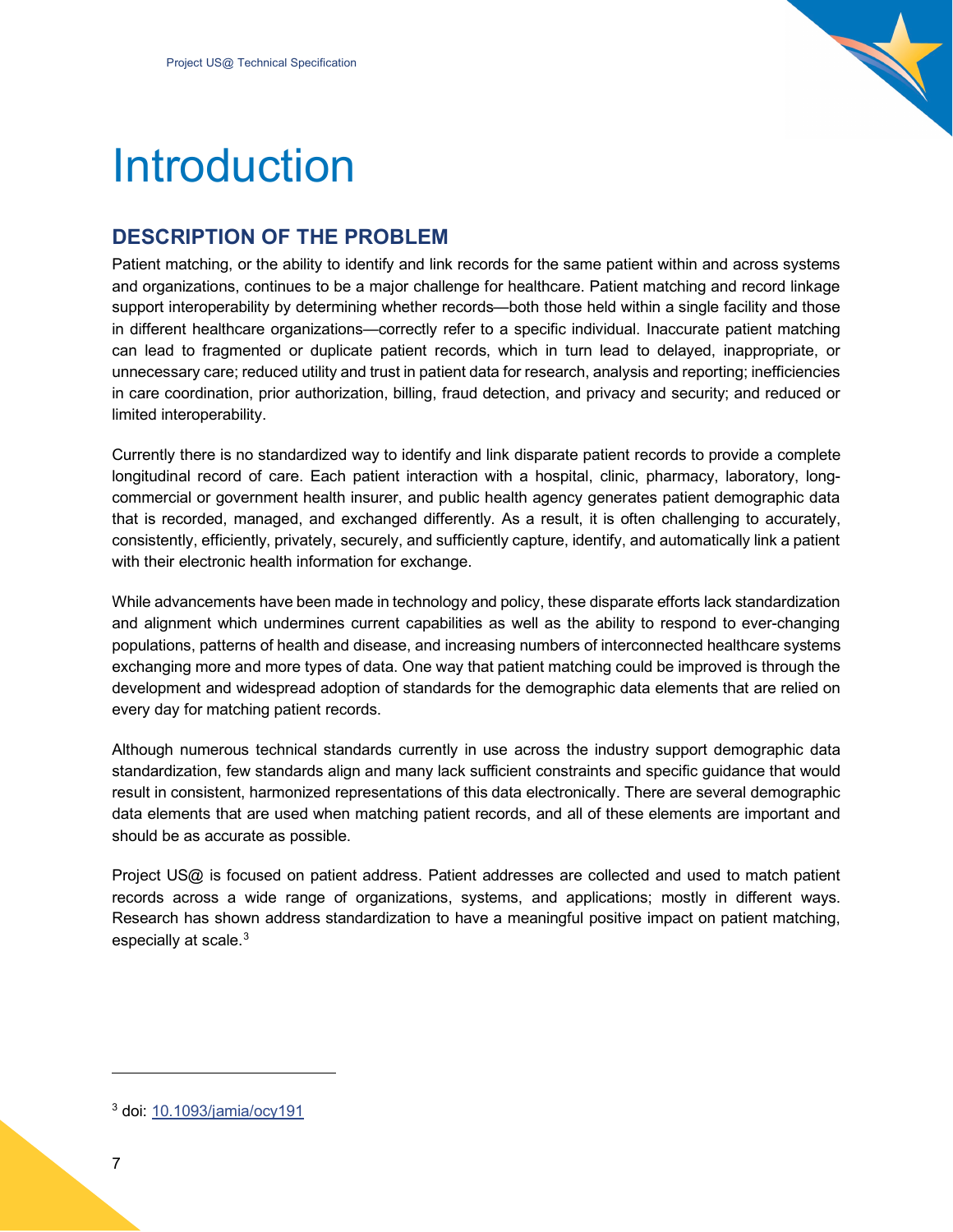

### <span id="page-7-0"></span>**PURPOSE**

Our objective in compiling a unified specification for patient address is twofold:

- To facilitate adoption and alignment through an industry-wide approach to representing patient addresses that is consistent across a spectrum of clinical and administrative transactions; and
- To enhance performance of patient matching algorithms through improved address quality.

The Project US@ Technical Specification was developed by the Project US@ Technical Workgroup in collaboration with ONC in a unified effort to standardize patient addresses across healthcare to improve patient matching. This document describes an address data model as well as standardized patient address formats and content. Format describes how the various patient address elements appear in a patient record. Content describes the characters that constitute the various address elements.

## <span id="page-7-1"></span>**IN-SCOPE**

The scope of this specification includes United States domestic and military patient addresses. The Project US@ Technical Workgroup that developed this specification used USPS Publication 28 as a foundation, maintaining alignment throughout, with several additional constraints and the addition of metadata. USPS Publication 28 is designed to provide standardized format guidance to improve mailability, while Project US@ is designed to provide technical and operational guidance to improve patient matching.

Project US@ builds on existing standards for two reasons:

- Many health IT software developers have adopted United States Postal Service (USPS) standards to improve patient address mailability, and Project US@ aims to meet health systems who already use these standards where they are by requiring only minor changes and refinements to what they already do; and
- The Project US@ Technical Specification and AHIMA Companion Guide are designed to support accurate patient matching while maintaining mailability as much as possible.

Mailability is still important for the healthcare industry in cases where patients may receive medications, medical devices, or other products or services intended to improve the health and well-being of patients as well as improved efficiencies in patient communication, home visits, and billing services. Note that standardizing addresses for patients, even if those addresses are not considered mailable, is still an important step towards improved data quality, and therefore a valuable addition to any patient matching strategy.

## <span id="page-7-2"></span>**OUT-OF-SCOPE**

Other types of addresses or addresses representing locations associated with healthcare providers, facilities, or other entities are out of scope at this time. Generally, international addresses are also out-ofscope, with the exception of limited guidance for Canadian and other internal addresses in alignment with Publication 28. The Project US@ Technical Workgroup deferred work on guidance related to provider and facility addresses, as well as geolocation data, for future consideration. Project US@ does not obligate health care systems to modify or update existing data in any way.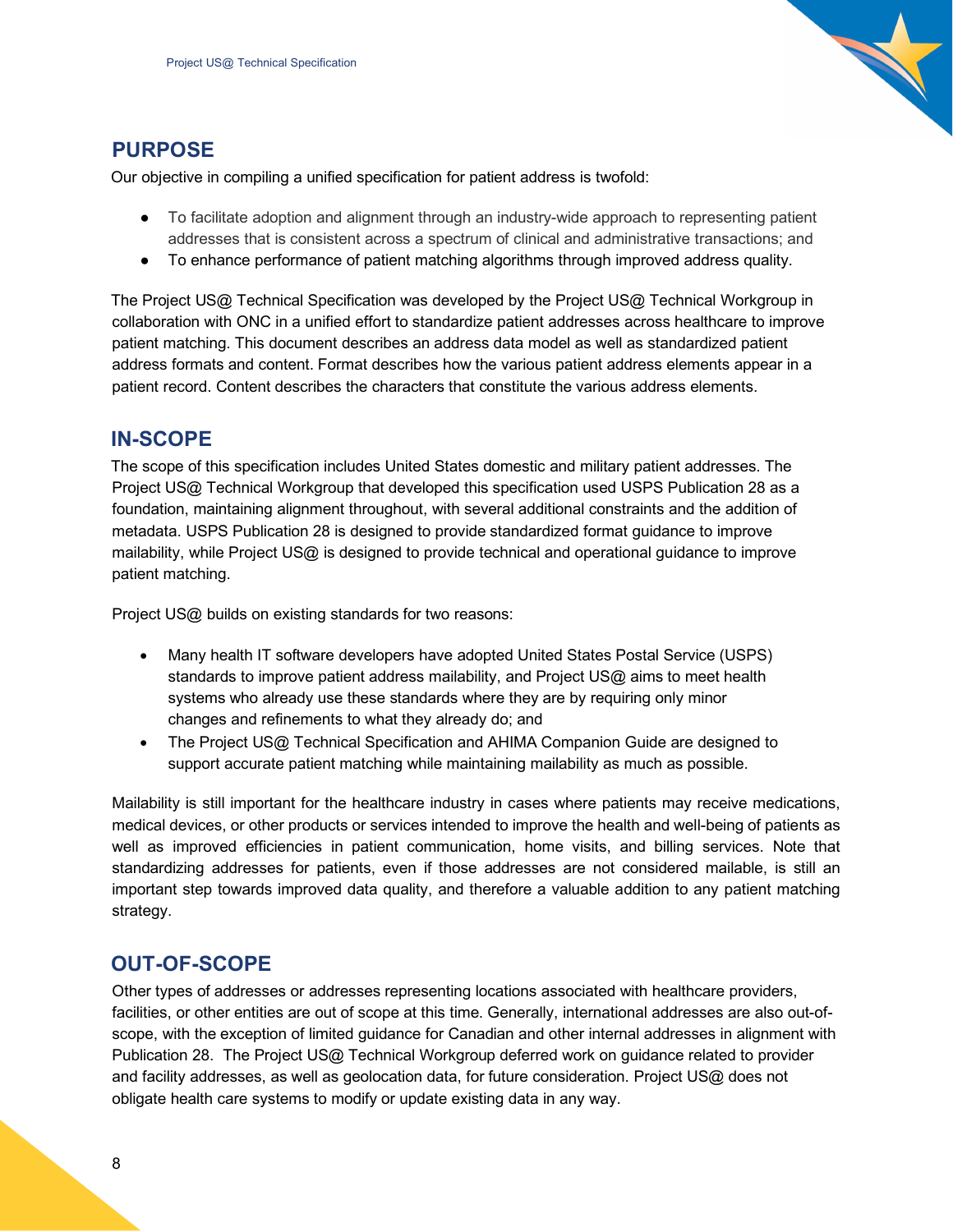

## <span id="page-8-0"></span>**INTENDED AUDIENCE**

This technical specification is primarily designed to support health information technology (IT) developers and implementers who will be implementing standards and technologies to improve data standardization and improve patient matching.

However, a number of other stakeholders may also benefit by adopting the specification, including:

- Health IT developers (including MPI and eMPI vendors) may update their systems to be conformant to the technical specification, include the companion guide in their end user trainings and support, and distribute the specification and companion guide to their clients.
- Standards Development Organizations (SDOs) my review this specification to determine the impact of requirements and recommendations on future versions of standards that are widely adopted across the industry, and emerging standards where appropriate. SODs may include Project US@ in future standards development work for standards and specifications containing patient addresses.
- Providers and health information professionals may review the technical specification in tandem with the companion guide when adopting Project US@ for improved patient matching, include the companion guide in their end user trainings and support, integrate the companion guide into existing data quality improvement, patient identity management, and patient financial services workflows, and distribute the specification and companion guide to leadership and staff.
- Federal and state agencies, data scientists, and researchers may apply the technical specification to their data containing patient address before conducting matching and linking for data aggregation and analysis, or test the application of the specification on improved matching.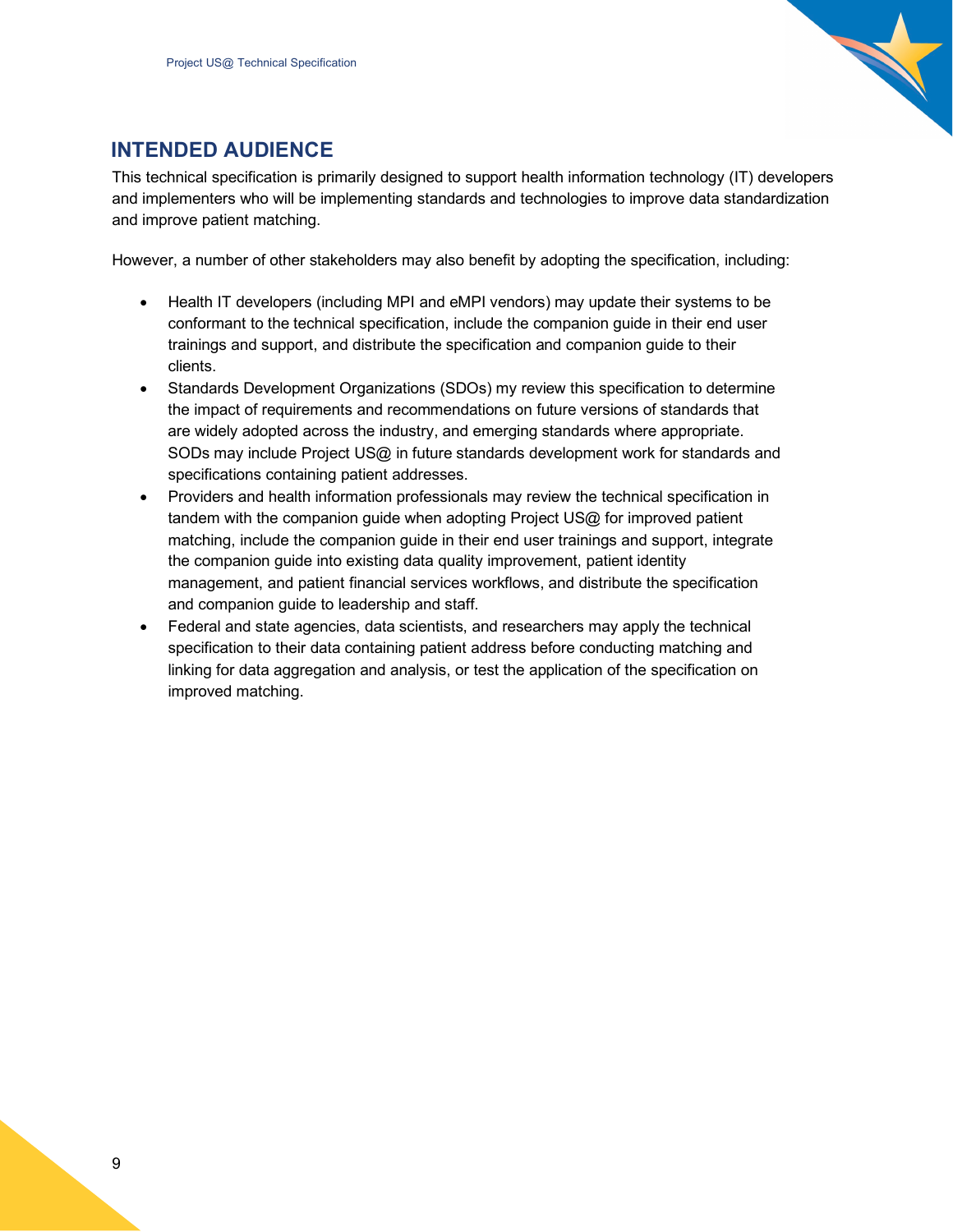

# <span id="page-9-0"></span>Project US@ Technical **Workgroup**

We would like to thank the following Project US@ Technical Specification Work Group members for sharing their time and expertise to assist with informing and guiding the development of this technical specification.

- Norm Adams, Surescripts
- Pat Berry, Allscripts
- Dan Cidon, Nextgate
- Kevin Conway, CyncHealth
- Kai Fisher, United States Postal Service (USPS)
- Casey Fitzgerald, Epic
- Wanda Govan-Jenkins, ONC (Project US@ Co-Lead)
- Brian Handspicker, NIEM
- Eric Heflin, Texas Health Services Authority (THSA)
- Melissa Ickes, Veteran's Administration (VA)
- Tina Janacek, Surescripts
- Kiran Joshi, Epic
- Russ Leftwich, Intersystems
- Julie Maas, EMR Direct
- Mary Kay McDaniel, Markam
- Tim McNeil, Surescripts
- Ed Newhook, United States Postal Service (USPS)
- Rachel Podczervinski, Harris Data Integrity Solutions
- Pradeep S. B. Podila, Centers for Disease Control and Prevention (CDC)
- Laura Preitula, Veteran's Administration (VA)
- Julie Pursley, AHIMA
- David Pyke, Audacious Inquiry
- Yuriy Pylypchuk, ONC (Project US@ Pilot Co-Lead)
- Naresh Sundar Rajan, CyncHealth
- Todd Reindeau, Allscripts
- Carmen Smiley, ONC (Project US@ Co-Lead)
- Victoria Stephen, United States Postal Service (USPS)
- Jeff Tackes, United States Postal Service (USPS)
- Sanjay Ungarala, Tetrus
- Margaret Weiker, National Council for Prescription Drug Programs (NCPDP)
- Diana Zuskov, LexisNexis Risk Solutions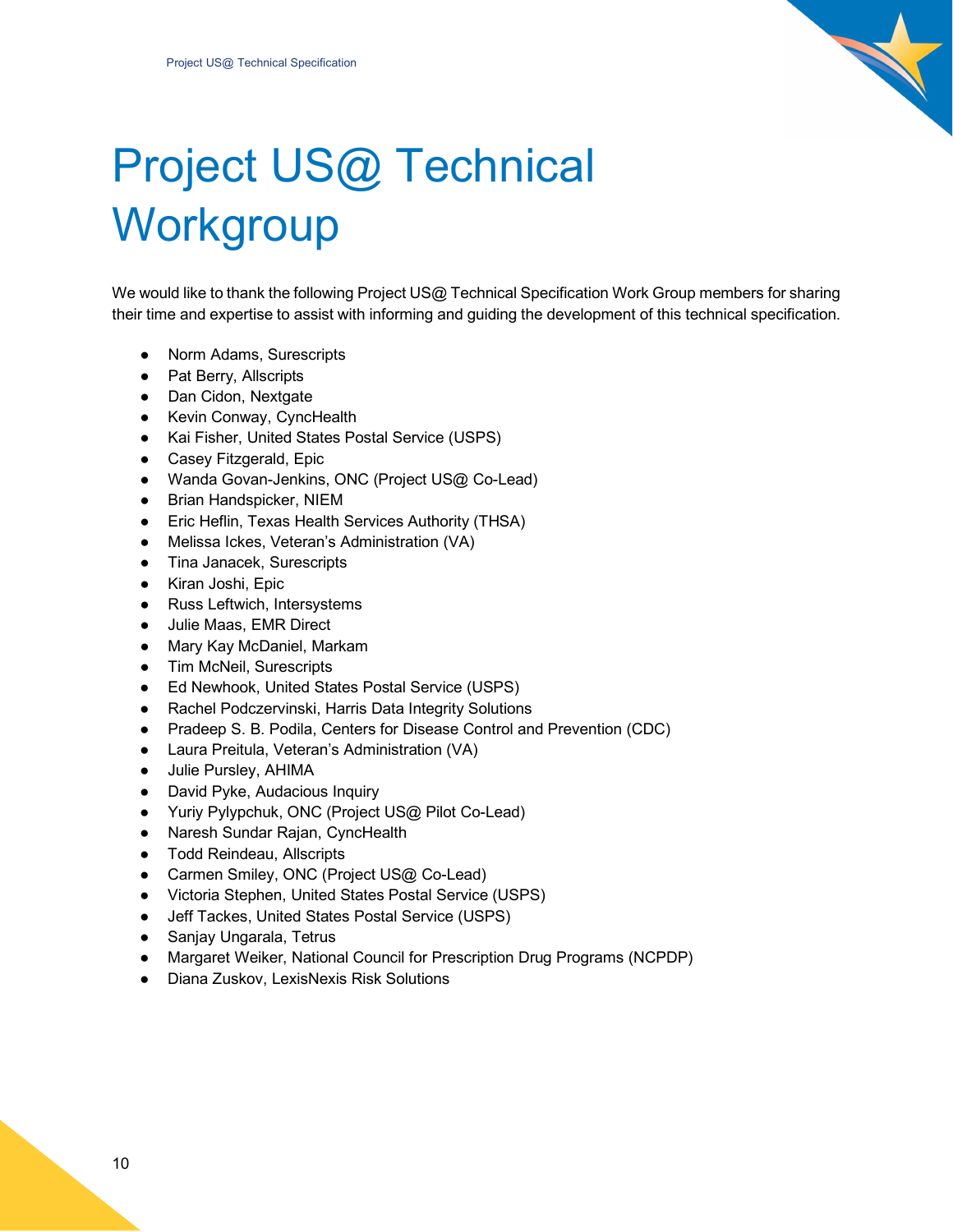

## <span id="page-10-0"></span>Related Documents

### <span id="page-10-1"></span>**Project US@ AHIMA Companion Guide**

For guidance and best practices on the capture and management of patient addresses to support conformance to Project US@, see the **AHIMA Project US@ Companion Guide**. The Project US@ Companion Guide will be released with the Final Version 1.0 of the Technical Specification for Patient Addresses.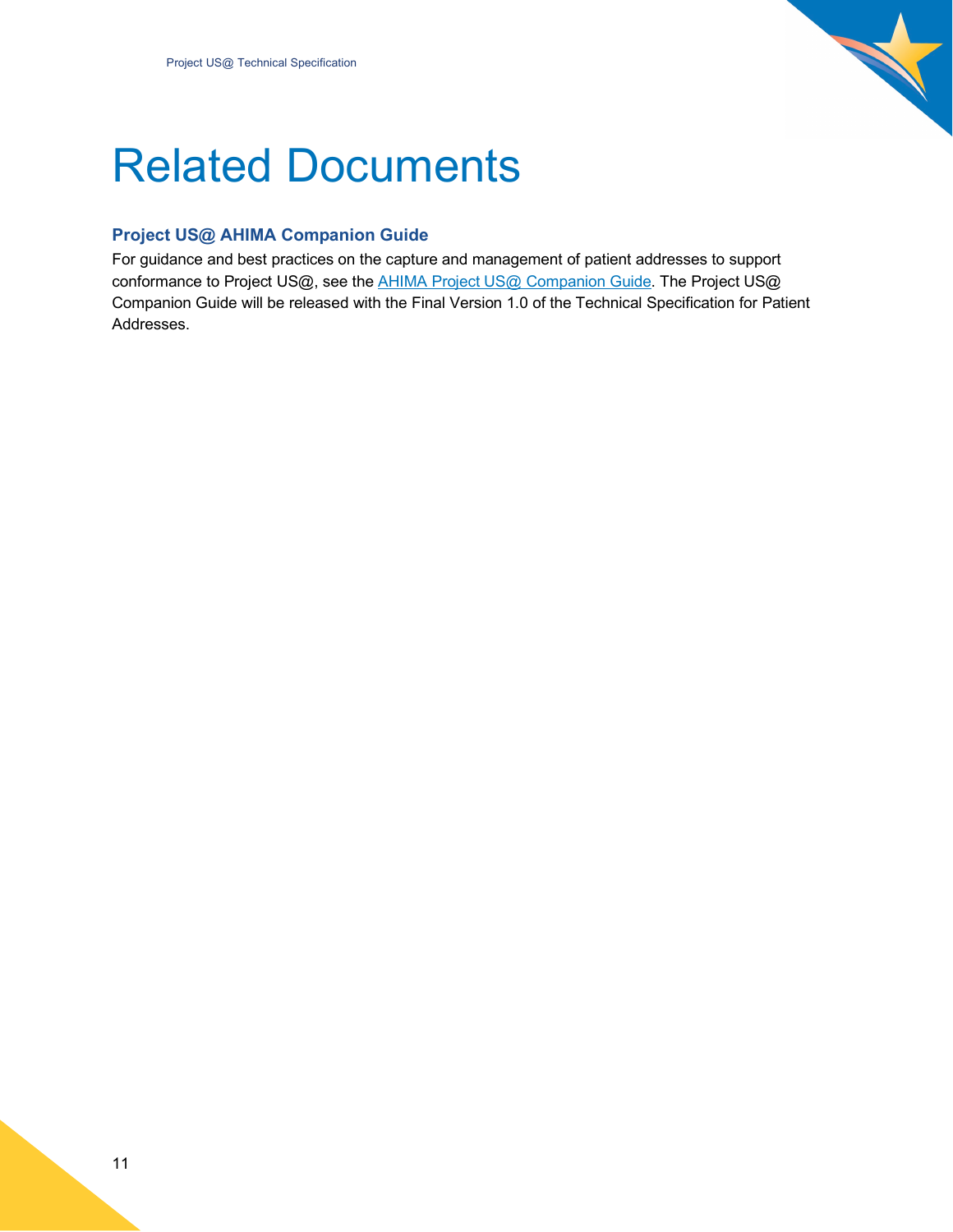

# <span id="page-11-0"></span>Project US@

## <span id="page-11-1"></span>**STANDARDIZED PATIENT ADDRESSES**

A Project US@ standardized patient address is one that includes all required address elements and that uses standard abbreviations as shown in this document. The intention of the standardization is to clarify address format and content guidance to provide a uniform approach to represent patient records containing addresses within and between health IT systems.

## <span id="page-11-2"></span>**PRIVACY AND SECURITY OF PATIENT DATA**

Neither this document nor the AHIMA Companion Guide mandates a single technical approach to security and privacy. If entities handle patient addresses in the service to, or on behalf of, a covered entity, then The Health Insurance Portability and Accountability Act of 1996 (HIPAA) compliance is not optional. Any data element more specific than state, including street address, city, and in many cases ZIP codes and their equivalent geolocation data, is considered protected under [HIPAA law.](https://www.hhs.gov/hipaa/for-professionals/privacy/laws-regulations/index.html)

## <span id="page-11-3"></span>**INTERPRETATION OF REQUIREMENTS**

The goal of any specification is to instill trust and confidence in the software implementation. The requirements outlined in this specification form the basis of any implementation and tests for conformance to the specification. The language used is intended to reduce ambiguity in interpreting the requirements in a precise and testable manner. The key words "MUST", "MUST NOT", "REQUIRED", "SHALL", "SHALL NOT", "SHOULD", "SHOULD NOT", "RECOMMENDED", "MAY", and "OPTIONAL" in this document are to be interpreted as described in [IETF RFC 2119.](https://tools.ietf.org/html/rfc2119)

## <span id="page-11-4"></span>**CONTENT AND EXCHANGE**

In order to approach the problem of patient matching in a more holistic manner, where application of the Project US@ specification would support patient address standardization throughout the life cycle of the data, we believe best practice would be to consider both content and exchange. This specification is not a database design document. We encourage health IT developers to tailor patient registration, scheduling, and other health IT applications to conform to the specification and support health information professionals in their efforts to follow the guidance and best practices outlined in the AHIMA Companion Guide. We also recommend systems who exchange patient demographic data with other systems to standardize patient address information according to the specification before exchange and matching in such a way that limits information loss.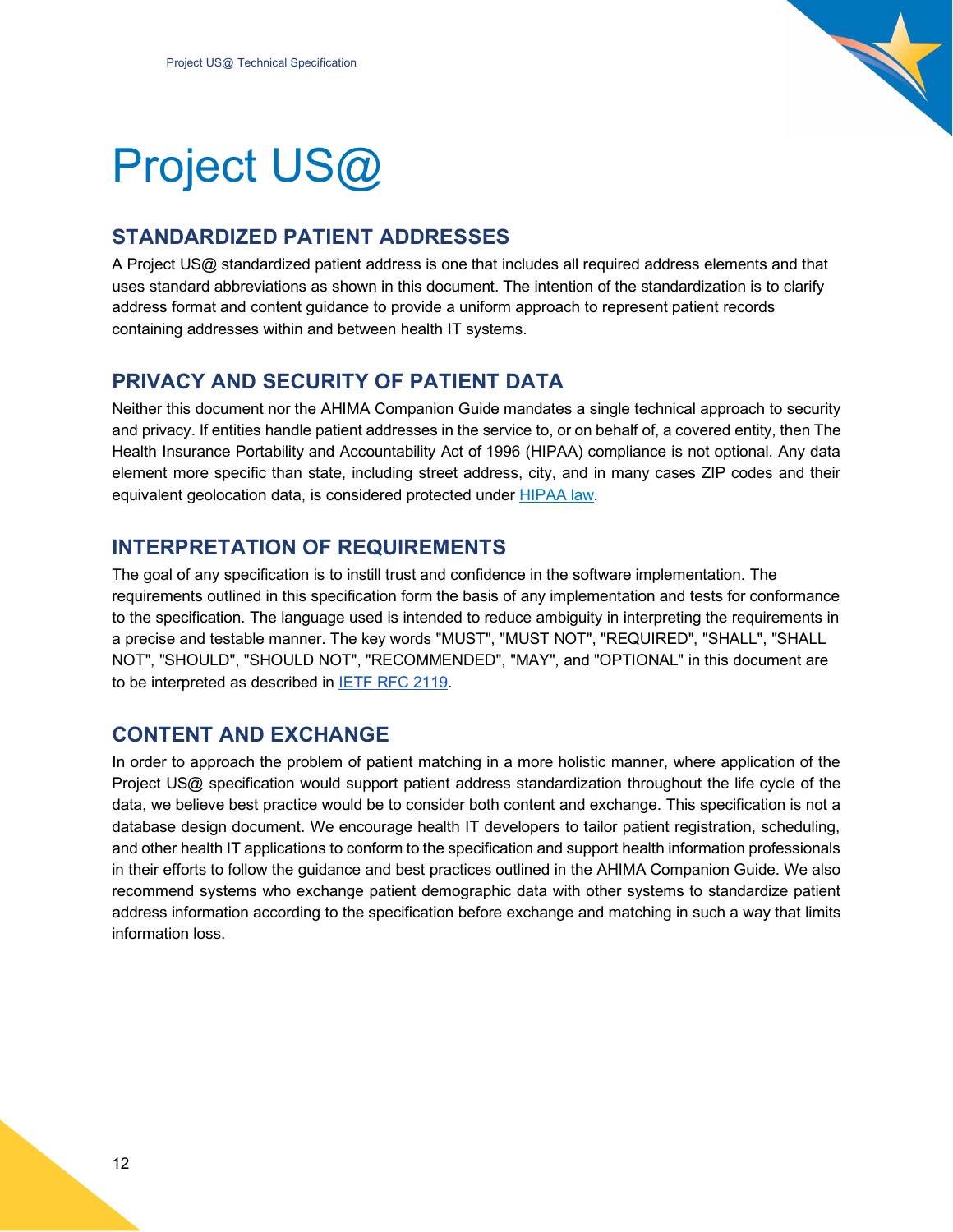

## <span id="page-12-0"></span>**ADDRESS VERIFICATION AND VALIDATION**

At the time of this publication, USPS address validation services could not be used by healthcare providers, payers, public health agencies, and others who seek to improve patient matching without relying on a 3rd party application to do so. We encourage these application developers to conform to the Project US@ specification to support patient matching efforts led by their clients. The Project US@ AHIMA Companion Guide contains best practices for address verification and validation from the perspective of a health information professional.

## <span id="page-12-1"></span>**CURRENT AND HISTORICAL ADDRESSES**

This specification applies to current and historical patient addresses. Historical addresses may be defined as any address that is not considered current. There MAY be no limit to the number of historical patient addresses that systems could maintain. Sometimes the storage and exchange of historical patient addresses is limited by technology. For systems that are able to leverage these data, historical addresses may be valuable for patient matching. For example, if patient records do not successfully match on current address because updates have been documented in one patient record but not the other.

## <span id="page-12-2"></span>**MAILING, PHYSICAL, OR OTHER ADDRESSES**

Some health IT systems capture, store, and exchange patient addresses that have been designated as a patient's mailing address, patient's physical address, or other addresses that represent a designated physical location to the patient or may serve different clinical and administrative needs. These designations do not add significant value to matching patient records, but may serve other purposes, such as indicating where a patient may receive medications or medical supplies.

## <span id="page-12-3"></span>**UNKNOWN ADDRESS**

If components of a patient's address are unknown, then those fields SHOULD be left blank. If those fields are not left blank, then UNKNOWN (spelled out, all capital letters) MUST be entered for that element in the patient record. Patient matching algorithms SHOULD NOT match on the value UNKNOWN, developers SHOULD flag UNKNOWN in their patient matching solution to avoid misclassification. See the [Patient Address Metadata Schema.](#page-34-1) Developers MAY indicate UNKNOWN for any component of a patient address in accordance with the standard(s) in use (e.g., if a standard only allows numeric text in the ZIP code field, then that field may be left blank).

## <span id="page-12-4"></span>**ADDRESS FIELD PARSING**

This specification does not prescribe parsing rules, including the direction in which patient addresses are parsed if parsing is necessary. If patient address data are captured and stored in a single string field, where elements such as street address and city are not parsed into separate fields for the purposes of patient matching, systems SHOULD uniformly parse data according to the following format: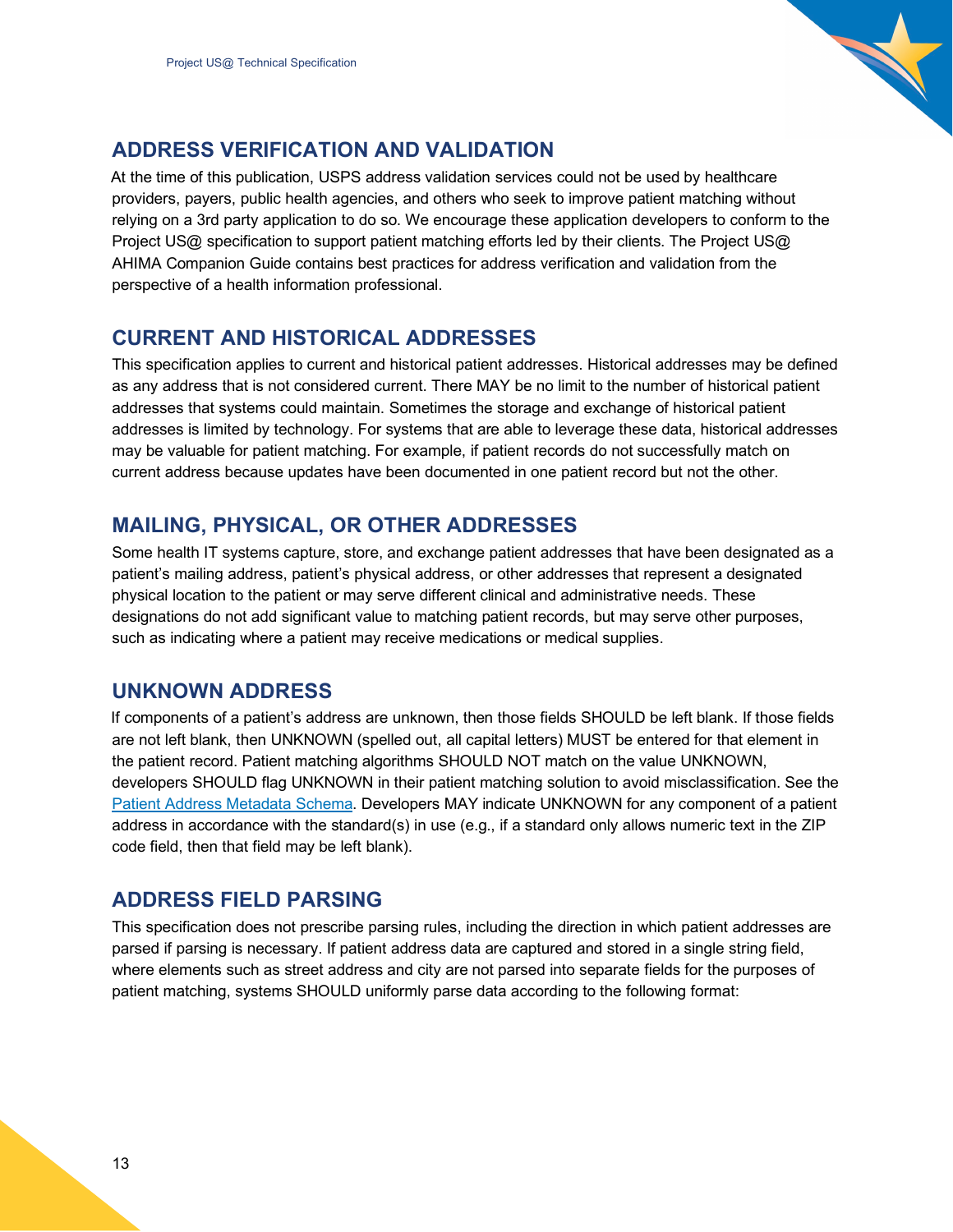| Business/Firm<br>Name         | Only to be used for patient addresses containing businesses                                                                                                                                                                                              |
|-------------------------------|----------------------------------------------------------------------------------------------------------------------------------------------------------------------------------------------------------------------------------------------------------|
| <b>Street Address</b><br>Line | <primary address="" number=""><predirectional><street<br>NAME&gt;<suffix><postdirectional><secondary address<br=""><b>IDENTIFIER&gt;<secondary address=""></secondary></b></secondary></postdirectional></suffix></street<br></predirectional></primary> |
| Last Line                     | <city><state><zip+4></zip+4></state></city>                                                                                                                                                                                                              |

## <span id="page-13-0"></span>**NON-ADDRESS INFORMATION**

At times, non-address data will be captured and stored in fields intended to represent a patient's address. In these cases, this information SHOULD be removed. Business names are allowed as outlined in the Standardized Patient Business Addresses section. Use of geographic features are discouraged if the patient's record contains a street address. If the patient's record does not contain a street address, then it is recommended that developers and health information professionals not abbreviate whatever data is presented by the patient.

## <span id="page-13-1"></span>**LETTER CASE**

Alphabetical letters SHOULD be uppercase on all lines of the address. Lowercase letters are acceptable, provided they remain human and machine readable.

## <span id="page-13-2"></span>**SPECIAL CHARACTERS**

#### <span id="page-13-3"></span>**Diacritics**

The U.S. Census Bureau codes 1,333 individual languages and language groups to help simplify and manage all of the langues spoken in the United States.<sup>[4](#page-13-4)</sup> Many, though not all of these languages use diacritics to alter the verbal pronunciation of a word by placing marks above, below, or to the side of a character. Common examples of diacritics include:

- an acute accent (á) common to Albanian, Catalan, Croatian, Czech, Dutch, French, Hungarian, Icelandic, Polish, Portuguese, Serbian, Slovak, Slovene, and Spanish;
- a grave accent (à) common to Catalan, Dutch, French, Italian, and Portuguese; or
- a tilde (ñ) common in Estonian, Portuguese, and Spanish.

Some, though not all health information technology systems, have the capacity to capture diacritics, and the ability to meaningfully exchange them relies on a number of factors, including the capacity of the receiving system in the exchange to read and accurately match records containing diacritics. In addition, diacritic marks that do not successfully convert to Unicode will often display as an inverted question mark.

<span id="page-13-4"></span><sup>4</sup> United States Census Bureau, Frequently Asked Questions (FAQs) About Language Use, https://www.census.gov/topics/population/language-use/about/faqs.html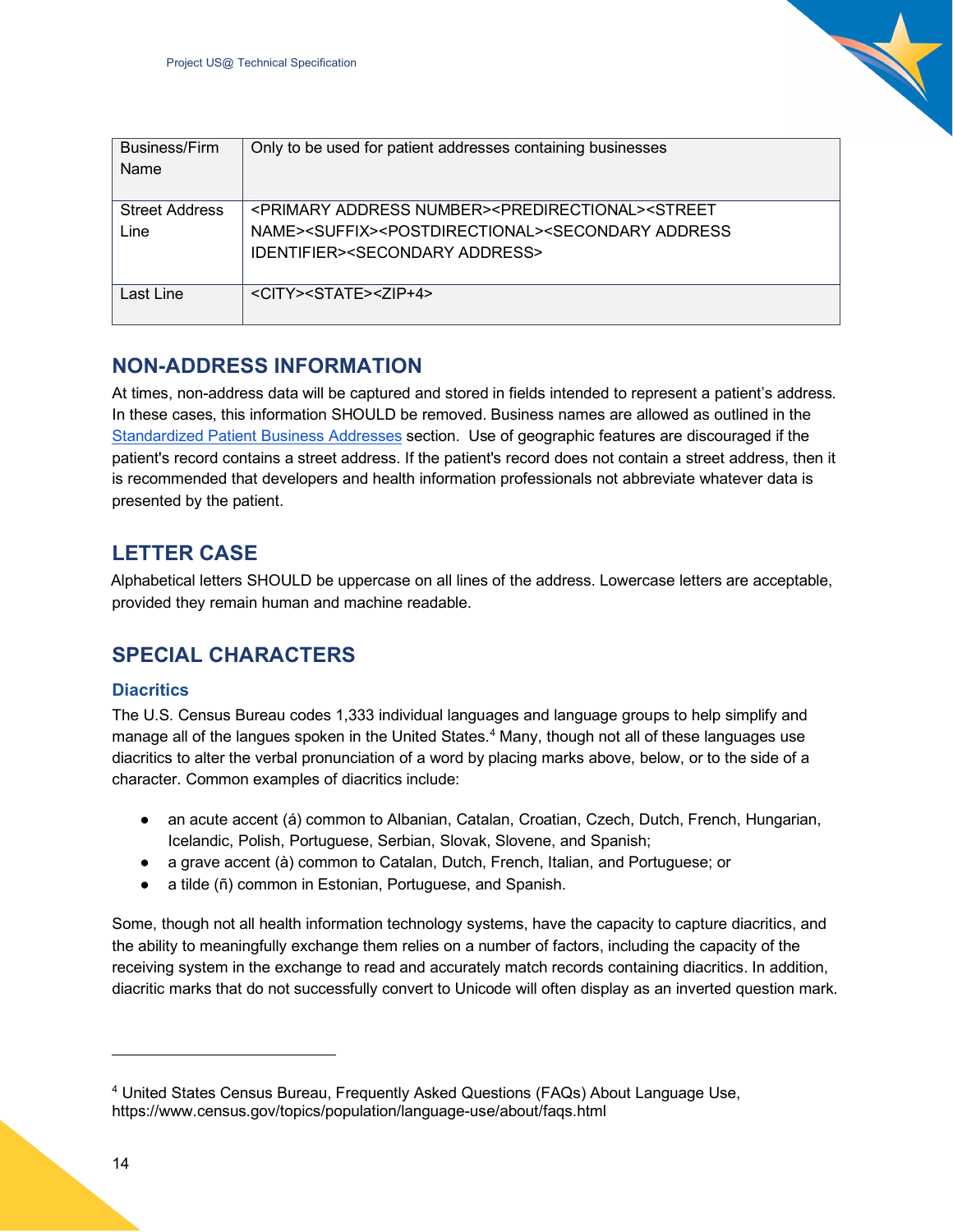

If patient matching algorithms are not designed to identify and disregard these or any other unrecognizable character, additional matching errors may occur.

Diacritics SHOULD follow Appendix A for mapping guidance between letters containing diacritics and other representations.

#### <span id="page-14-0"></span>**Punctuation**

With the exception of the hyphen in the ZIP+4 Code and in the primary number used in the patient street address line, punctuation SHOULD be omitted in the patient address record.

|                      | Remove special characters, multiple blanks, and punctuation as follows:                                                                                                                                                                                                                                             |
|----------------------|---------------------------------------------------------------------------------------------------------------------------------------------------------------------------------------------------------------------------------------------------------------------------------------------------------------------|
|                      | All white space characters including groups of multiple white space<br>characters MUST be changed to a single space, except between state<br>abbreviations and ZIP Codes or ZIP+4 Codes and when patients have<br>Canadian addresses, two spaces should between the province abbreviation<br>and the postal code.   |
| $\star$              | Asterisks                                                                                                                                                                                                                                                                                                           |
|                      | Commas                                                                                                                                                                                                                                                                                                              |
|                      | <b>Periods</b>                                                                                                                                                                                                                                                                                                      |
|                      | <b>Parentheses</b>                                                                                                                                                                                                                                                                                                  |
| $\alpha$ $\alpha$    | Quotations                                                                                                                                                                                                                                                                                                          |
|                      | Colons                                                                                                                                                                                                                                                                                                              |
|                      | Semicolons                                                                                                                                                                                                                                                                                                          |
| $\cdot$              | Apostrophes                                                                                                                                                                                                                                                                                                         |
|                      | Hyphens, except in the ZIP+4 Code and in the primary number used in the<br>patient street address line. Spaces before and after the hyphen or slashes (/)<br>SHOULD be removed from the address or business/firm name line. Spaces<br>SHOULD NOT be removed between elements, as concatenation is to be<br>avoided. |
| $^{\textregistered}$ | At                                                                                                                                                                                                                                                                                                                  |
| &                    | Ampersand                                                                                                                                                                                                                                                                                                           |

The pound sign (#) is not considered a special character or punctuation, hence, the pound sign should not be removed. PO Box services in some locations allow for an option to use the Post Office street address for the address, along with the PO Box number preceded by a "#" sign. The pound sign (#) COULD be used as a secondary unit designator if the correct designation, such as APT or STE, is not known. Unprintable characters may be considered white space.

## <span id="page-14-1"></span>**HYPHENATED ADDRESS RANGES**

Hyphenated address ranges are prevalent in New York City (for example, *112–10 BRONX RD*), Hawaii, and areas in southern California. The hyphen in the primary range MUST NOT be removed.

## <span id="page-14-2"></span>**GRID STYLE ADDRESSES**

These MAY contain significant punctuation, such as periods (for example, *39.2 RD, 39.4 RD*). There are also grid style addresses in Salt Lake City that include double directionals (for example, in *842 E 1700 S:* E is a predirectional, S is a postdirectional, and 1700 is located in the street name field).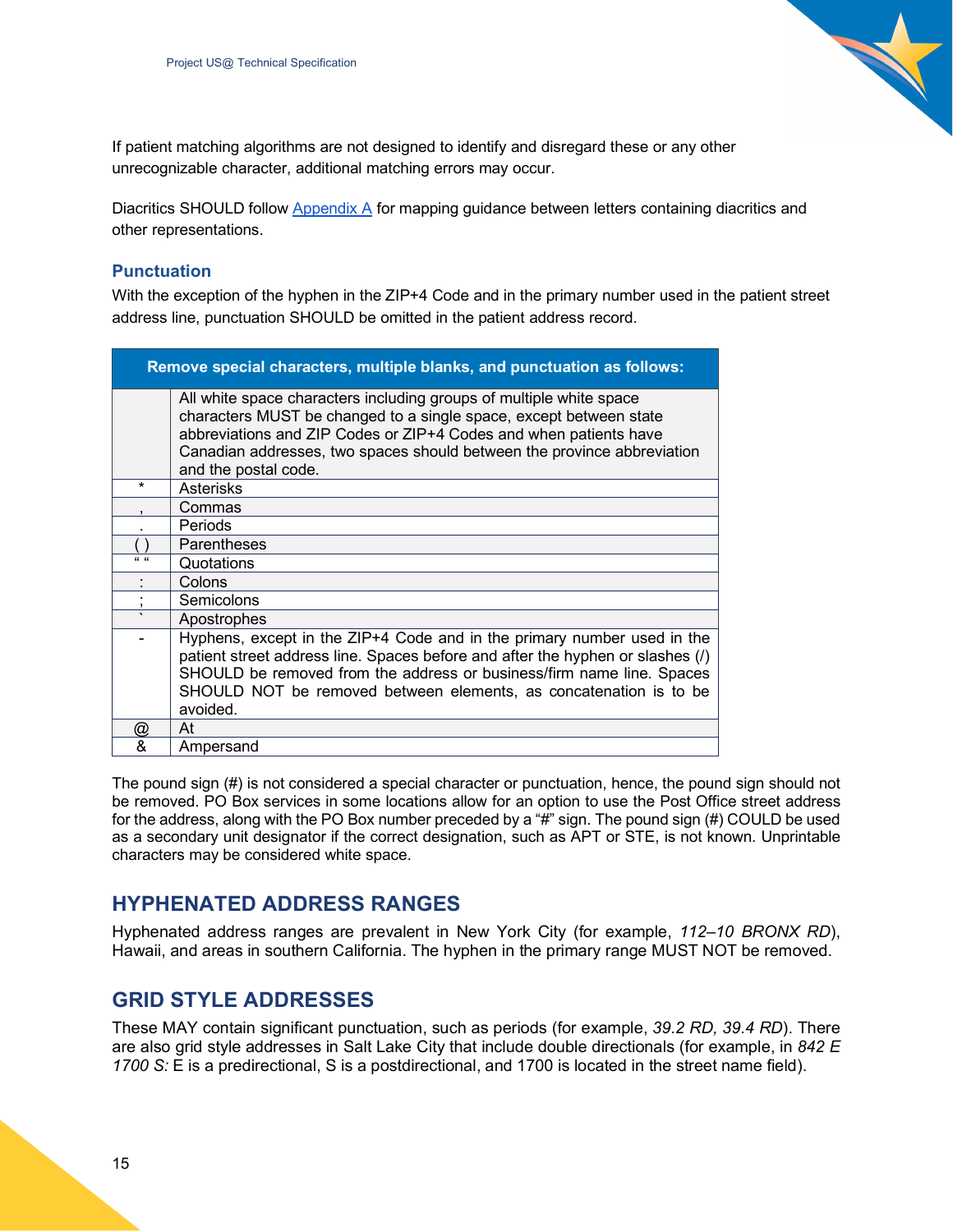

## <span id="page-15-0"></span>**ALPHANUMERIC COMBINATIONS OF ADDRESS RANGES**

Some patient addresses MAY contain a combination of alpha and numeric characters. For example, N6W23001 BLUEMOUND RD, as found in Wisconsin and Northern Illinois. Alphanumeric address ranges create a challenge for accurate matching.

## <span id="page-15-1"></span>**FRACTIONAL ADDRESSES**

Fractional patient addresses MAY be represented as three or four character positions (for example, 123 1/2 MAIN ST). 123 1/2 takes seven character positions in the range field.

#### <span id="page-15-2"></span>Spanish and Other Non-English Words

Patient addresses may contain Spanish, French, Native American and other non-English words that could be difficult to match. Each patient matching solution is designed differently, and some health IT developers apply different enhancements to their solutions such as phonetic algorithms. Phonetic algorithms index words according to their pronunciation, and most were designed to consider the pronunciation of English words only.

English translations contained in this document and the AHIMA Companion Guide are provided for information only. Do not replace the Spanish words with the English translation in the patient record.

Additional information on Spanish words used in Puerto Rico addresses may be found in Appendix F.

See Puerto Rico Addresses for a complete description of the format for these addresses.

## <span id="page-15-3"></span>**ADDRESS ELEMENTS AND ABBREVIATIONS**

#### <span id="page-15-4"></span>**Street Address Line**

Each known address element MUST be segmented into individual components with one space between each element. These components are the primary address number, predirectional, street name, suffix, postdirectional, secondary address identifier, and secondary address. Follow guidance in the Unknown Address section if address elements are unknown or unavailable.

#### <span id="page-15-5"></span>Primary Address Number

To standardize a patient address, the primary address number MUST be placed before the street name.

#### <span id="page-15-6"></span>**Predirectional**

Directional is a term used to refer to the part of the address that gives directional information for a patient address (i.e., N, S, E, W, NE, NW, SE, SW). If a directional word is found as the first word in the street name and there is no other directional to the left of it, then the predirectional SHOULD be abbreviated to the appropriate one– or two–character abbreviation.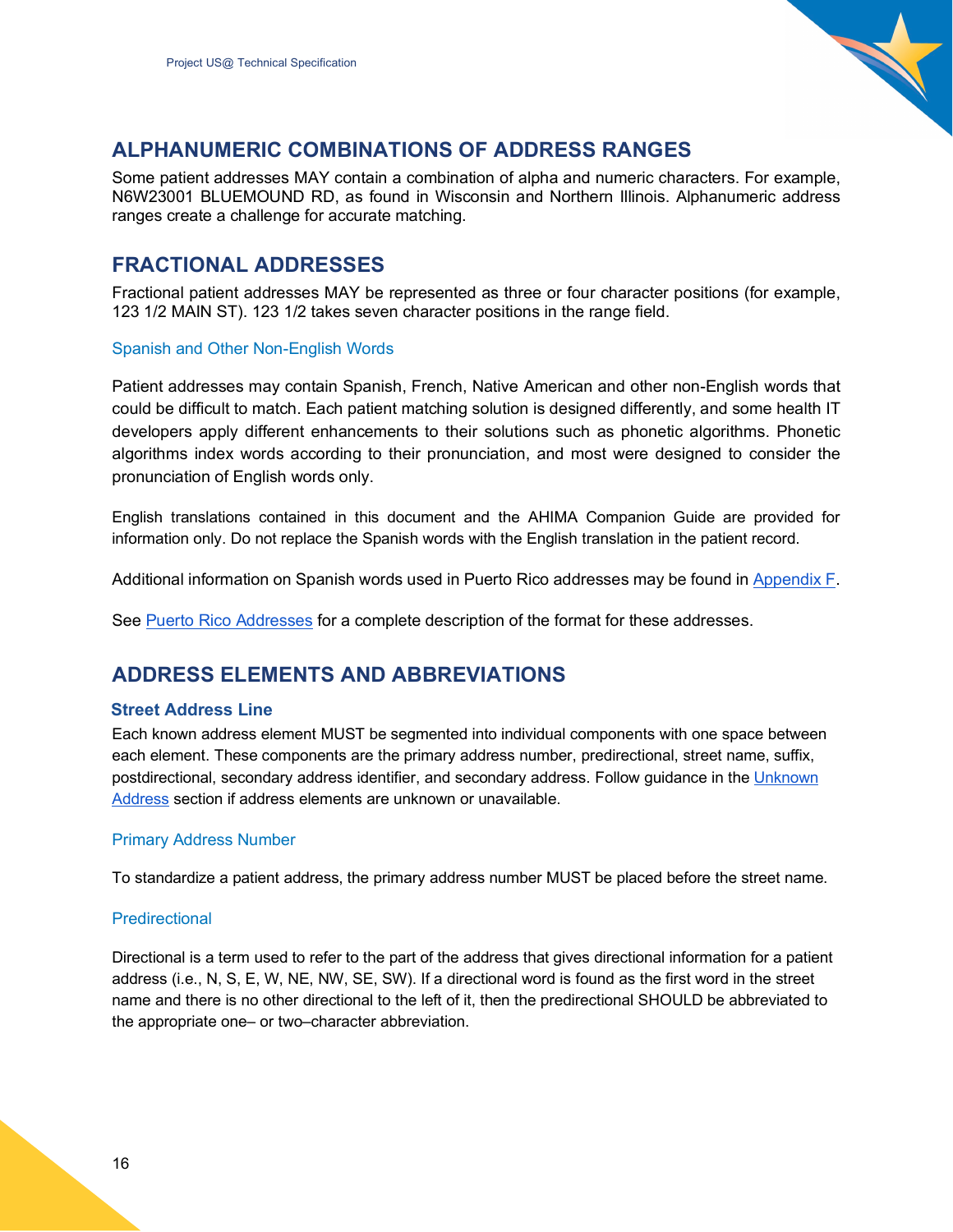Examples:

| <b>Incorrect Form</b> | <b>Correct Form</b> |  |
|-----------------------|---------------------|--|
| NORTH BAY STREET      | N BAY STREET        |  |
| <b>EAST END AVE</b>   | E END AVE           |  |

#### <span id="page-16-0"></span>Street Name

Numeric street names, for example, 7TH ST or SEVENTH ST, MUST be conveyed exactly as it appears in the patient's official identification (government issued or insurance card). Corner addresses SHOULD be replaced by standardized street addresses if known.

#### <span id="page-16-1"></span>Street Suffix Abbreviations

Street suffixes such as Boulevard and Avenue MUST be abbreviated according to the standard street suffix abbreviations in [Appendix B.](#page-41-0)

#### <span id="page-16-2"></span>Postdirectional

If a directional word is located to the right of the street name and suffix, then the directional MUST be abbreviated to the appropriate one– or two–character abbreviation and located in the postdirectional field. Spaces SHOULD NOT be entered between letters making up an abbreviation for a postdirectional.

Example:

| <b>Incorrect Form</b> | ⊾Correct Form \    |
|-----------------------|--------------------|
| BAY DRIVE WEST        | <b>BAY DRIVE W</b> |

#### <span id="page-16-3"></span>Other Directional Considerations

#### <span id="page-16-4"></span>Two Directionals

If two directional words appear consecutively as one or two words, before the street name or following the street name or suffix, then the two words SHOULD become either the pre– or the post-directionals.

Exceptions are any combinations of NORTH-SOUTH or EAST–WEST as consecutive words. In these cases, the second directional SHOULD become part of the street name and SHOULD be spelled out completely in the street name field. Directionals SHOULD be spelled out if part of the patient street address name.

Examples:

| <b>Incorrect Form</b>   | <b>Correct Form</b> |  |
|-------------------------|---------------------|--|
| NORTH E MAIN STREET     | NE MAIN ST          |  |
| SOUTHEAST FREEWAY NORTH | SOUTHEAST FWY N     |  |

Directional letters SHOULD NOT be combined with alphabet indicators. Directional street names SHOULD be spelled out. Directionals SHOULD be abbreviated after the street name.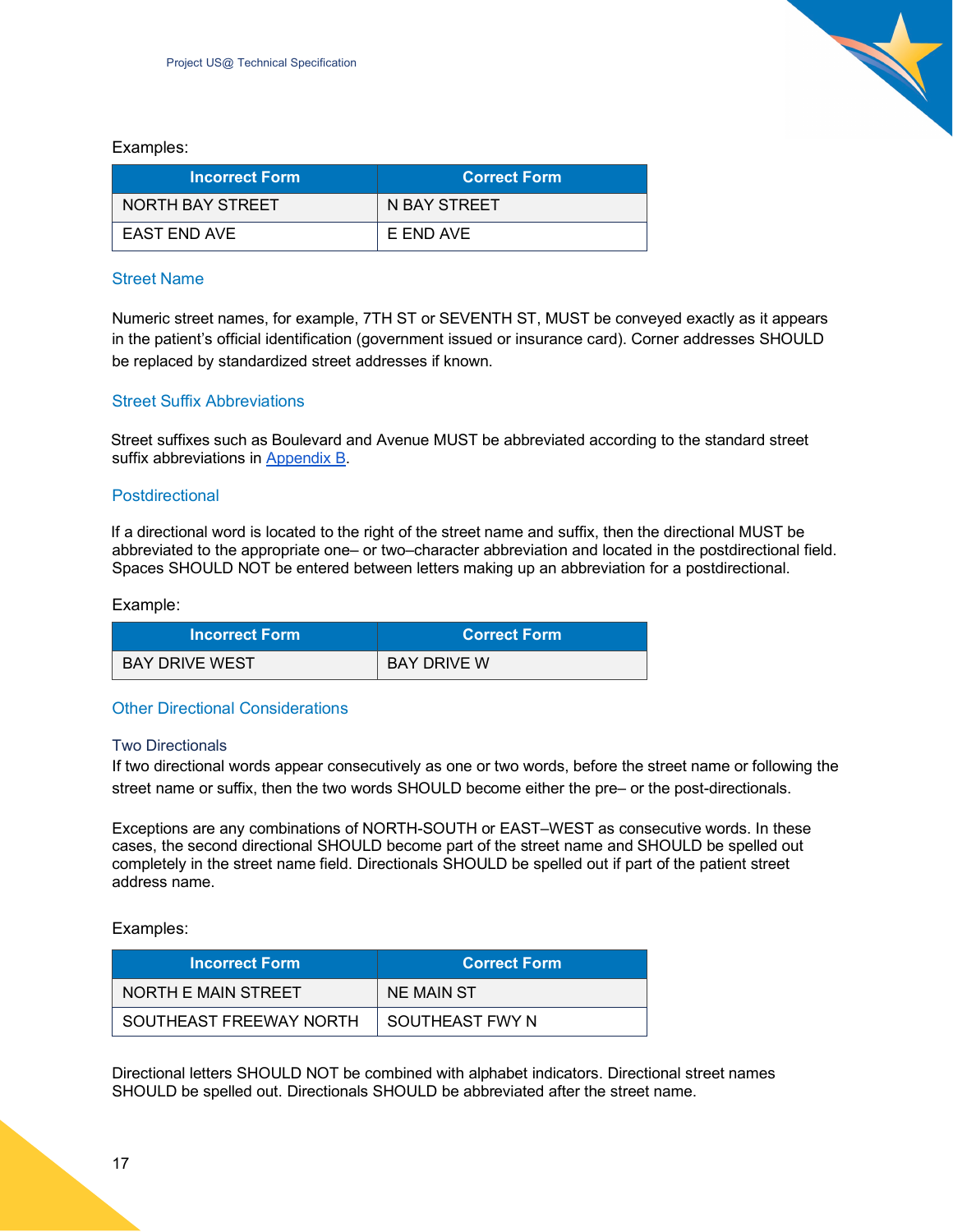#### Example:

| <b>Incorrect Form</b> | Correct Form   |
|-----------------------|----------------|
| COUNTY ROAD N EAST    | COUNTY ROAD NE |

#### <span id="page-17-0"></span>Directional as Part of Street Name

If the directional word appears between the street name and the suffix, then it SHOULD appear as part of the street name and SHOULD be spelled out in the patient record

#### Examples:

| <b>Incorrect Form</b> | <b>Correct Form</b>   |  |
|-----------------------|-----------------------|--|
| BAY W DRIVE           | <b>BAY WEST DRIVE</b> |  |
| NORTH AVENUE          | NORTH AVE             |  |

#### <span id="page-17-1"></span>Secondary Address Unit Designators

Secondary address unit designators, such as apartment or suite, are required elements for those patient demographic records containing secondary unit designators. Secondary address unit designators MUST be at the end of the Patient Street Address Line. The pound sign (#) MUST NOT be used as a secondary unit designator if the correct designation, such as APT or STE, is known. See the Special Characters section for more information.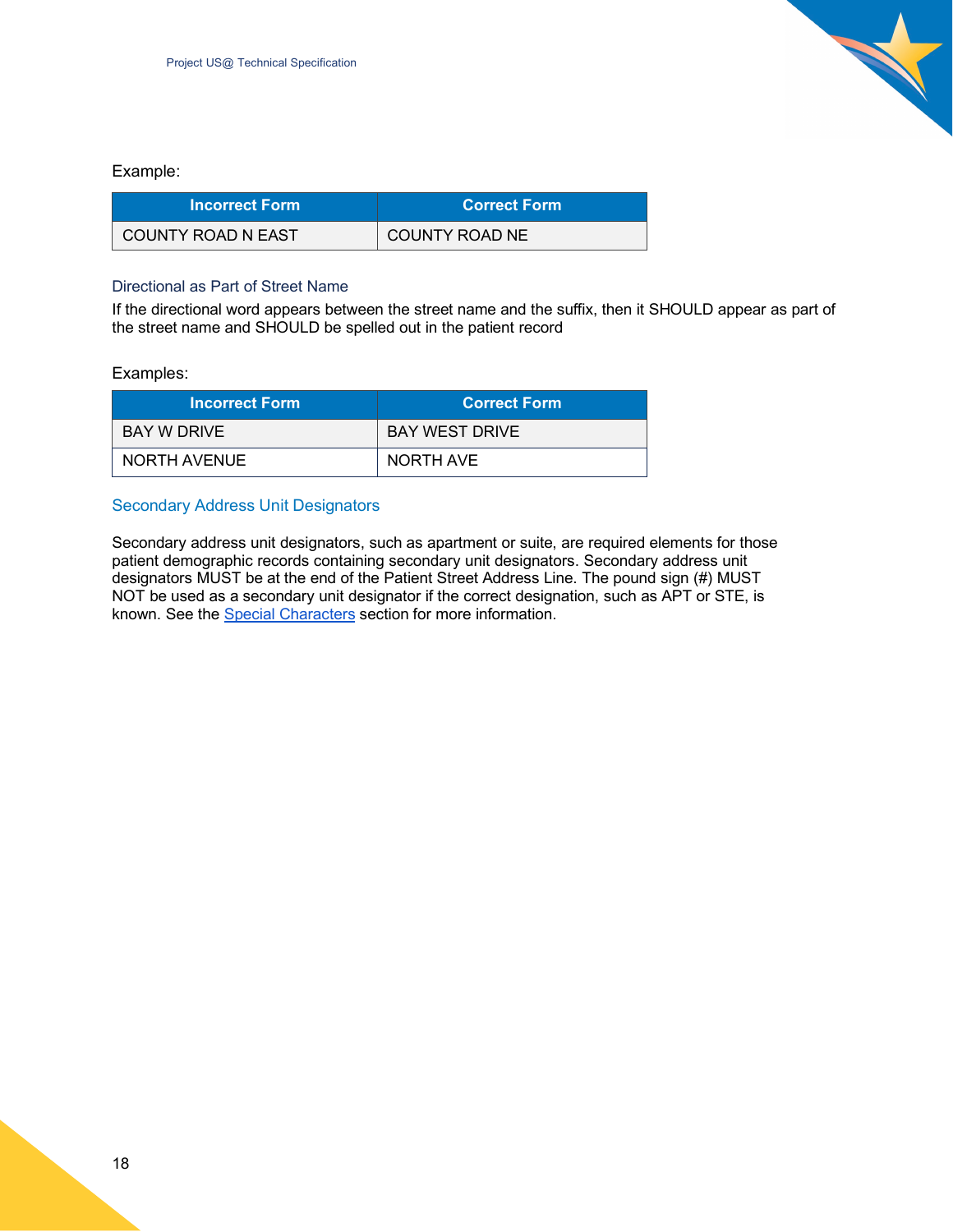#### *Table 1: Secondary Address Unit Designators*

| <b>Description</b> | <b>Approved Abbreviation</b> |
|--------------------|------------------------------|
| <b>Apartment</b>   | <b>APT</b>                   |
| <b>Basement</b>    | BSMT**                       |
| <b>Building</b>    | <b>BLDG</b>                  |
| <b>Department</b>  | <b>DEPT</b>                  |
| <b>Floor</b>       | <b>FL</b>                    |
| <b>Front</b>       | FRNT**                       |
| Hanger             | <b>HNGR</b>                  |
| <b>Key</b>         | <b>KEY</b>                   |
| Lobby              | LBBY**                       |
| Lot                | <b>LOT</b>                   |
| Lower              | LOWR**                       |
| <b>Office</b>      | OFC**                        |
| <b>Penthouse</b>   | PH**                         |
| <b>Pier</b>        | <b>PIER</b>                  |
| Rear               | REAR**                       |
| Room               | <b>RM</b>                    |
| <b>Side</b>        | SIDE**                       |
| <b>Slip</b>        | <b>SLIP</b>                  |
| <b>Space</b>       | <b>SPC</b>                   |
| <b>Stop</b>        | <b>STOP</b>                  |
| <b>Suite</b>       | <b>STE</b>                   |
| <b>Trailer</b>     | <b>TRLR</b>                  |
| Unit               | <b>UNIT</b>                  |
| <b>Upper</b>       | UPPR**                       |

\*\* Does not require additional data, such as number or letter, to follow. These secondary unit designators SHOULD stand alone at the end of the patient address line.

#### <span id="page-18-0"></span>**Suffixes**

The suffix of the address MUST conform to the standard suffix abbreviations outlined in [Appendix B.](#page-41-0)

#### <span id="page-18-1"></span>Two Suffixes

If an address has two consecutive words that appear in  $\Delta$ ppendix  $B$ , the second of the two words MUST be abbreviated according to the standard suffix abbreviations and MUST be placed in the suffix field. The first of the two words SHOULD be part of the street name, and SHOULD be spelled out in the patient record in its entirety after the street name.

Examples: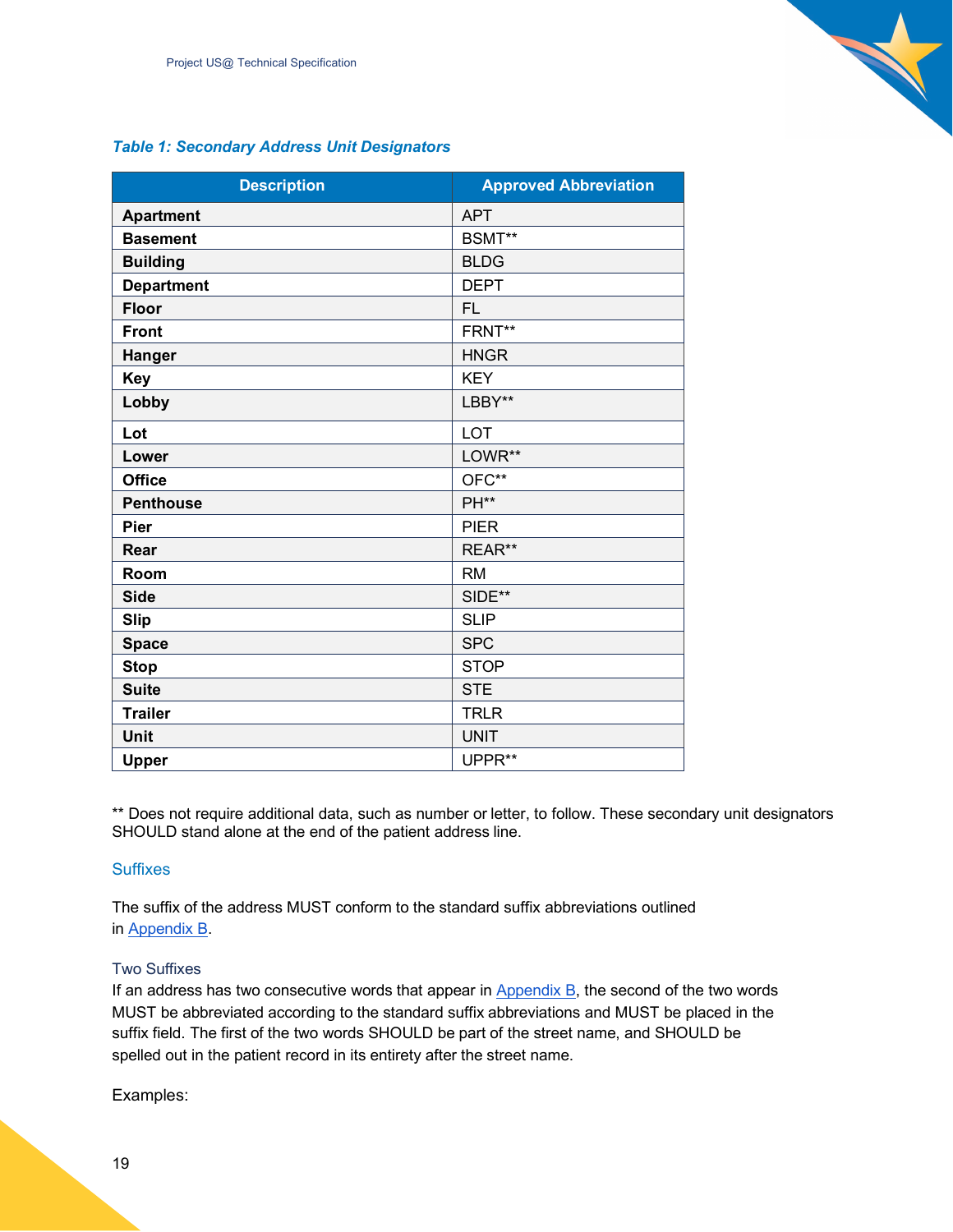

| <b>Incorrect Form</b>                 | <b>Correct Form</b>   |
|---------------------------------------|-----------------------|
| 789 MAIN AVENUE DRIVE                 | 789 MAIN AVENUE DR    |
| 4513 3RD STREET CIRCLE<br><b>WEST</b> | 4513 3RD STREET CIR W |
| 1000 AVE E                            | 1000 AVENUE E         |

#### <span id="page-19-0"></span>**Highways**

County, state, and local highways MUST follow the standardized format as illustrated by examples in Appendix C. Please note that words like HIGHWAY, COUNTY, or INTERSTATE are not abbreviated if part of the patient's street name. More examples can be viewed in Appendix C.

#### <span id="page-19-1"></span>**Last Line**

#### <span id="page-19-2"></span>City Names

City names SHALL be spelled out in their entirety. Patient address records MUST have at least one space between the city name, two–character state abbreviations, and ZIP+4 Code.

#### <span id="page-19-3"></span>Two Letter State and Possession Abbreviations

Names of states and U.S. possessions MUST follow the standardized abbreviations outlined in Appendix D.

## <span id="page-19-4"></span>**MILITARY ADDRESSES**

Patient records containing addresses to Army/Air Post Offices (APOs), or Fleet Post Offices (FPOs) are required to include the patient's name and rank, per USPS Publication 28. Guidance for the patient's name and rank is out of scope for this document.

APO/FPO patient addresses MUST include the unit, the box number, the APO/FPO address, and the 9 digit ZIP Code. City or country names MUST NOT be included in APO/FPO shipping addresses.

The Street Address Line for all APO/FPO military patient addresses MUST be standardized to include the appropriate military address type with its assigned number and a box number. There are five possible military address types: CMR (Consolidated Mail Room), OMC (Official Mail Center), PSC (Postal Service Center), UMR (Unit Mail Room), and UNIT. The assigned number and the box number MUST follow one of these acronyms.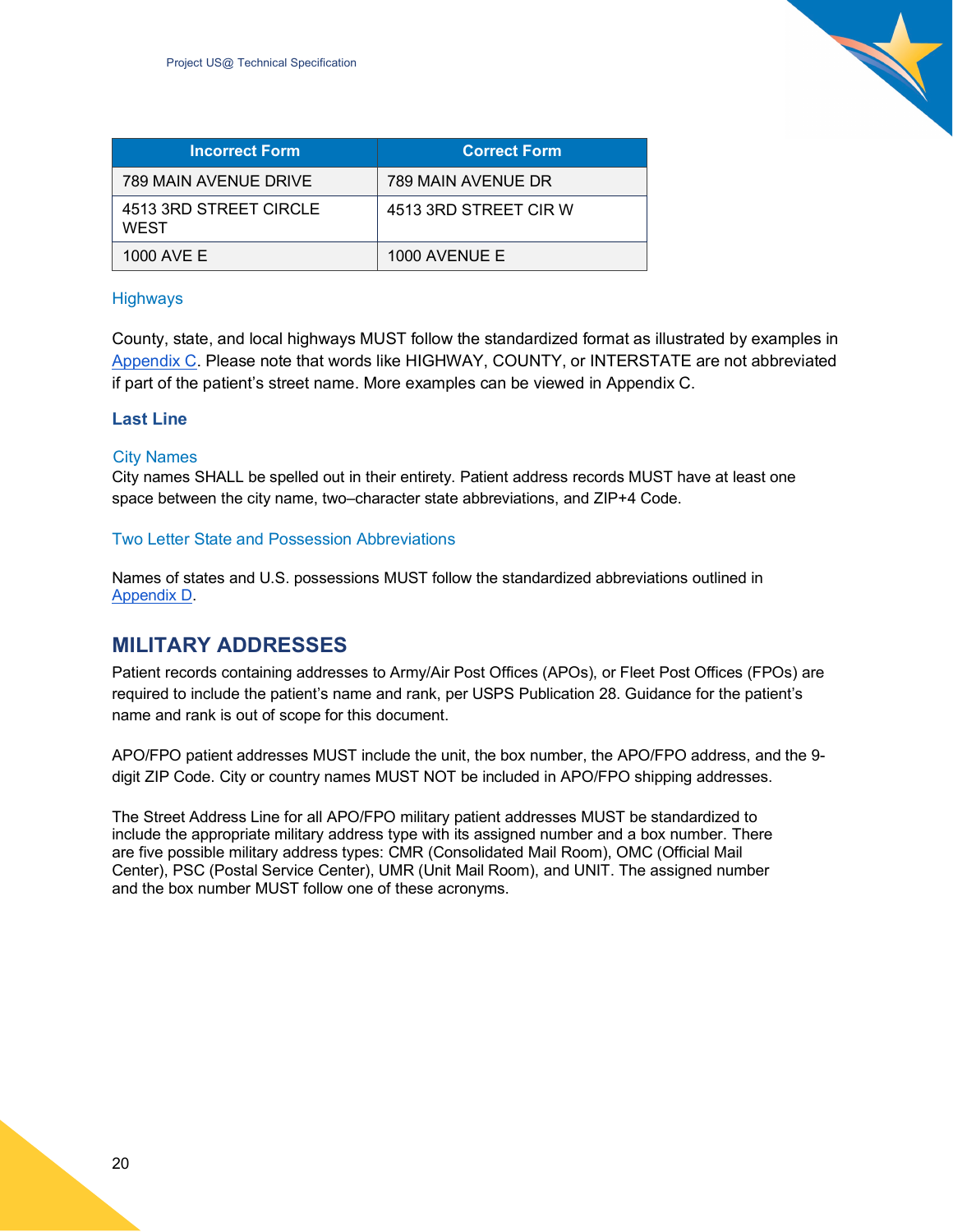

Examples of standardized military address:

Army/Air Post Office (APO)

PSC 3 BOX 4120 APO AE 09021-0002

UNIT 2050 BOX 4190 APO AP 96278-2050

CMR 802 BOX 74 APO AE 09499-0074

Fleet Post Office (FPO)

UNIT 100100 BOX 4120 FPO AP 96691-0104

UNIT 4856 BOX 121 FPO AP 96667-3931

Diplomatic Post Office (DPO)

UNIT 8400 BOX 0000 DPO AE 09498-0048

#### <span id="page-20-0"></span>**Domestic Locations**

Most domestic military addresses must have a conventional street style address. Domestic Military addresses MUST use only the city name along with the approved two–character state abbreviation and the ZIP Code or ZIP+4 Code.

#### <span id="page-20-1"></span>**Overseas Locations**

Overseas military addresses MUST contain the APO or FPO designation along with a two– character "state" abbreviation of AE, AP, or AA and the ZIP Code or ZIP+4 Code. AE is used for armed forces in Europe, the Middle East, Africa, and Canada; AP is for the Pacific; and AA is for the Americas excluding Canada.

## <span id="page-20-2"></span>**DEPARTMENT OF STATE ADDRESSES**

DPOs are postal facilities that operate at one of the Department of State's missions abroad as a branch post office of the U.S. Postal Service (USPS). DPO patient addresses MUST include the unit, the box number, the DPO address, and the 9-digit ZIP Code. City or country names MUST NOT be included in DPO shipping addresses. Patient records containing addresses to DPOs are required to include the patient's name, per USPS Publication 28. Guidance for the patient's name is out of scope for this document.

Example:

UNIT 9900 BOX 0500 DPO AE 09701-0500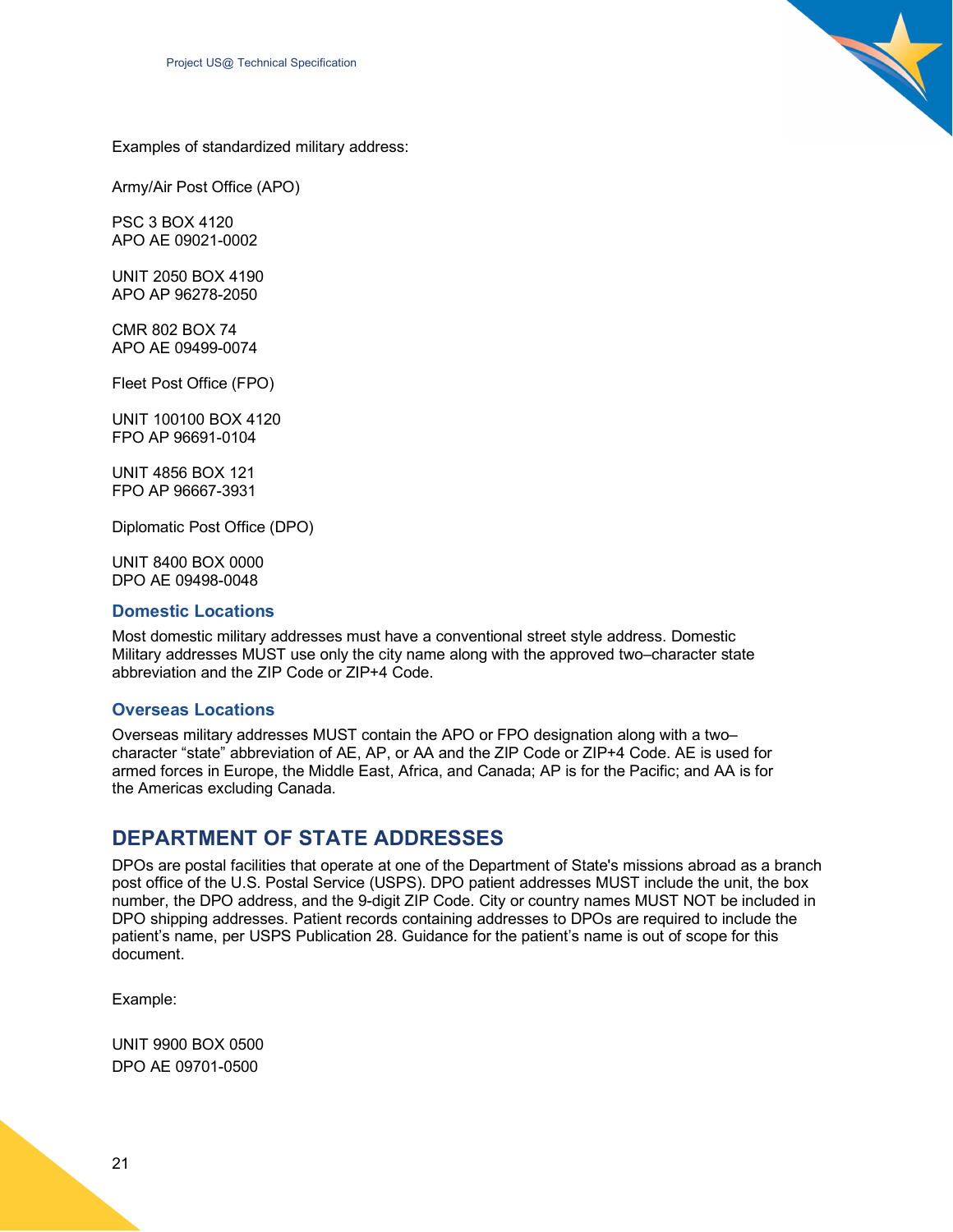

## <span id="page-21-0"></span>**RURAL ROUTE ADDRESSES**

The rural route number in a patient record MUST be standardized as follows:

RR \_\_\_ BOX \_\_\_

Examples:

| <b>Incorrect Form</b>      | <b>Correct Form</b> |
|----------------------------|---------------------|
| RURAL ROUTE 91 BOX A7      | <b>RR 91 BOX A7</b> |
| <b>RFD 82 BOX 12</b>       | RR 82 BOX 12        |
| RD 51#25                   | <b>RR 51 BOX 25</b> |
| RFD Route 4 #87a           | <b>RR 4 BOX 87A</b> |
| RR 2 BOX 18 Bryan Dairy Rd | <b>RR 2 BOX 18</b>  |
| <b>RR03 BOX 98D</b>        | <b>RR 3 BOX 98D</b> |

Developers:

SHOULD NOT use the words RURAL, NUMBER, NO., or the pound sign (#).

MUST NOT add a leading zero before the rural route number.

SHOULD include hyphens as part of the box number only when they are part of the address.

SHOULD change the designations RFD and RD (as a meaning for rural or rural free delivery) to RR.

SHOULD NOT allow additional designations, such as town or street names, on the patient Street Address Line of rural route addresses.

## <span id="page-21-1"></span>**GENERAL DELIVERY**

Developers MUST use the words GENERAL DELIVERY, all uppercase, spelled out (no abbreviation), as the patient street address line in the patient record if the patient has a general delivery address. Each general delivery record SHOULD carry the –9999 add-on code. The ZIP Code or ZIP+4 Code MUST be correctly applied for patient addresses with a general delivery. Note that General Delivery is not available at every post office.

Example:

| <b>Incorrect Form</b>  | ⊦Correct Form           |
|------------------------|-------------------------|
| <b>GEN DELIVERY</b>    | <b>GENERAL DELIVERY</b> |
| <b>TAMPA, FL 33602</b> | TAMPA FL 33602-9999     |

## <span id="page-21-2"></span>**POST OFFICE BOX ADDRESSES**

Post Office Box addresses in a patient record MUST be standardized as follows: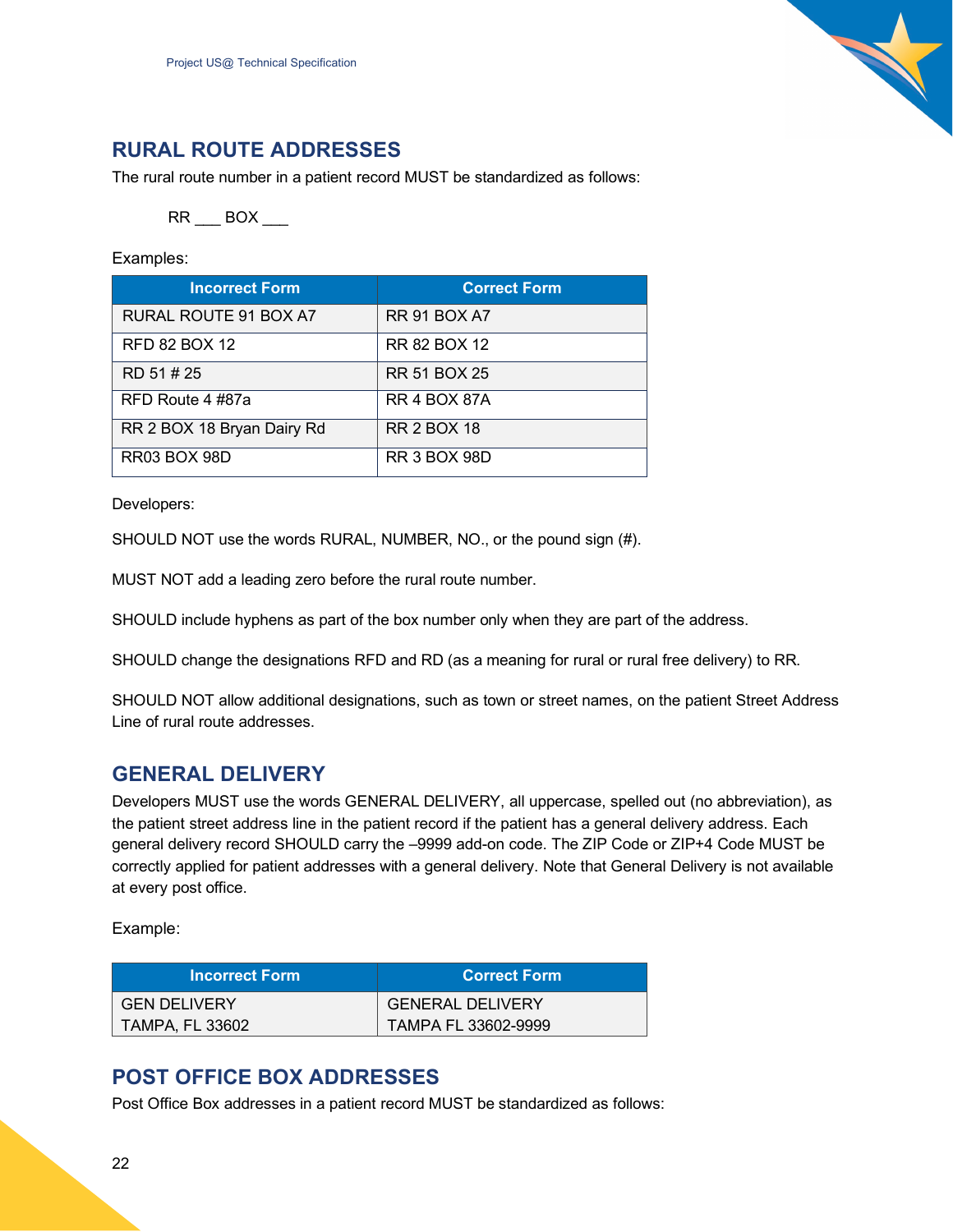

#### Examples:

| <b>Incorrect Form</b>    | <b>Correct Form</b> |
|--------------------------|---------------------|
| POST OFFICE BOX 11890    | PO BOX 11890        |
| <b>POST OFFICE BOX G</b> | PO BOX G            |

Developers MUST NOT add a leading zero before the post office box number.

PO Box addresses often appear with the words CALLER, FIRM CALLER, BIN, LOCKBOX, or DRAWER, or other synonyms. When this occurs, developers MUST change these words to PO BOX in the patient record.

PO Box services in some locations allow for an option to use the Post Office street address for the address, along with the PO Box number preceded by a "#" sign or "UNIT" designation.

## <span id="page-22-0"></span>**PRIVATE MAILBOX ADDRESSES**

Private companies offering mailbox rental services to patients are considered commercial mail receiving agencies (CMRA). Addresses on mail received at a CMRA must adhere to specific requirements in the use of their private mailbox number (PMB).

Patient addresses at a CMRA MUST include either the PMB identifier or the numerical identifier, followed by the appropriate private mailbox number. Developers MUST NOT use any other identifiers.

Where the CMRA's physical address requires its own secondary address element, the PMB or # address must follow the specific format rules stated below. Developers MUST NOT combine the secondary address element of the address for the CMRA and the CMRA patient's private box number.

The words POST OFFICE BOX or PO BOX and the private mailbox number MUST NOT be used on the Street Address Line. The Street Address Line is the standardized address of the private company.

PMB 234 RR 1 BOX 12 HERNDON VA 22071-2716

PMB 234 10 MAIN ST STE 11 HERNDON VA 22071-2716

123 MAIN STREET PMB 4545 HERNDON VA 22071-2716

PO BOX 159753 PMB 3571 HERNDON VA 22071-2716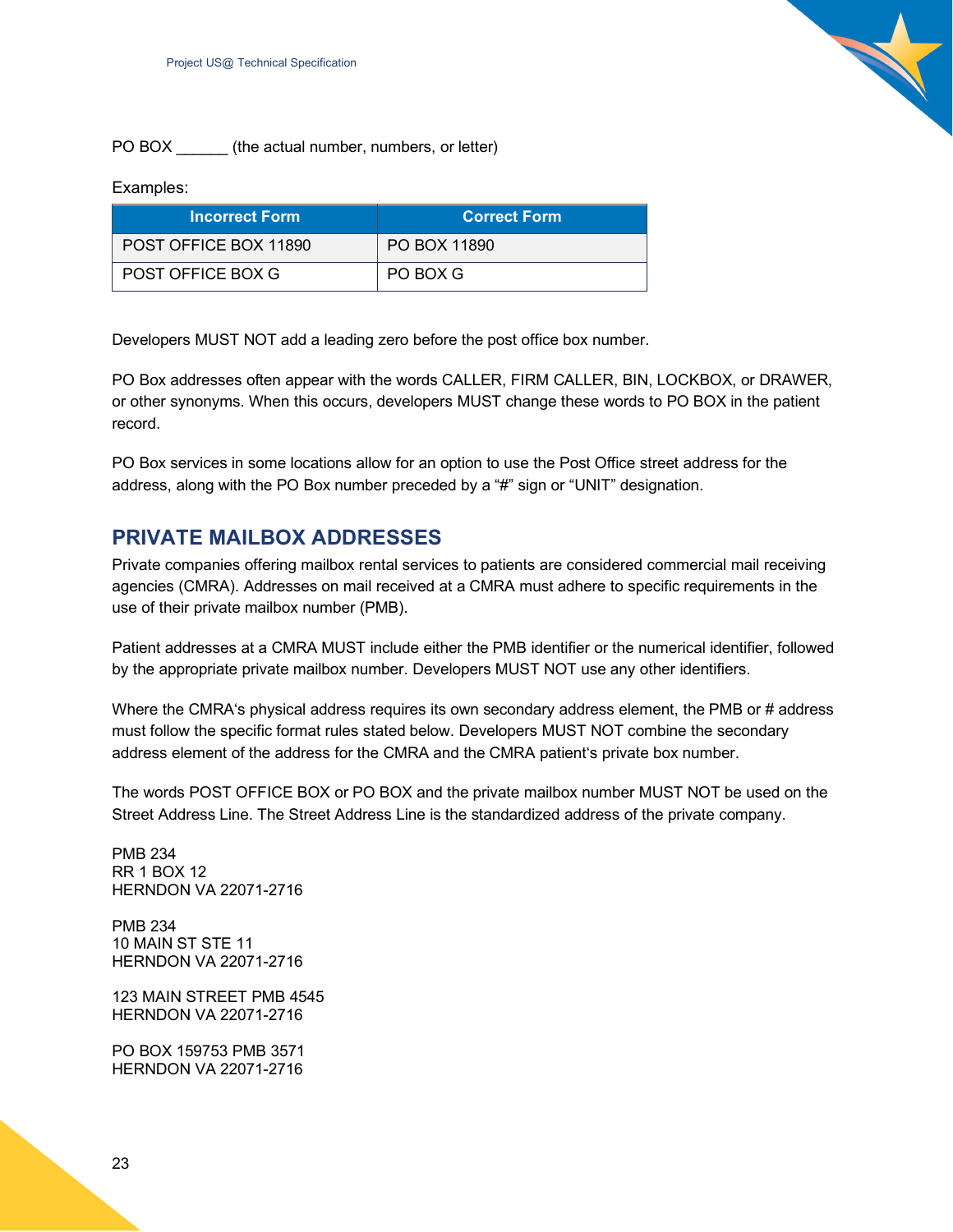

## <span id="page-23-0"></span>**PUERTO RICO ADDRESSES**

#### <span id="page-23-1"></span>**Format**

Puerto Rico's common addressing consists of various formats, such as:

Examples:

**Urbanization** House Number and Street Name City, State, and ZIP+4

URB LAS GLADIOLAS 150 CALLE A SAN JUAN PR 00926-3232

House Number and Street Name City, State, and ZIP+4 Code

1234 CALLE AURORA MAYAGUEZ PR 00680-1233

#### <span id="page-23-2"></span>**Exceptions**

Some areas in Puerto Rico do not have street names or repetitive house numbers. The urbanization name SHOULD substitute as the street name.

House number and Urbanization Name City, State, and ZIP+4

1234 URB LOS OLMOS PONCE PR 00731-1235

There are also public housing projects (residenciales) without street names or repetitive apartment numbers. In these cases the apartment number SHOULD be the primary number and the name of the public housing project SHOULD become the street name.

Apartment Number and Residential Name City, State, and ZIP+4

23 RES LLORENS TORRES SAN JUAN PR 00924-1234

Certain condominiums are not located on a named street or have an assigned number to the building. The name of the condominium SHOULD be substituted for the street name.

Residential Name Building No. and Apt. No. City, State, and ZIP+4 The word CALLE MAY be placed before the street name and number. CALLE means STREET in Spanish, and placing the word CALLE prior to other address components is proper use based on Spanish composition. In addition to the word CALLE, the word AVENIDA or its abbreviation AVE MAY also appear in this position.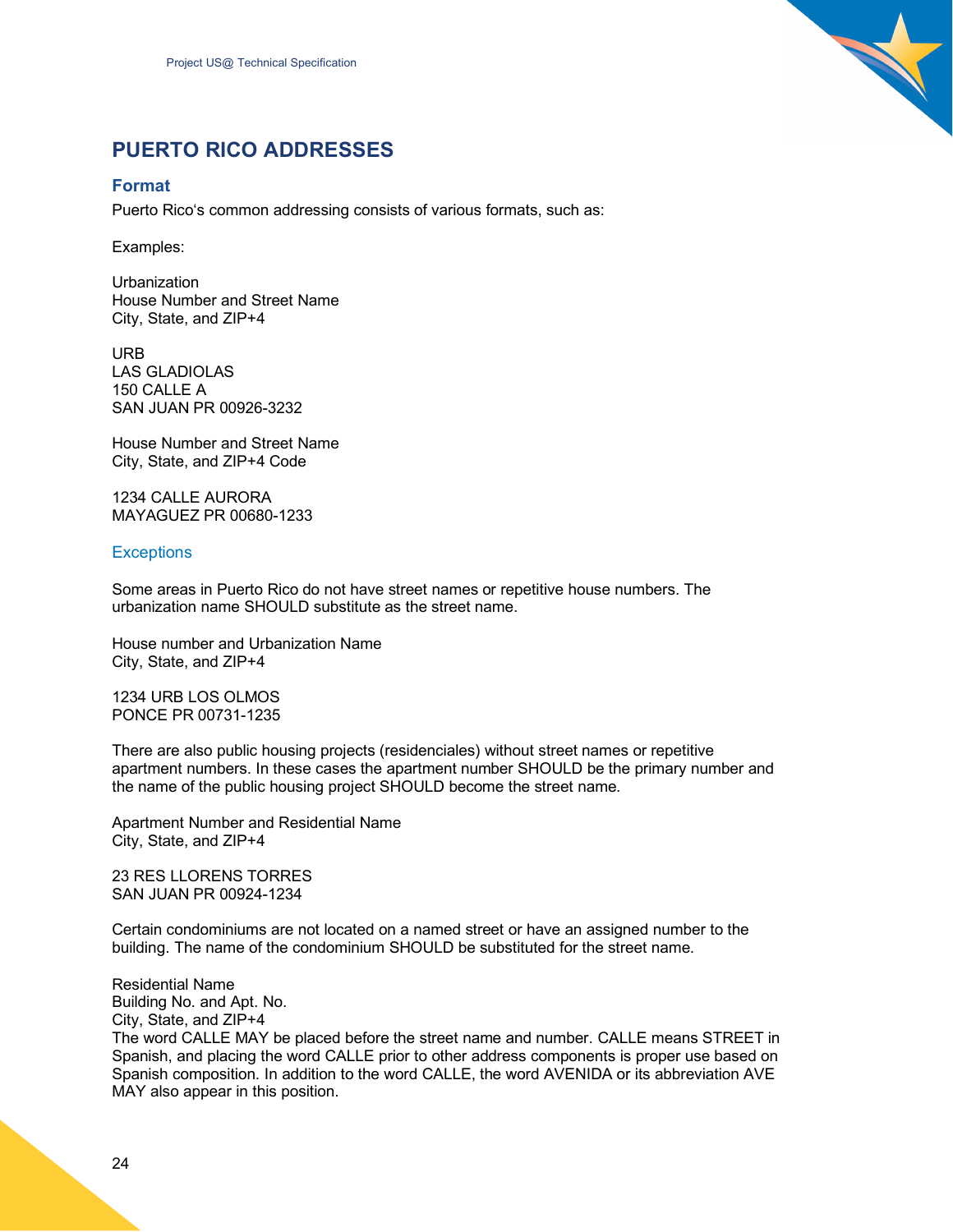

#### <span id="page-24-0"></span>**Apartment Buildings and Condominiums**

There are two basic address formats for apartment buildings and condominiums. Developers MUST follow abbreviation guidance outlined in the Secondary Address Unit Designators section for patient addresses located within apartment buildings and condominiums.

#### <span id="page-24-1"></span>Buildings with a physical street address

Building Name Street Number, Street Name, Apartment Number City, State, and ZIP+4

COND ASHFORD PALACE 1234 AVE ASHFORD APT 1A SAN JUAN PR 00907-1234

<span id="page-24-2"></span>Buildings without a physical address

Certain condominiums are located on an unnamed street and may not have an assigned number. The name of the condominium SHOULD substitute as the street name and the number 1 SHOULD be used when no building number exists.

Bldg Number, Bldg Name, and Apt Number City, State, and ZIP+4

1 COND MIRAFLOR APT 104 SAN JUAN PR 000907-1335

Where there are multiple buildings (or towers) with the same name, the building number SHOULD become the primary number.

| <b>Incorrect Form</b>    | <b>Correct Form</b>    |
|--------------------------|------------------------|
| COND VERDE APT 1120      | 1 COND VERDE APT 1120  |
| VISTA SUITES III APT 104 | 3 VISTA SUITES APT 104 |

#### <span id="page-24-3"></span>**Patient Street Address Line**

The components of the patient Street Address Line are the urbanization (when required), primary address number and street name, secondary address identifier, and secondary address range.

Urbanization Name Secondary Address Identifier and Number Primary Address Number and Street Name

URB HIGHLAND GDNS COND LAS AMAPOLAS APT 103 123 CALLE MAIN

In Puerto Rico, some apartment buildings do not have a street address. In this situation, the building name SHOULD be part of the primary address identifier. If directionals are present in an address, they are part of the street name. Developers MUST NOT translate directionals.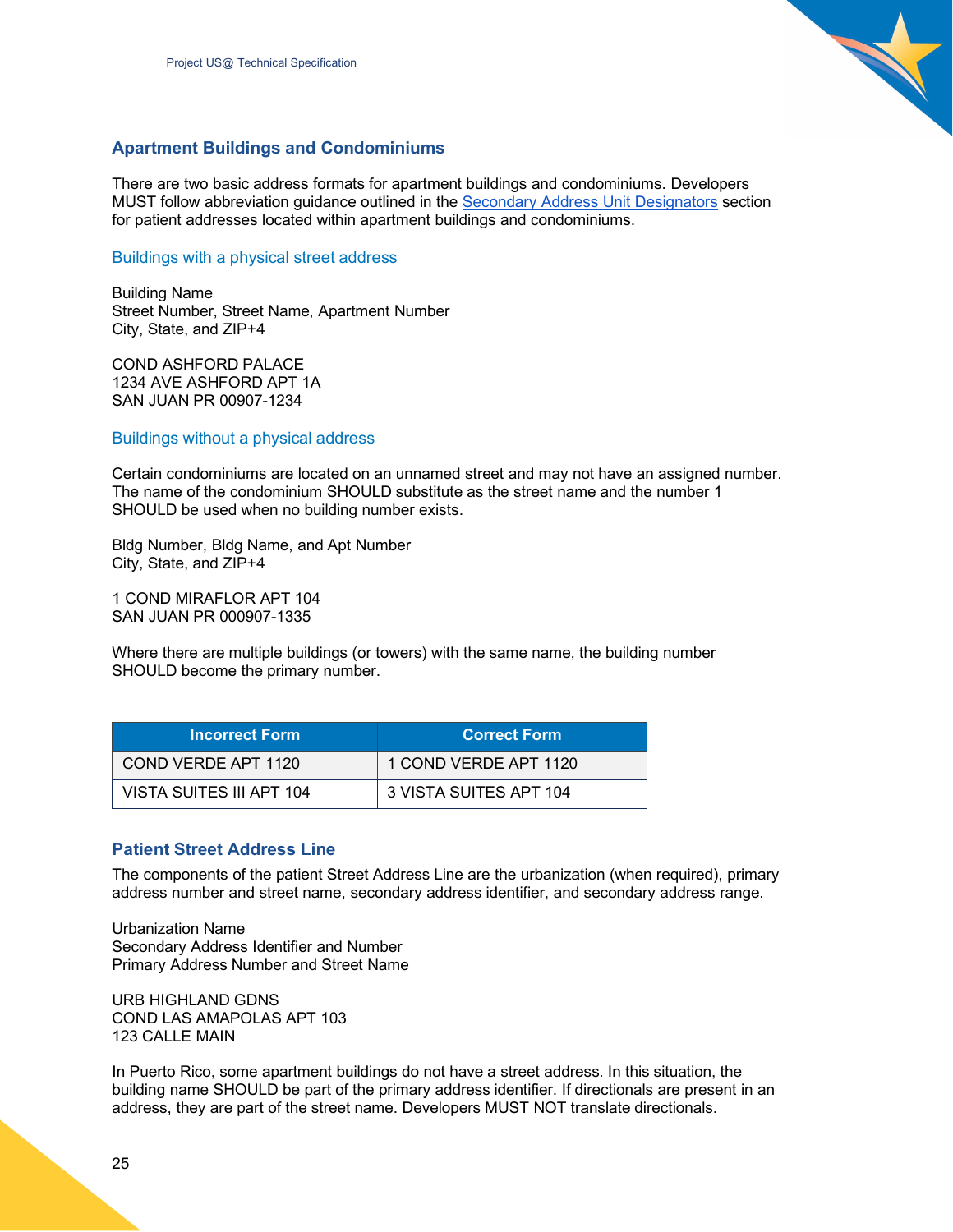

1510 CALLE 3 NO (NO = Northwest)

1620 CALLE 17 SO (SO = Southwest)

<span id="page-25-0"></span>Street Names and Prefixes

Developers MUST NOT abbreviate street names.

Spanish street names generally have the suffix element preceding the root street name, making it a prefix.

Examples:

CALLE AVENIDA, PASEO, PLAZA, PASAJE, CARR, PARQUE, VEREDA, VISTA, VIA, CALLE JON, PATIO, BLVD, CAMINO, CAMINITO, CALETA, MARGINAL

585 AVE FD ROOSEVELT

105 CAMINO AMAZONA

1025 PARQUE DEL REY

1212 VIA ANGÉLICA

Developers MUST NOT translate CALLE to the suffix ST. This translation will lead to additional errors when matching patient records.

Note that patient addresses that will also be used for billing purposes or other mailing SHOULD always include CALLE, AVENIDA, etc.

#### <span id="page-25-1"></span>Numbered Streets

Numbered streets MUST always contain the word CALLE. This avoids misinterpretation between numbered streets and house numbers in patient addresses.

Examples:

| <b>Incorrect Form</b> | <b>Correct Form</b>                |
|-----------------------|------------------------------------|
| CALLE 1 A17           | A <sub>17</sub> CALLE <sub>1</sub> |
| <b>CALLE 191 B113</b> | <b>13 CALLE 191</b>                |

House numbers may have fractional or alphabetic modifiers. Developers MUST place the house number before the street name. When placing alphanumeric house numbers prior to the street name, developers MUST NOT use hyphens to separate the letter from the number.

Examples:

| <b>Incorrect Form</b> | Correct Form  |
|-----------------------|---------------|
| <b>CALLE 125 C-19</b> | C19 CALLE 125 |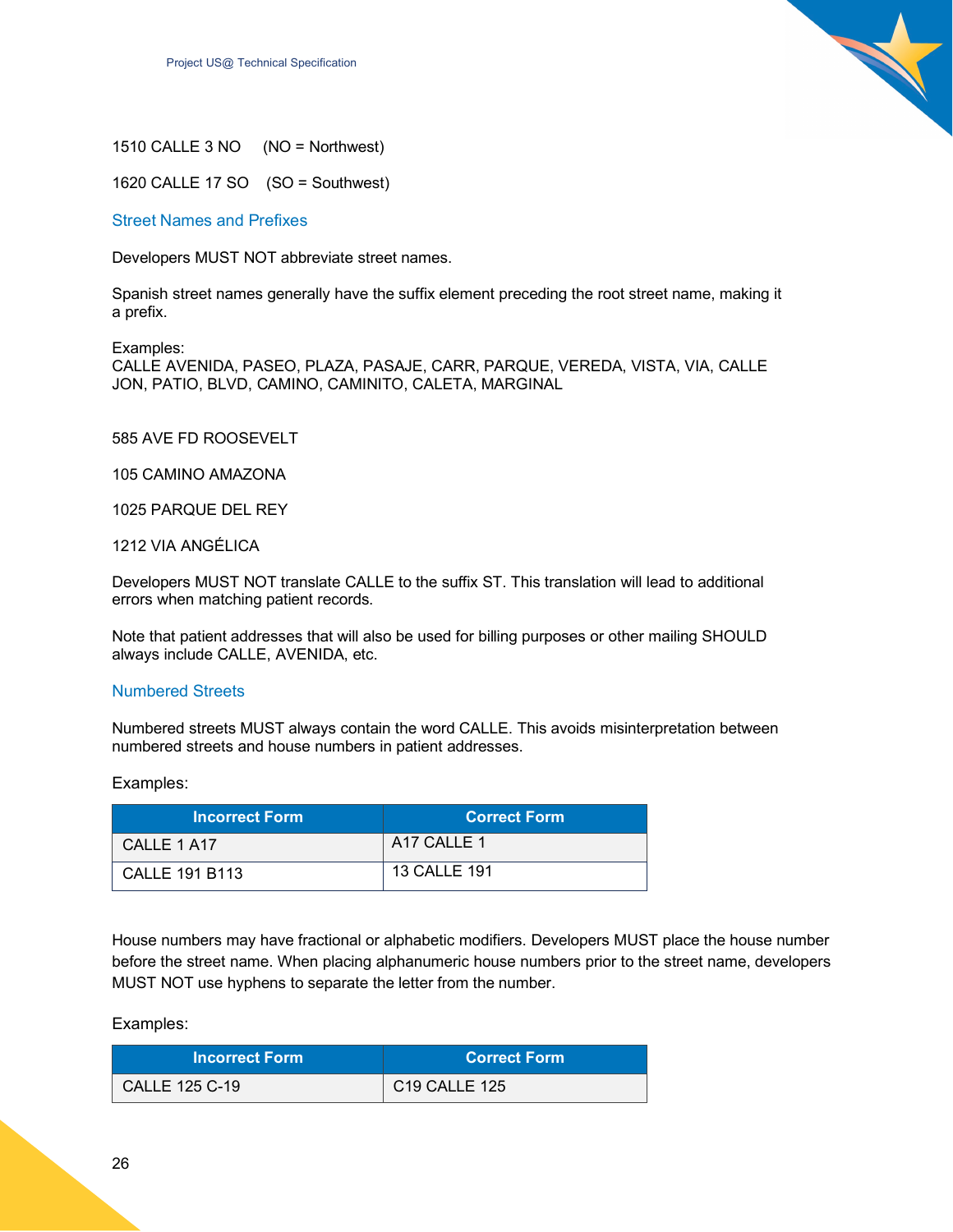

| A-17 CALLE AMAPOLA | A17 CALLE AMAPOLA         |
|--------------------|---------------------------|
| B-17A CALLE 1      | B <sub>17</sub> A CALLE 1 |

Due to the amount of numbers within a block and a house number in Puerto Rico addresses, many identifiers are commonly used to separate address elements, including BLOQUE, NUM, NO, CASA, LOTE, or a # sign. These identifiers MUST NOT be included in patient addresses.

Hyphens in the address range are sometimes necessary. When addresses contain block numbers and house numbers, developers MUST use a hyphen to separate the block number from the house number. When addresses contain up to three–digit numeric block numbers, developers MUST include a hyphen.

#### Examples:

| <b>Incorrect Form</b>      | <b>Correct Form</b> |
|----------------------------|---------------------|
| CALLE 19 BLQ 199 Casa 31   | 199-31 CALLE 19     |
| CALLE 117 Bloque 23 Núm.18 | 23-18 CALLE 117     |

#### <span id="page-26-0"></span>**Urbanizations**

Urbanization denotes an area, sector, or development within a geographic area. In addition to being a descriptive word, it precedes the name of the area. This URB descriptor, commonly used in urban areas of Puerto Rico, is an important part of the addressing format, as it describes the location of a given street.

Urbanizations MUST be abbreviated to URB followed by the urbanization name. Urbanizations are not repeated within five–digit zones.

Examples:

| <b>Incorrect Form</b>    | <b>Correct Form</b>    |
|--------------------------|------------------------|
| URBANIZATION GOLDEN GATE | <b>URB GOLDEN GATE</b> |

In Puerto Rico, identical street names and address number ranges can be found within the same ZIP Code. In these cases, the urbanization name is the only element that correctly identifies the location of a particular address.

URB ROYAL OAKS 123 CALLE 1 BAYAMON PR 00961-0123

URB HERMOSILLO 123 CALLE 1 BAYAMON PR 00961-1212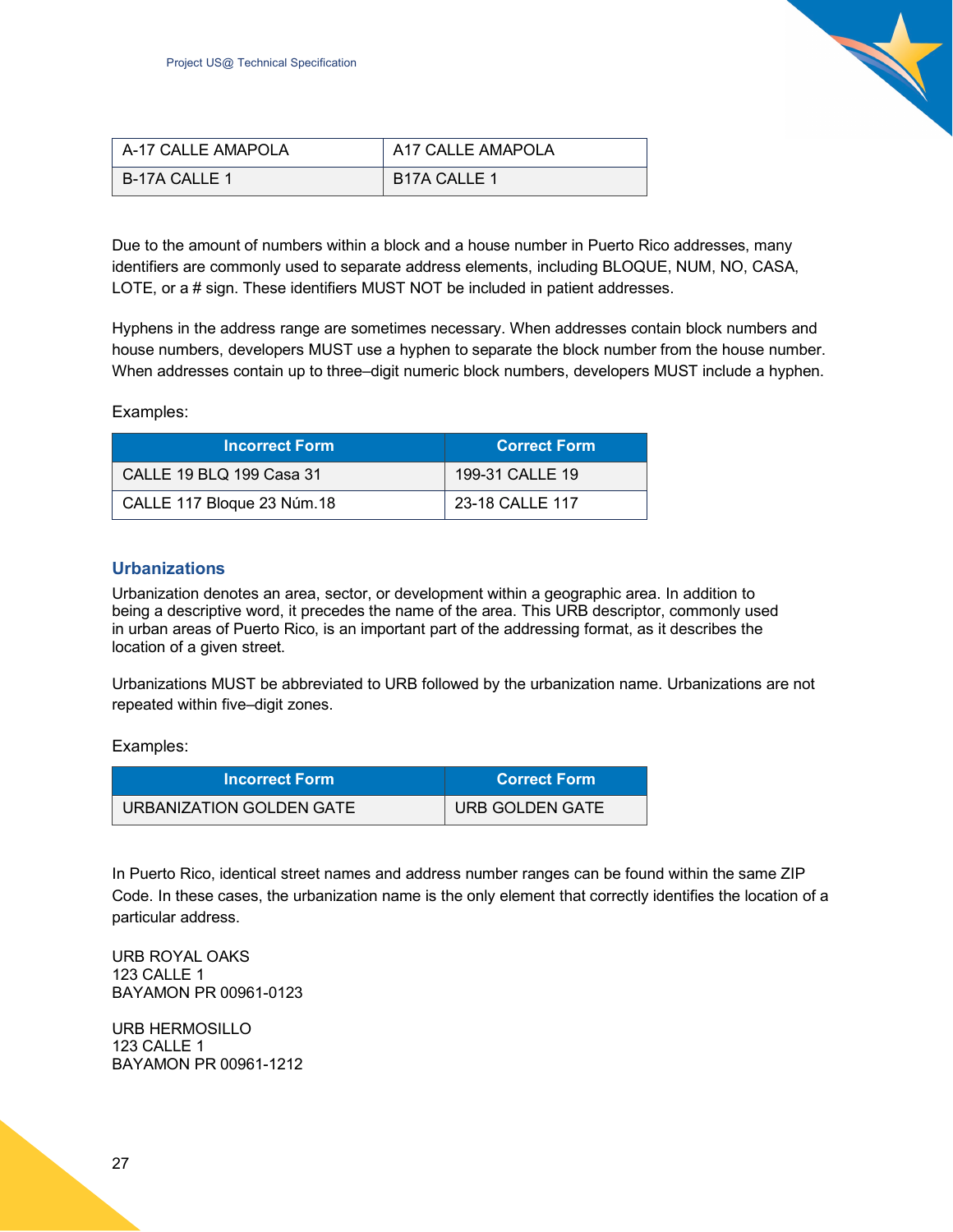

#### <span id="page-27-0"></span>**Exceptions**

Certain urbanizations are known as extensiones, mansiones, repartos, villas, parques, and jardines. When these names are present in a patient address, MUST NOT place the abbreviation URB prior to the name of the urbanization. Some addresses in Puerto Rico urbanizations do not have a street name, where the urbanization MUST become the street name.

Examples:

| <b>Incorrect Form</b>   | <b>Correct Form</b>   |
|-------------------------|-----------------------|
| A17 URB JARDINES FAGOTA | A17 JARD FAGOTA       |
| <b>PONCE PR 00731</b>   | <b>PONCE PR 00731</b> |

The following urbanization names stand alone and MUST NOT require the use of the abbreviation URB. Abbreviations containing the letter S in parentheses at the end of the abbreviation allows for the plural representation of the word in an abbreviated form.

| <b>Urbanization</b> | <b>Abbreviation</b> |
|---------------------|---------------------|
| Altura(s)           | ALT(S)              |
| Barriada            | <b>BDA</b>          |
| Barrio              | <b>BO</b>           |
| <b>Bosque</b>       | <b>BOSQUE</b>       |
| Brisa(s)            | BRISA(S)            |
| Ciudad              | <b>CIUDAD</b>       |
| Colina(s)           | COLINA(S)           |
| Chalets             | <b>CHALETS</b>      |
| Comunidad           | <b>COMUNIDAD</b>    |
| Estancias           | <b>EST</b>          |
| Extensión           | <b>EXT</b>          |
| Hacienda            | <b>HACIENDA</b>     |
| Jardines            | <b>JARD</b>         |
| Industrial          | <b>IND</b>          |
| Loma(s)             | LOMA(S)             |
| <b>Mansiones</b>    | <b>MANS</b>         |
| Parque              | <b>PARQ</b>         |
| Parcela(s)          | PARCELA(S)          |
| Paseo               | <b>PASEO</b>        |
| Pradera             | <b>PRADERA</b>      |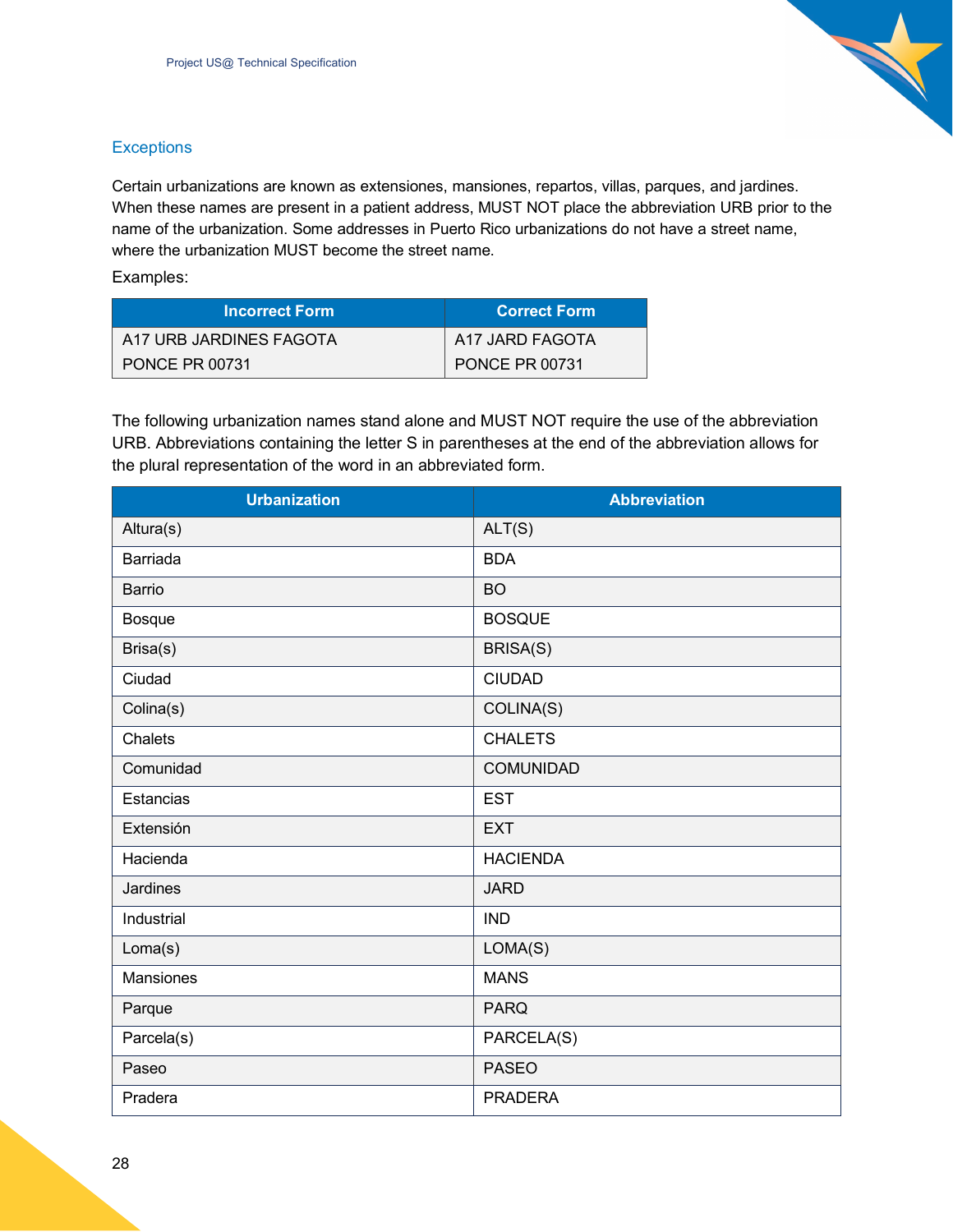| Portal      | <b>PORTAL</b>   |
|-------------|-----------------|
| Portales    | <b>PORTALES</b> |
| Quintas     | <b>QUINTAS</b>  |
| Residencial | <b>RES</b>      |
| Reparto     | <b>REPTO</b>    |
| Riberas     | <b>RIBERAS</b>  |
| Sector      | <b>SECT</b>     |
| Terraza     | <b>TERR</b>     |
| Valle       | <b>VALLE</b>    |
| Villa(s)    | VILLA(S)        |
| Vista(s)    | VISTA(S)        |

#### Examples:

| <b>Incorrect Form</b> | <b>Correct Form</b> |
|-----------------------|---------------------|
| URB EXT VISTA BELLA   | EXT VISTA BELLA     |
| URB ALTS DE CANÁ      | ALTS DE CANA        |

#### <span id="page-28-0"></span>Post Office Box

Developers MUST capture or transform Post Office Box addresses as PO BOX in the patient record. Developers MUST NOT use Spanish words to represent PO BOX.

#### Examples:

| <b>Incorrect Form</b> | <b>Correct Form</b> |
|-----------------------|---------------------|
| <b>XYZ COMPANY</b>    | <b>XYZ COMPANY</b>  |
| APARTADO 2018         | PO BOX 2018         |
| ABC COMPANY           | ABC COMPANY         |
| GPO BOX 1118          | PO BOX 1118         |

In certain areas, the postal station name appears in a patient's address. The postal station name is not needed because the ZIP Code identifies the station. However, when the station name is present, it SHOULD be placed above the delivery line.

Example:

| <b>Incorrect Form</b>  | <b>Correct Form</b> |
|------------------------|---------------------|
| PO BOX 1190            | OLD SAN JUAN STA    |
| OLD SAN JUAN STA       | PO BOX 1190         |
| SAN JUAN PR 00902-1190 |                     |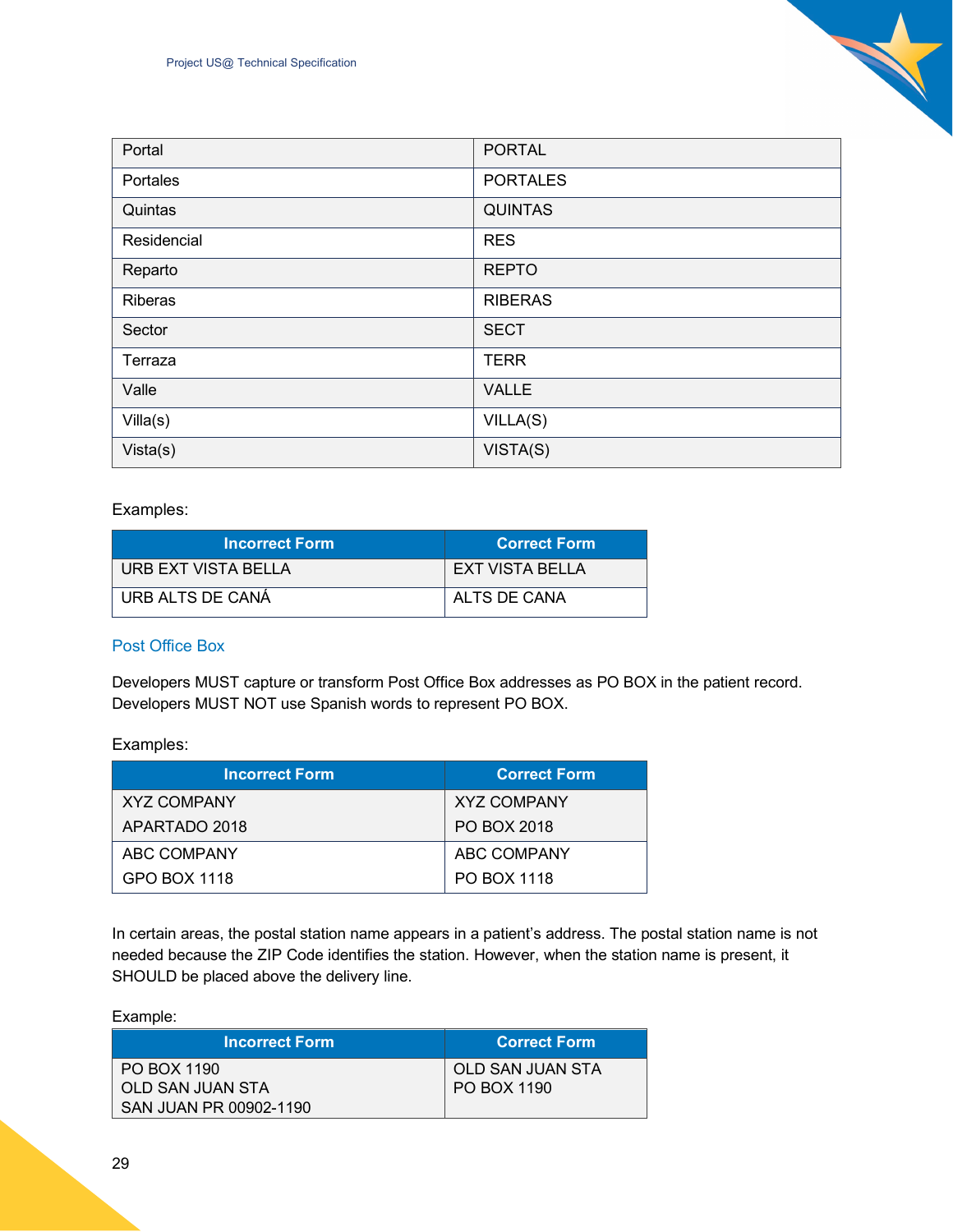

| SAN JUAN PR 00902- |
|--------------------|
| 1190               |

#### <span id="page-29-0"></span>Rural Routes

A rural route address in the patient record MUST be standardized as follows:

#### RR\_\_\_ BOX\_\_\_

Developers MUST NOT use the words RURAL, RUTA RURAL, BUZON, or BZN. The designations RFD, RD, and RT (meaning rural route) MUST be changed to RR and developers MUST have a space between RR and the route number and BOX and the box number. Developers MUST NOT add a leading zero before the rural route number.

Examples:

| <b>Incorrect Form</b>    | <b>Correct Form</b>  |
|--------------------------|----------------------|
| <b>RR03 BOX 9800</b>     | <b>RR 3 BOX 9800</b> |
| RFD ROUTE 4 BZN 1725     | RR 4 BOX 1725        |
| RUTA RURAL 3 BUZON 12000 | RR 3 BOX 12000       |
| RFD 1 Bzn 17-A           | <b>RR 1 BOX 17A</b>  |

There MUST NOT be additional designations, such as sector names, on the Street Address Line of rural route addresses.

Names of sectors used together with route and box numbers can lead to increased matching errors. Health IT developers MUST eliminate this information in Puerto Rico addresses.

Examples:

| <b>Incorrect Form</b>   | <b>Correct Form</b> |
|-------------------------|---------------------|
| RR 2 BOX 1980           | RR 2 BOX 1980       |
| <b>SECTOR EL BRINCO</b> |                     |
| RR 3 BOX 3415           | RR 3 BOX 3415       |
| BARRIO VISTA ALEGRE     |                     |

#### <span id="page-29-1"></span>Highway Contract Routes

Highway contract route addresses MUST be standardized as HC\_\_\_\_BOX\_\_\_\_*.* It is basically the same format utilized for rural routes. Likewise, Health IT developers MUST NOT include leading zeros before the route number.

| <b>Incorrect Form</b>    | <b>Correct Form</b> |
|--------------------------|---------------------|
| Ruta Estrella 1 Buzón 18 | <b>HC 1 BOX 18</b>  |
| HC 03 Bzn 1050           | HC 1 BOX 1050       |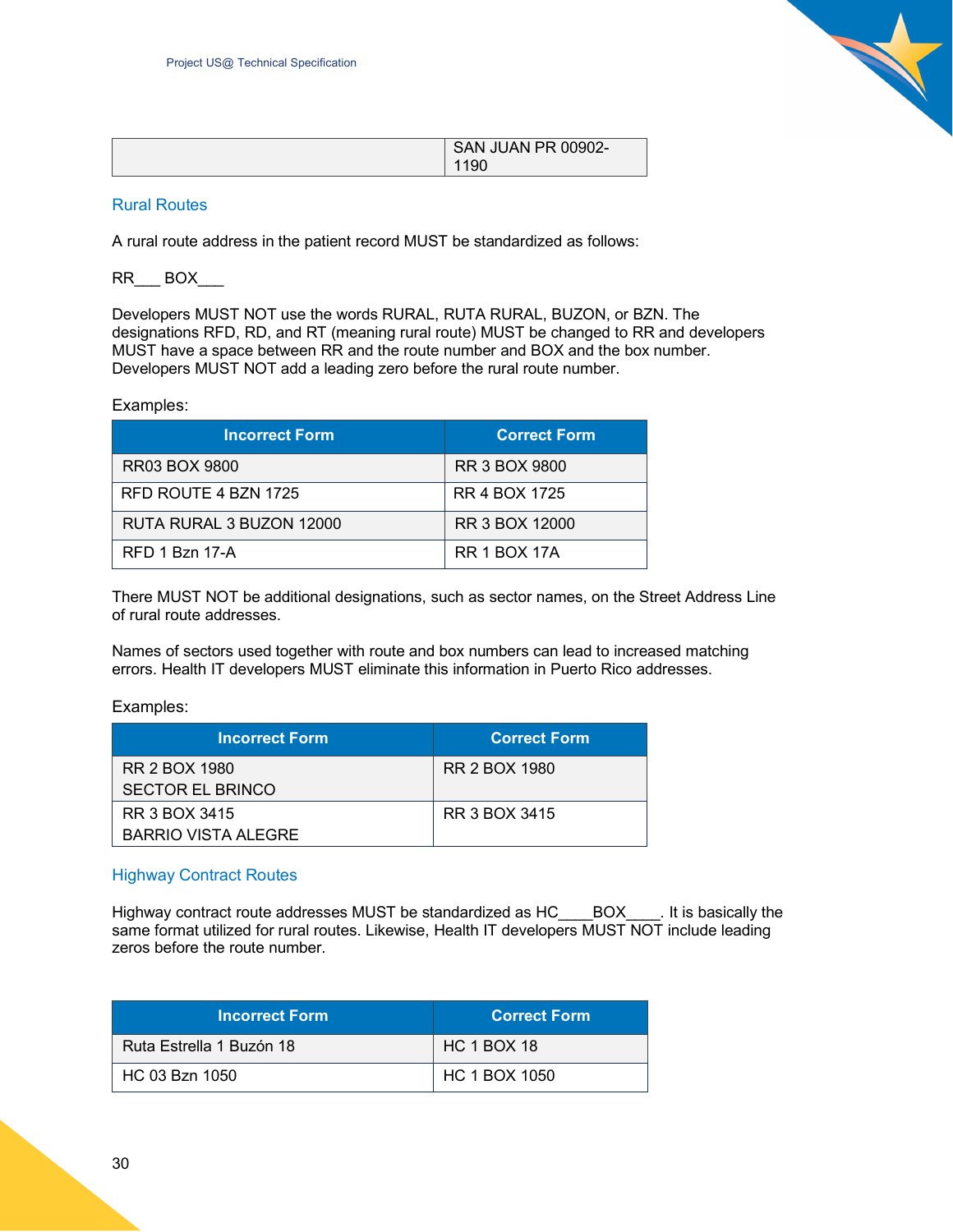

As with rural route addresses, developers MUST NOT include any additional designations, such as names of sectors in the patient address line of highway contract addresses.

#### <span id="page-30-0"></span>Last Line

Patient addresses SHOULD include the last line, which MUST include the city, state and ZIP Code, if known. Certain areas of the San Juan metropolitan area are identified by residents with names such as Condado, Barrio Obrero, and Rio Piedras. Developers MUST NOT use these names to represent the city of San Juan. These are not valid last line entries. Developers MUST include SAN JUAN as the only valid city name for patient addresses within San Juan.

## <span id="page-30-1"></span>**U.S. ISLANDS AND OTHER TERRITORIES**

#### <span id="page-30-2"></span>**Format**

The U.S. Virgin Islands and other territories do not use urbanizations or Spanish words. Single primary street addresses do not have lot numbers as part of the patient addresses. These are physical identifiers. For patient addresses to the U.S. Virgin Islands, developers MUST use VI as the correct abbreviation for the Virgin Islands. Developers MUST NOT use USVI, VIS, VI USA, or USA VI.

Examples:

2 MOUNT ROYALE EST CHRISTIANSTED VI 00820-4470

RR 1 BOX 6601 KINGSHILL VI 00850-9802

### <span id="page-30-3"></span>**CANADIAN ADDRESSES**

The following address format is used when the postal address delivery zone is included in the address. Developers MUST use the standard two–character abbreviation for provinces and territories. On patient records with addresses to Canada, developers SHOULD have two spaces between the province abbreviation and the postal code, as shown below between "ON" and "K1A 0B1":

Example:

#### 1010 CLEAR STREET OTTAWA ON K1A OB1 CANADA

| <b>Canadian Province/Territory</b> | <b>Postal Service Abbreviation</b> |
|------------------------------------|------------------------------------|
| Alberta                            | AB                                 |
| <b>British Columbia</b>            | <b>BC</b>                          |
| Manitoba                           | MB                                 |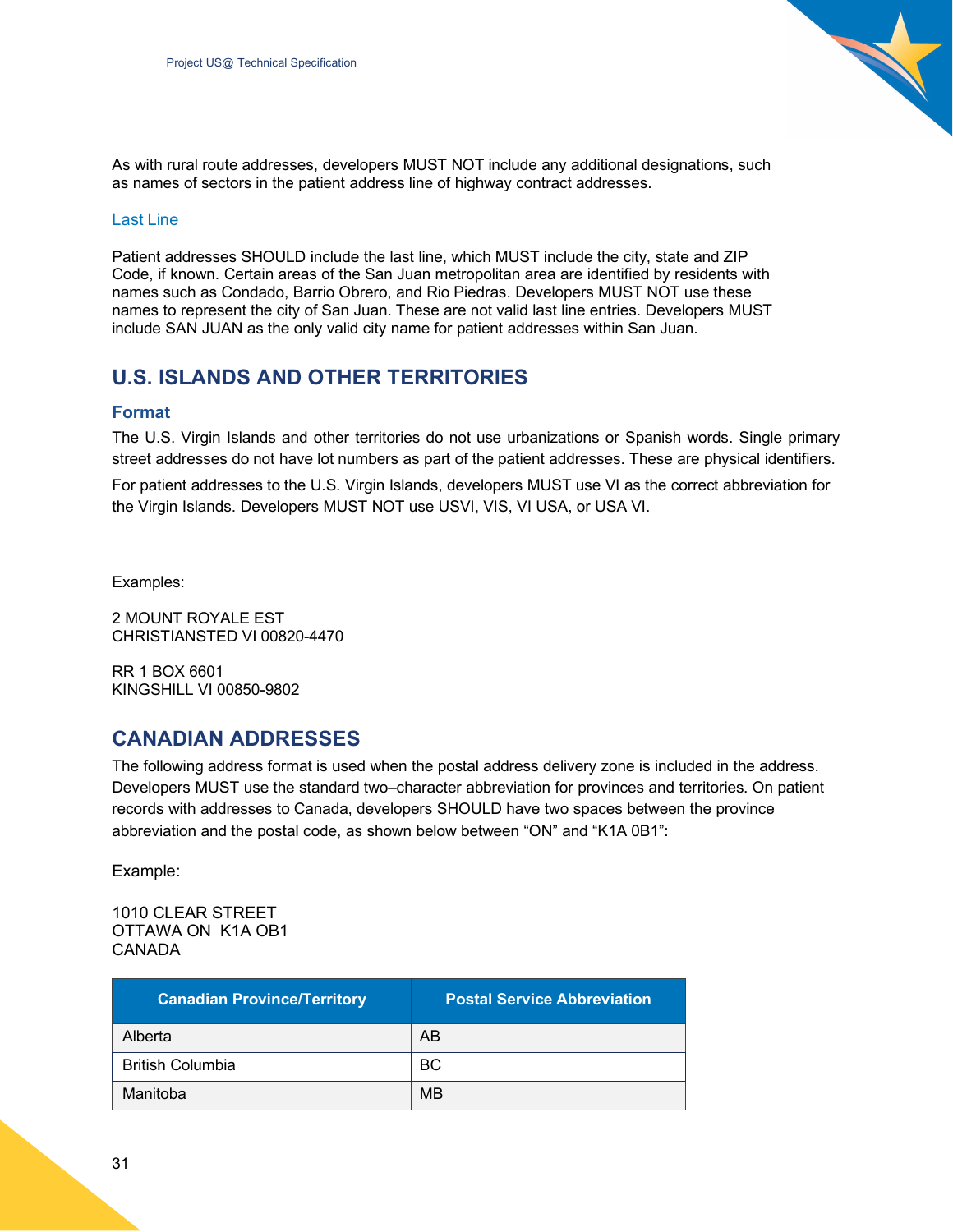| <b>New Brunswick</b>         | <b>NB</b> |
|------------------------------|-----------|
| Newfoundland and Labrador    | <b>NL</b> |
| <b>Northwest Territories</b> | <b>NT</b> |
| Nova Scotia                  | <b>NS</b> |
| <b>Nunavat Territory</b>     | <b>NU</b> |
| Ontario                      | <b>ON</b> |
| <b>Prince Edward Island</b>  | <b>PE</b> |
| Quebec                       | QC        |
| Saskatchewan                 | <b>SK</b> |
| <b>Yukon Territory</b>       | YT        |

## <span id="page-31-0"></span>**OTHER INTERNATIONAL ADDRESSES**

The very last (or bottom) line of an international patient address MUST contain only the COUNTRY name, and MUST be written in full with no abbreviations and SHOULD be in capital letters. Developers MUST NOT place the postal codes of foreign country designations on the last line of the address and MUST NOT underline the COUNTRY name. Note that the Project US@ AHIMA Companion Guide includes guidance and best practices on the capture and management of patient addresses in Mexico.

Examples:

HARTMANNSTRASSE 7 5300 BONN 1 GERMANY

DUBAI HOSPITAL AL KHALEEJ STREET AL BARAHA PO BOX 7272 DUBAI UAE

ST VINCENTS PRIVATE HOSPITAL SYDNEY 406 VICTORIA STREET DARLINGHURST NSW 2010 AUSTRALIA

SAINT MARIEN-HOSPITAL BERLIN GALLWITZALLEE 123/143 12249 BERLIN GERMANY

## <span id="page-31-1"></span>**STANDARDIZED PATIENT BUSINESS ADDRESSES**

This section applies to patient records that contain business address information. Some patients use business addresses for one or more of their addresses for a number of reasons. For example, patients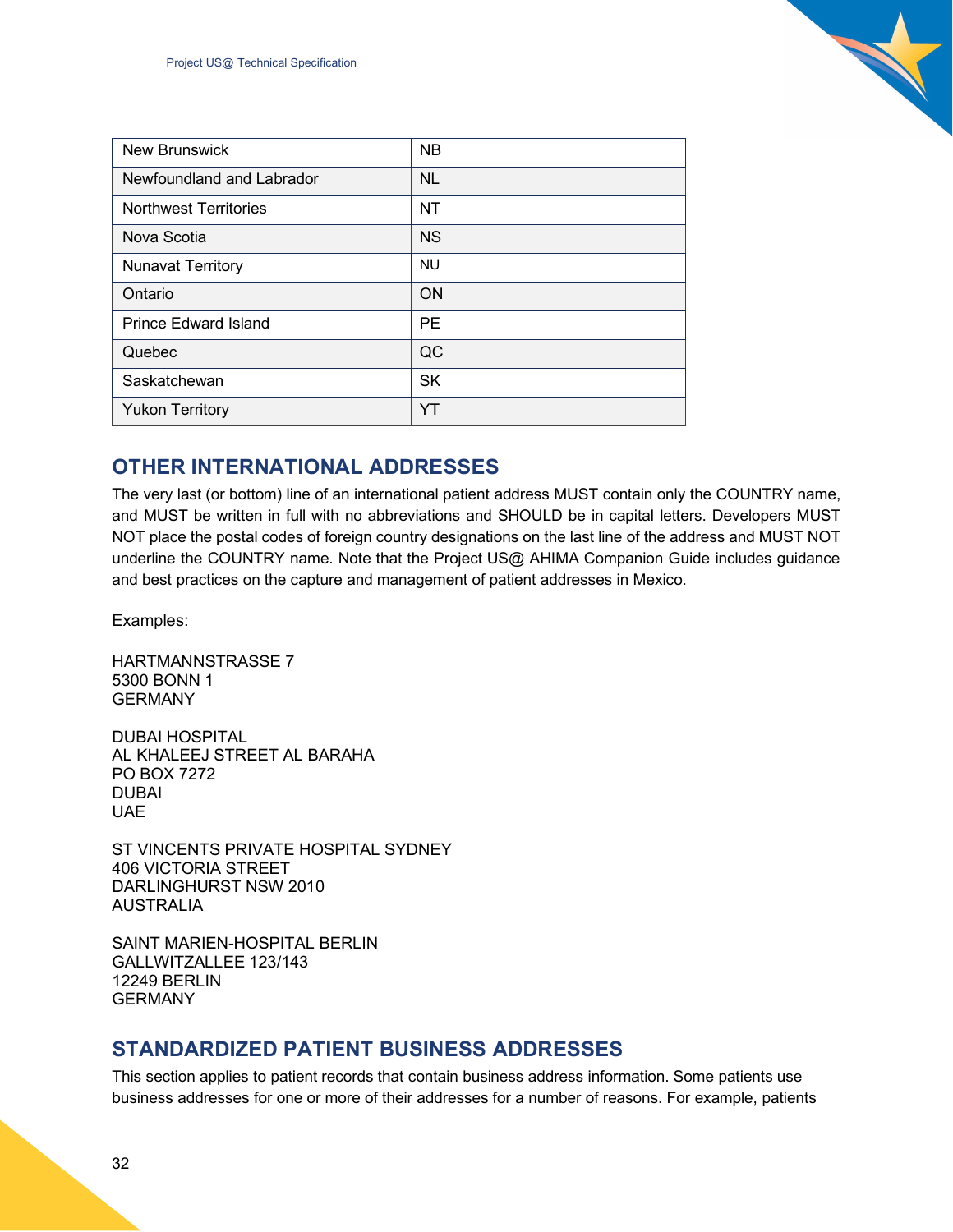may be housed in a homeless shelter or domestic violence shelter, they may reside in a correctional facility, dormitory, long term care facility, or work camp, or they may live in a remote area where it is common practice to receive mail at a nearby business. Regardless of the reason, our goal is to standardize all patient addresses as much as possible and whenever feasible.

#### <span id="page-32-0"></span>**Business Addressing Standards**

If a patient record contains a business address, developers MUST include a patient address line, and MUST contain the last line which MUST contain City, State, ZIP Code, and ZIP+4, if known. Business addresses may contain other address data elements including apartment or suite numbers, Post Office Box addresses, and a rural/highway contract route address (with route and box numbers). Developers MUST use the recommended abbreviations or suffix tables identified in this document. The business/firm name MUST be a separate element in a patient address, SHOULD follow other formatting rules outlined in this document, and MAY disregard the business/firm name when matching records to avoid error . Developers SHOULD NOT remove the hyphen between the ZIP Code and ZIP+4 Code. See the Special Characters section for more information on how to handle special characters in business addresses.

Example:

| <b>Incorrect Form</b>            | <b>Correct Form</b>      |
|----------------------------------|--------------------------|
| <b>BIG BUSINESS INCORPORATED</b> | <b>BIG BUSINESS INC</b>  |
| 12 EAST BUSINESS LANE, SUITE-209 | 12 E BUSINESS LN STE 209 |
| <b>KRYTON, TN</b>                | KRYTON, TN 38188-0022    |
| 38188-0002                       |                          |
| PIZZA DELIVERY COMPANY           | PIZZA DELIVERY COMPANY   |
| 61-20 EAST RIVER DRIVE           | $61-20$ E RIVER DR       |
| NEW YORK, NY 10021-0905          | NEW YORK NY 10021-0905   |

#### <span id="page-32-1"></span>**Patient Business Address Elements**

To understand the complexity of business addressing, efforts have been made to identify and define the many individual data elements that can be included in a business address for patients. The following elements are within the scope of Project US@:

- Street Number
- Predirectional
- Street Name
- Street Suffix
- Postdirectional
- Secondary Unit Indicator
- Secondary Number
- PO Box Number
- City
- State
- ZIP Code
- ZIP+4 Code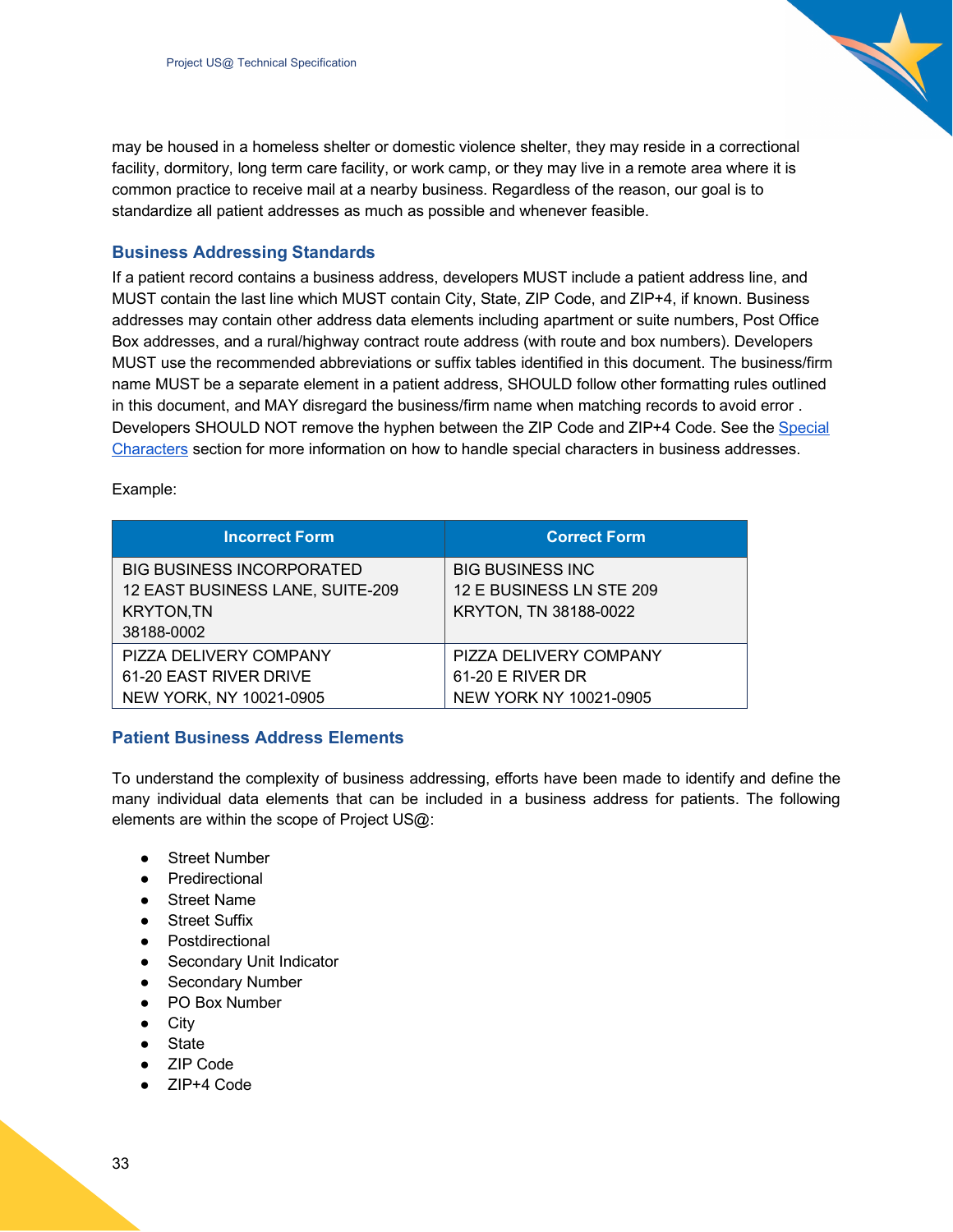

In those instances where certain constraints limit the number of words or characters that can be placed in the patient record, the developers MUST replace fully spelled words with standard address and business word abbreviations.

Example:

| Data Element                | <b>Example</b>           |
|-----------------------------|--------------------------|
| <b>Patient Address Line</b> | 12 E BUSINESS LN STE 209 |
| City, State, Zip+4 Line     | KRYTON TN 38188-0002     |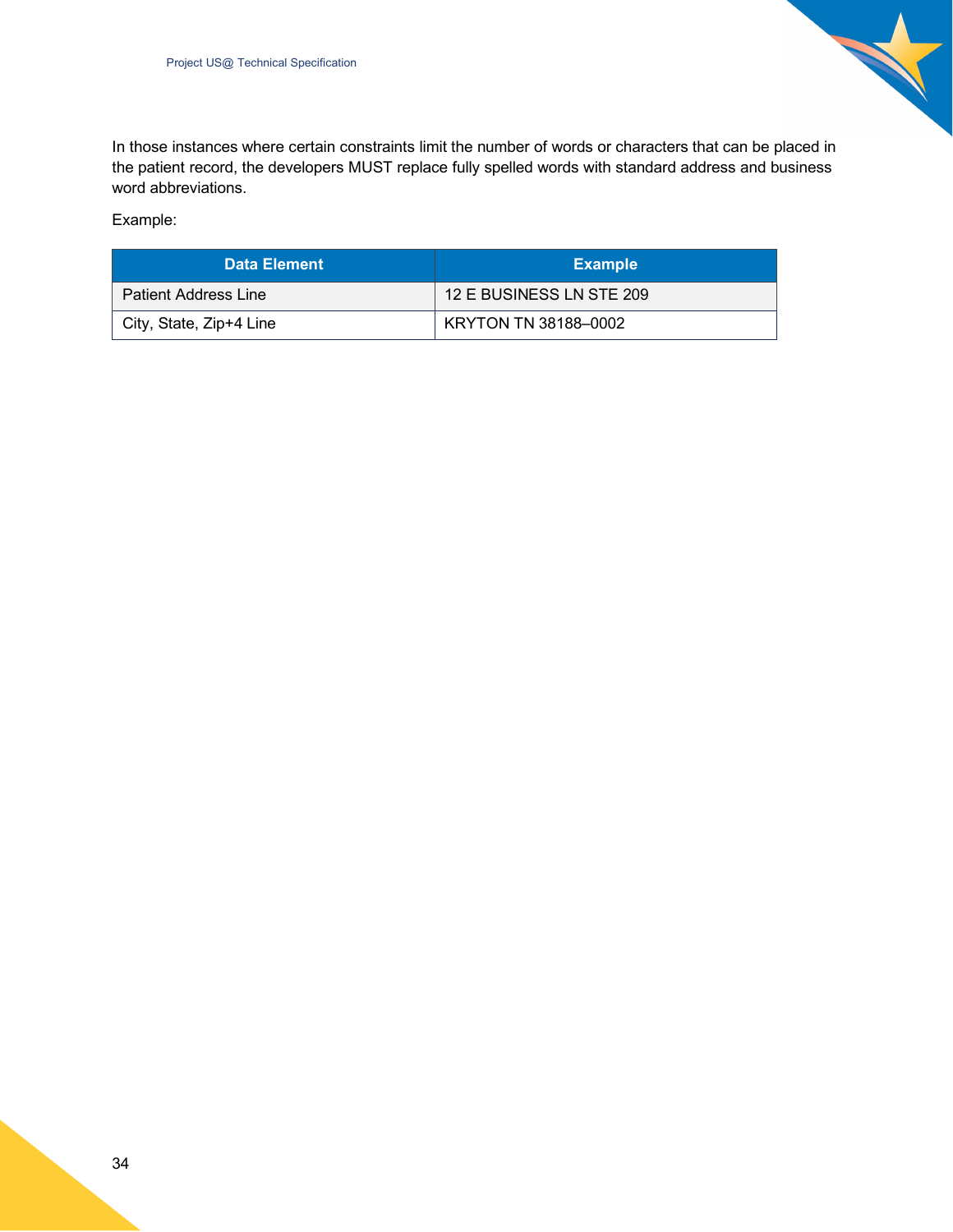

#### <span id="page-34-0"></span>**Remove Certain Words**

Developers SHOULD replace or remove certain words as listed below. Further, developers SHOULD use standard business word abbreviations and SHOULD NOT remove words from a patient business address. The following compression technique should be applied only if the standard abbreviations do not meet particular business needs.

- Remove etc., i.e., in care of, and et al.
- Remove words like the, of, by, for, at, also.
- <span id="page-34-1"></span>● Remove ATTENTION, ATTN:.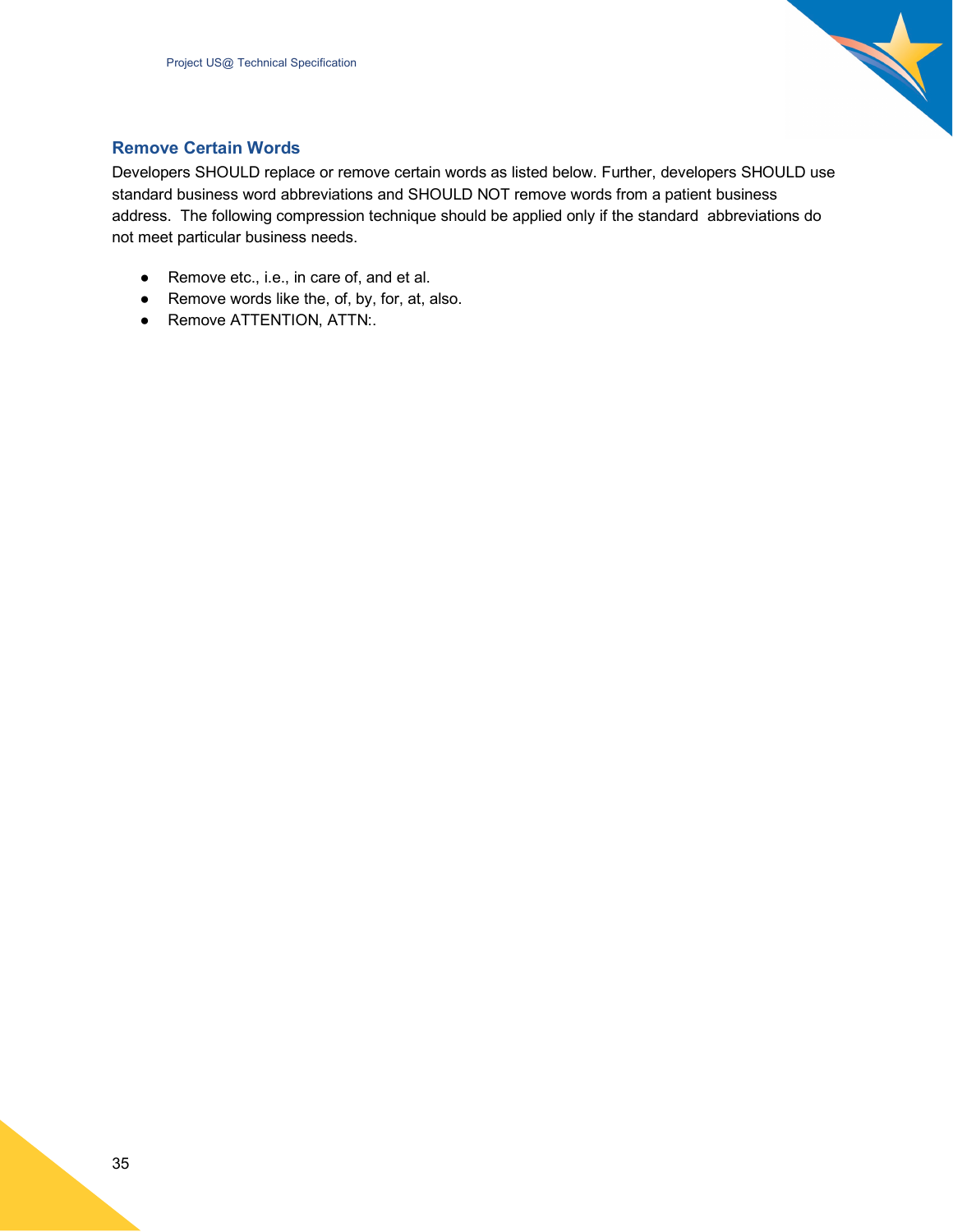

## <span id="page-35-0"></span>**PATIENT ADDRESS METADATA SCHEMA**

The metadata schema below is intended to improve visibility into the source of, and alterations to, patient address data and improve the confidence systems have in the reliability and trustworthiness of shared data. Metadata could also assist in partial or fully automated patient matching solutions to help people and systems determine whether two or more records represent the same patient, and may inform the direction of a merge or other decisions when matching, linking, aggregating, and deduplicating patient data. Metadata may also help inform investigations of adverse events related to inaccurate patient matching, providing source data as well as a history of changes to the data over time.

Both mandatory and optional fields are provided to establish a standardized way for capturing and exchanging data about patient address data.

> M = Mandatory, if known O = Optional

| ID               | <b>Field</b>                 | <b>Optionality</b> | <b>Content</b>                                                                                                                                                                                                                                                                    |
|------------------|------------------------------|--------------------|-----------------------------------------------------------------------------------------------------------------------------------------------------------------------------------------------------------------------------------------------------------------------------------|
| 1.0              | <b>Current or Historical</b> | $\circ$            |                                                                                                                                                                                                                                                                                   |
| 1.1              | Current                      | $\circ$            | Any current known address.                                                                                                                                                                                                                                                        |
| $\overline{1.2}$ | Historical                   | $\Omega$           | Any address that is not considered current. Developers<br>MAY support historical addresses. There is no limit to<br>number of historical addresses.                                                                                                                               |
| 2.0              | Address Type                 | M                  |                                                                                                                                                                                                                                                                                   |
| 2.1              | Home                         | $\circ$            |                                                                                                                                                                                                                                                                                   |
| 2.2              | <b>Business</b>              | $\circ$            | Any address known to be the location of a business or<br>including the name of or other information relevant to a<br>business at that address. Business may include<br>schools, correctional facilities, care facilities, homeless<br>shelters, or other organizations.           |
| 2.3              | <b>Billing</b>               | $\circ$            | Any address indicated by the patient to be the<br>receiving address for billing correspondence or the<br>address associated with the patient's insurance<br>coverage.                                                                                                             |
| 2.4              | Military address             | $\circ$            | Any address indicated by the patient to be a U.S.<br>military base or installation.                                                                                                                                                                                               |
| 2.5              | Temporary                    | $\circ$            | Any address used by a patient for a temporary period.                                                                                                                                                                                                                             |
| 2.6              | Other                        | $\overline{O}$     | Any address type that does not fall into other<br>categories for type.                                                                                                                                                                                                            |
| $\overline{3.0}$ | <b>Address Use</b>           | $\circ$            |                                                                                                                                                                                                                                                                                   |
| 3.1              | Physical                     | $\overline{o}$     | Any address used to indicate a geographic location.                                                                                                                                                                                                                               |
| 3.2              | Mailing                      | $\circ$            | Any address used by a patient specifically for mailing<br>purposes.                                                                                                                                                                                                               |
| 4.0              | Unknown                      | $\circ$            | See the Unknown Address section for additional<br>guidance. Precedence should be given to any data<br>available for the patient, where the existence of an<br>unknown flag for a specific data element would not<br>preclude that patient's address information from<br>matching. |
| 5.0              | Multi-unit or shared housing | $\circ$            | Indicator intended to reduce false positives related to<br>apartments, care facilities, and other multi-unit<br>housing.                                                                                                                                                          |
| 6.0              | Homeless                     | O                  | If a patient is known to be homeless, recommend<br>collecting any available data from the patient (e.g., ZIP                                                                                                                                                                      |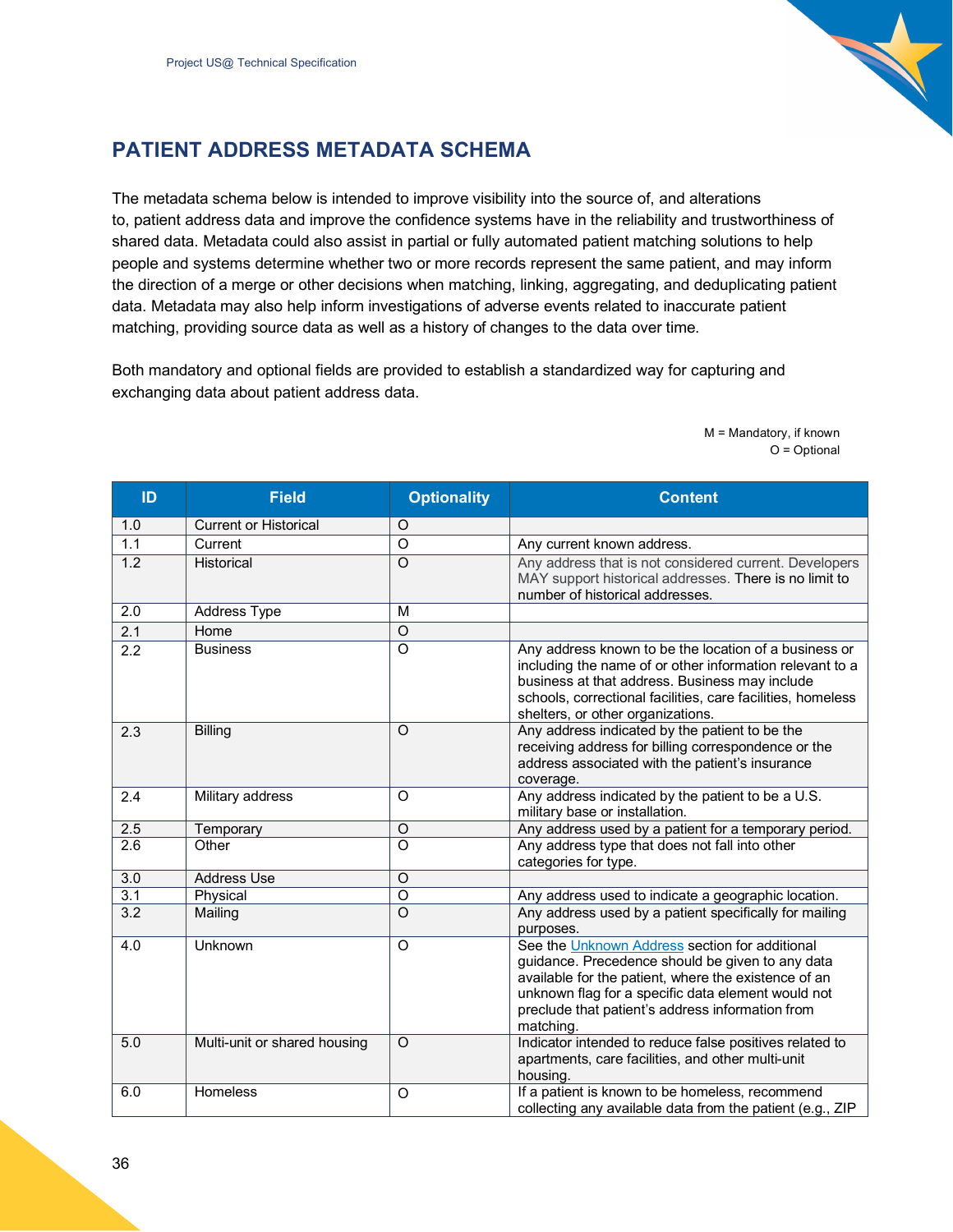

|              | Codes may valuable).                                      |
|--------------|-----------------------------------------------------------|
| Confidential | Any address indicated by the patient to remain            |
|              | confidential and not shared with any individual or entity |
|              | without their consent.                                    |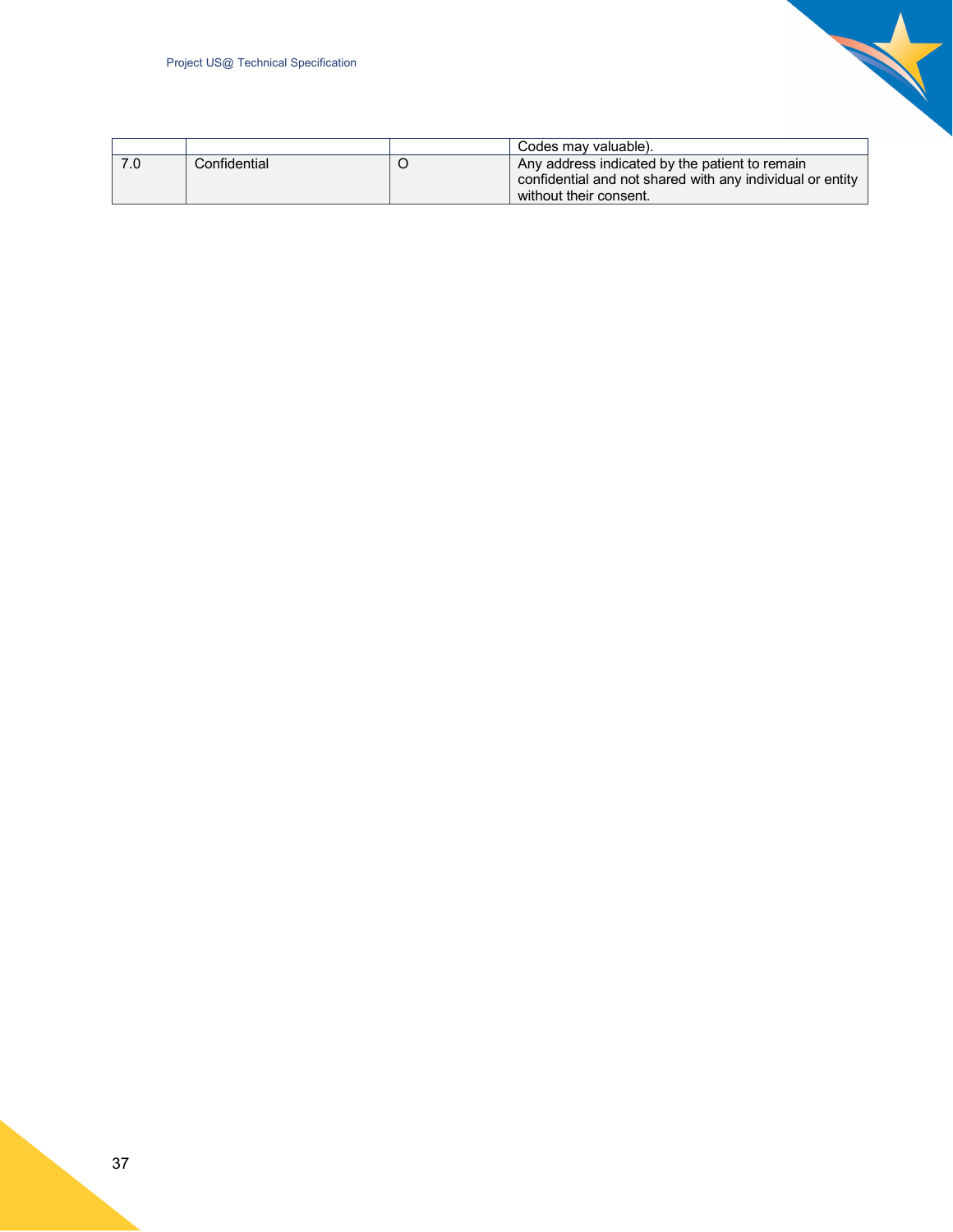

# <span id="page-37-0"></span>**Appendices**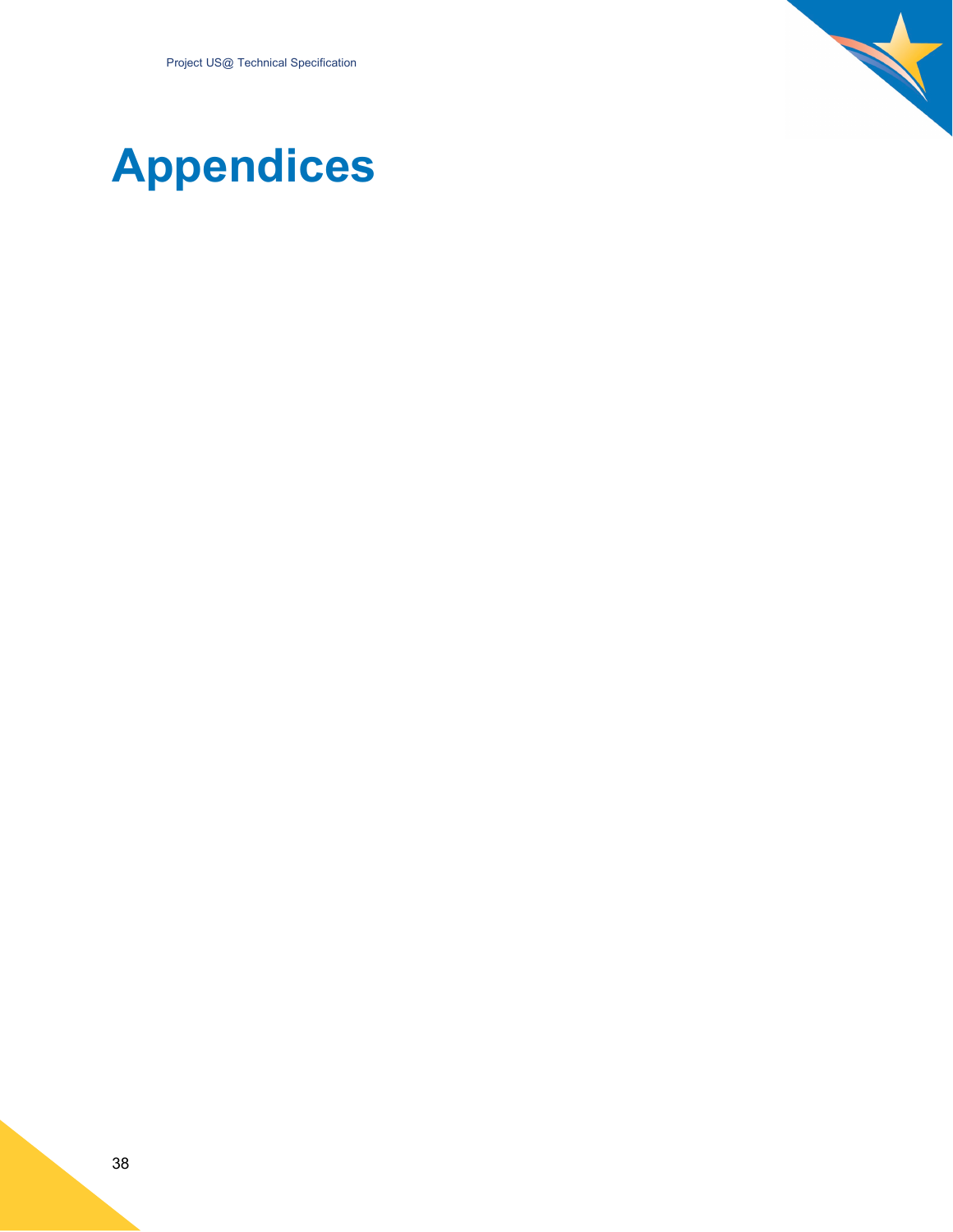

## <span id="page-38-0"></span>**APPENDIX A. DIACRITIC MAPPING GUIDANCE**

Mapping is intended to provide guidance on mapping diacritic characters for patient addresses to characters that still represent the character, but in a computationally friendly way. Please note this guidance is not comprehensive, and includes only Latin diacritics.

| <b>Symbol</b> | <b>ISO decimal</b><br>code | <b>ASCII map</b><br>character | <b>Unicode</b> | <b>Description</b>                               |
|---------------|----------------------------|-------------------------------|----------------|--------------------------------------------------|
| À             | 192                        | a                             | U+00C0         | Capital letter A with grave<br>accent            |
| Á             | 193                        | a                             | $U+00C1$       | Capital letter A with acute<br>accent            |
| Â             | 194                        | a                             | $U+00C2$       | Capital letter A with<br>circumflex accent       |
| Ã             | 195                        | a                             | $U+00C3$       | Capital letter A with tilde                      |
| Ä             | 196                        | a                             | U+00C4         | Capital letter A with dieresis<br>or umlaut mark |
| Å             | 197                        | a                             | $U+00C5$       | Capital letter A with ring<br>above              |
| Æ             | 198                        | a                             | $U+00C6$       | Capital letter AE diphthong                      |
| Ç             | 199                        | C                             | U+00C7         | Capital letter C with cedilla                    |
| È             | $\overline{200}$           | $\mathbf e$                   | $U+00C8$       | Capital letter E with grave<br>accent            |
| É             | 201                        | $\mathbf e$                   | U+00C9         | Capital letter E with acute<br>accent            |
| Ê             | 202                        | $\mathbf e$                   | $U+00CA$       | Capital letter E with<br>circumflex accent       |
| Ë             | 203                        | $\mathbf e$                   | $U+00CB$       | Capital letter E with dieresis<br>or umlaut mark |
| Ť             | 204                        | j.                            | $U+00CC$       | Capital letter I with grave<br>accent            |
| I             | 205                        | Ť                             | $U+00CD$       | Capital letter I with acute<br>accent            |
| J.            | 206                        | $\mathbf{I}$                  | $U+00CE$       | Capital letter I with<br>circumflex              |
| Ť             | $\overline{207}$           | Ť                             | $U+00CF$       | Capital letter I with dieresis<br>or umlaut mark |
| Ð             | 208                        | $\mathbf{e}$                  | $U+00D0$       | Capital letter ETH (Icelandic)                   |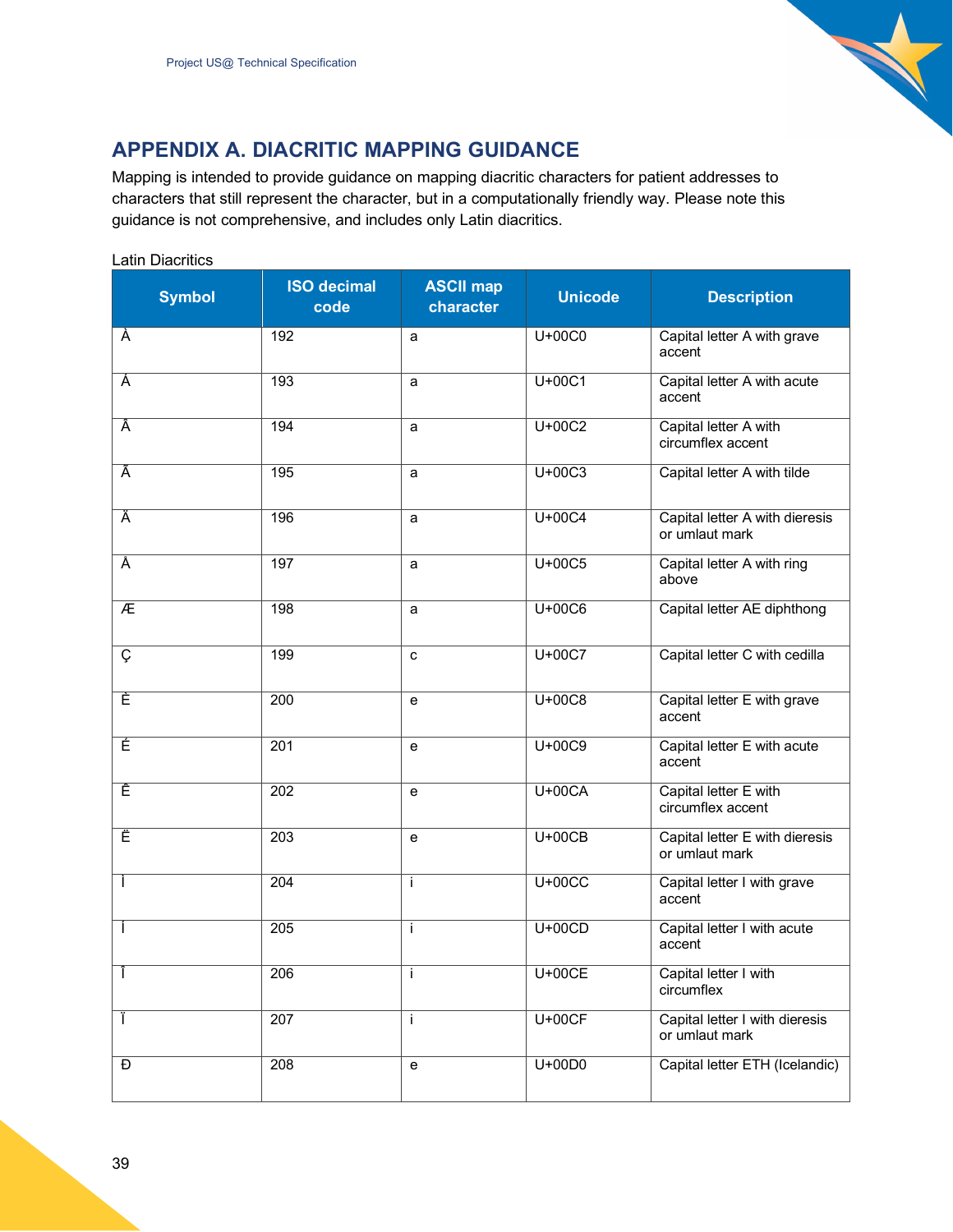| Ñ              | 209              | n       | $U+00D1$ | Capital letter N with tilde                      |
|----------------|------------------|---------|----------|--------------------------------------------------|
| Ò              | $\overline{210}$ | o       | $U+00D2$ | Capital letter O with grave<br>accent            |
| Ō              | 211              | o       | $U+00D3$ | Capital letter O with acute<br>accent            |
| Ô              | $\overline{212}$ | o       | $U+00D4$ | Capital letter O with<br>circumflex              |
| Õ              | 213              | $\circ$ | U+00D5   | Capital letter O with tilde                      |
| Ö              | $\overline{214}$ | $\circ$ | $U+00D6$ | Capital letter O with dieresis<br>or umlaut mark |
| Ø              | 216              | o       | U+00D8   | Capital letter O with slash                      |
| Ù              | $\overline{217}$ | u       | $U+00D9$ | Capital letter U with grave<br>accent            |
| Ú              | $\overline{218}$ | u       | $U+00DA$ | Capital letter U with acute<br>accent            |
| Û              | $\overline{219}$ | u       | $U+00DB$ | Capital letter U with<br>circumflex              |
| Ü              | $\overline{220}$ | u       | $U+00DC$ | Capital letter U with dieresis<br>or umlaut mark |
| Ý              | $\overline{221}$ | y       | $U+00DD$ | Capital letter Y with acute<br>accent            |
| $\overline{p}$ | 222              | р       | $U+00DE$ | Capital letter THORN                             |
| ß              | 223              | s       | $U+00DF$ | Small letter sharp s - ess-zed                   |
| à              | $\overline{224}$ | a       | $U+00E0$ | Small letter a with grave<br>accent              |
| á              | 225              | a       | $U+00E1$ | Small letter a with acute<br>accent              |
| â              | 226              | a       | $U+00E2$ | Small letter a with circumflex                   |
| ã              | 227              | a       | U+00E3   | Small letter a with tilde                        |
| ä              | 228              | a       | U+00E4   | Small letter a with dieresis or<br>umlaut mark   |
| å              | 229              | a       | U+00E5   | Small letter a with ring above                   |
| æ              | 230              | a       | U+00E6   | Small letter ae                                  |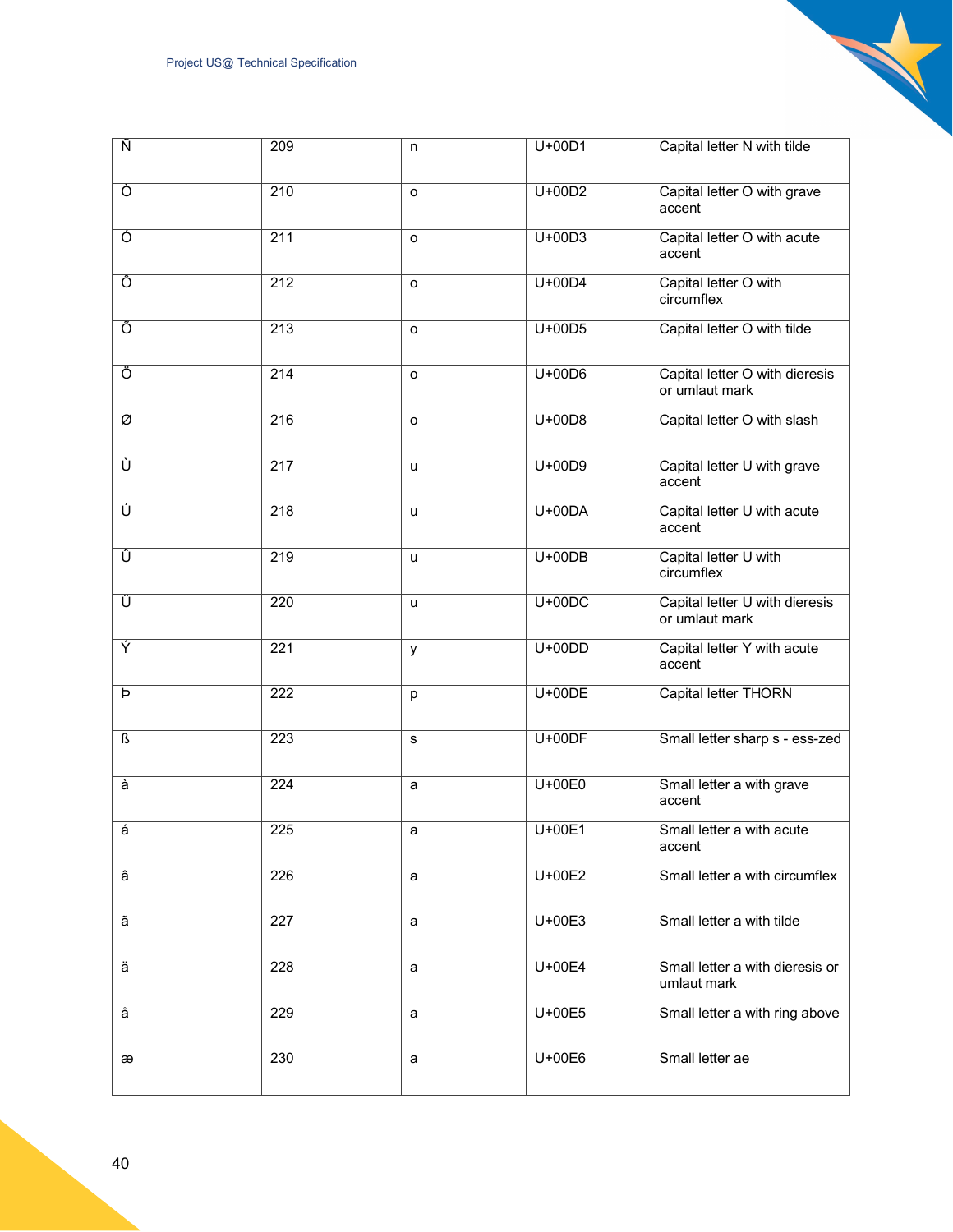| ç                       | 231              | с  | U+00E7   | Small letter c with cedilla         |
|-------------------------|------------------|----|----------|-------------------------------------|
| è                       | 232              | e  | U+00E8   | Small letter e with grave<br>accent |
| $\acute{\text e}$       | 233              | e  | U+00E9   | Small letter e with acute<br>accent |
| $\overline{e}$          | 234              | e  | $U+00EA$ | Small letter e with circumflex      |
| ë                       | 235              | e  | $U+00EB$ | Small letter e with dieresis        |
| $\overline{\mathbf{i}}$ | 236              | i. | $U+00EC$ | Small letter i with grave<br>accent |
| $\overline{1}$          | 237              | i. | $U+00ED$ | Small letter i with acute<br>accent |
| $\overline{\mathbf{r}}$ | 238              | i. | $U+00EE$ | Small letter i with circumflex      |
| $\overline{\mathsf{T}}$ | 239              | i. | $U+00EF$ | Small letter i with diaresis        |
| ð                       | $\overline{240}$ | e  | $U+00FO$ | Small letter eth                    |
| ñ                       | $\overline{241}$ | n  | $U+00F1$ | Small letter n with tilde           |
| ò                       | 242              | o  | $U+00F2$ | Small letter o with grave<br>accent |
| $\overline{6}$          | 243              | o  | $U+00F3$ | Small letter o with acute<br>accent |
| ô                       | 244              | o  | U+00F4   | Small letter o with circumflex      |
| Õ                       | 245              | o  | U+00F5   | Small letter o with tilde           |
| Ö                       | 246              | o  | U+00F6   | Small letter o with dieresis        |
| ø                       | 248              | o  | U+00F8   | Small letter o with slash           |
| ù                       | 249              | u  | U+00F9   | Small letter u with grave<br>accent |
| ú                       | 250              | u  | U+00FA   | Small letter u with acute<br>accent |
| û                       | 251              | u  | U+00FB   | Small letter u with circumflex      |
| ü                       | 252              | u  | $U+00FC$ | Small letter u with dieresis        |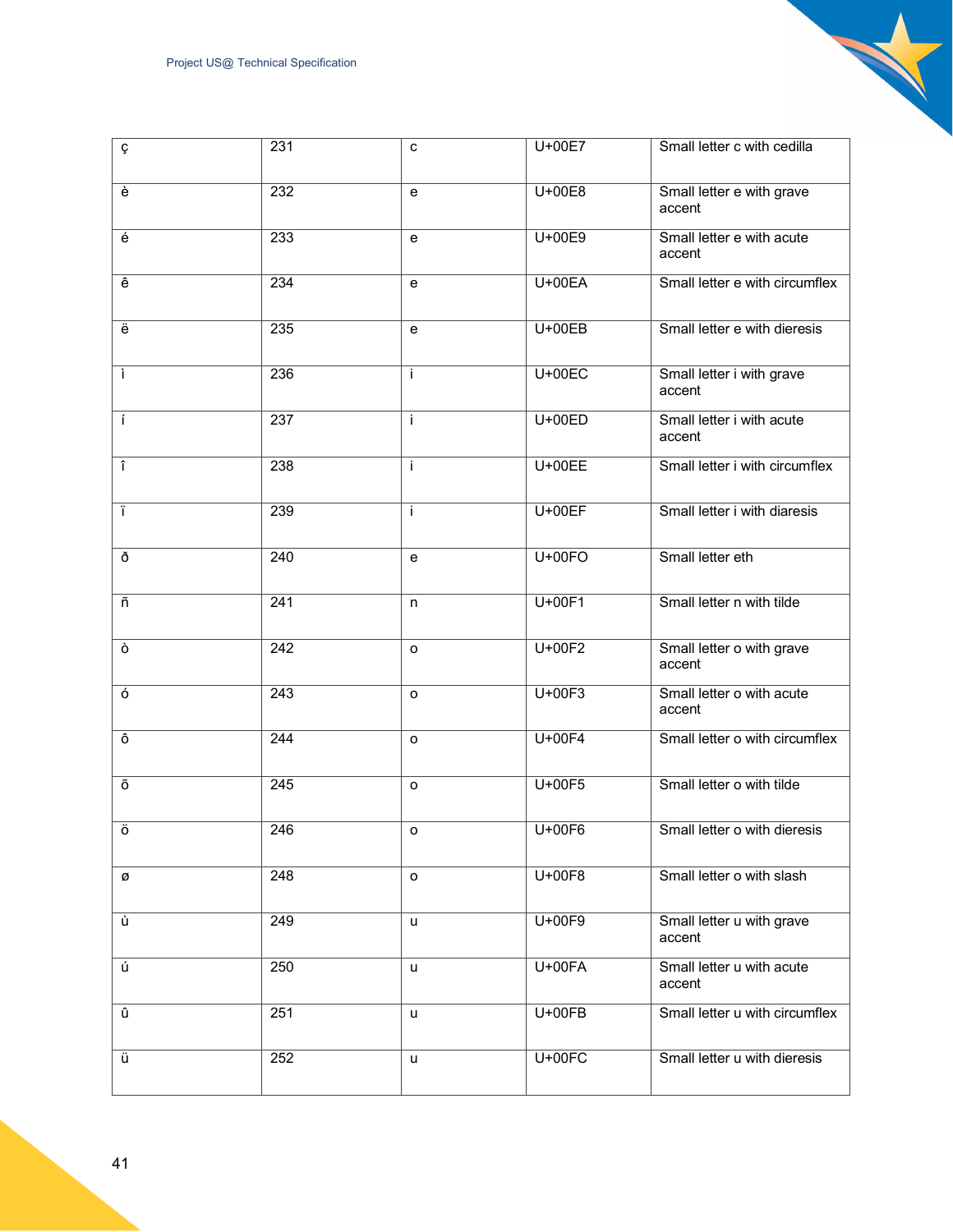<span id="page-41-0"></span>

| ý                      | 253 | y       | $U+00FD$   | Small letter y with acute<br>accent |
|------------------------|-----|---------|------------|-------------------------------------|
| þ                      | 254 | p       | $U+00FE$   | Small letter thorn                  |
| ÿ                      | 255 | y       | $U+00FF$   | Small letter y with dieresis        |
| Œ                      | 338 | $\circ$ | $U + 0152$ | Capital letter OE                   |
| œ                      | 339 | $\circ$ | $U + 0153$ | Small letter oe                     |
| Š                      | 352 | s       | $U + 0160$ | Capital letter S with caron         |
| $\overline{\check{s}}$ | 353 | s       | $U + 0161$ | Small letter s with caron           |
| Ÿ                      | 376 | y       | $U + 0178$ | Capital letter Y with dieresis      |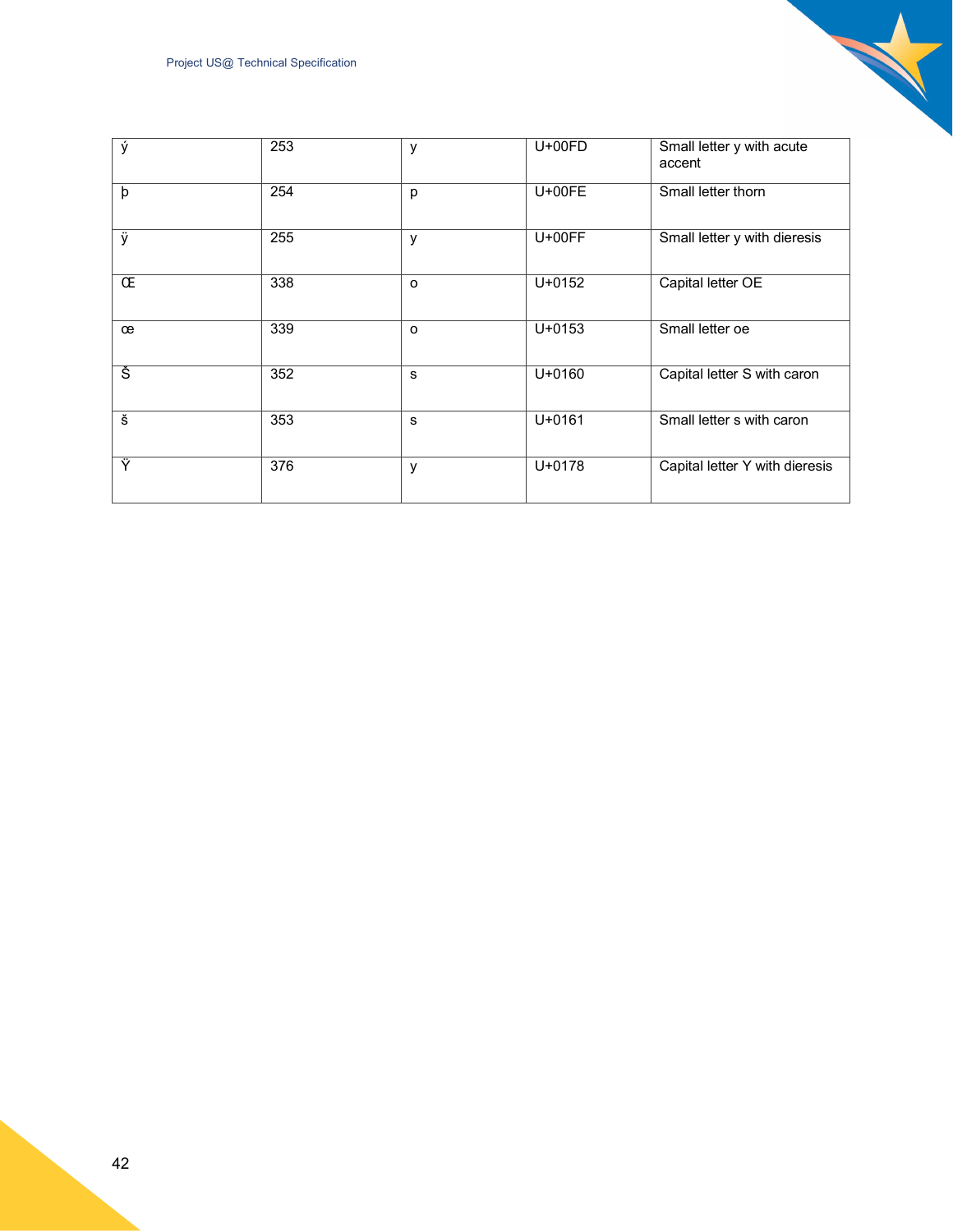

## <span id="page-42-0"></span>**APPENDIX B. STREET SUFFIX ABBREVIATIONS**

The following table lists examples of suffix forms that are primary street suffix names, common street suffixes or suffix abbreviations, and required standard suffix abbreviations.

| <b>Primary</b><br><b>Street Suffix</b><br><b>Name</b> | <b>Commonly Used</b><br><b>Street Suffix or</b><br><b>Abbreviation</b> | <b>Standard</b><br><b>Suffix</b><br><b>Abbreviation</b> |
|-------------------------------------------------------|------------------------------------------------------------------------|---------------------------------------------------------|
| <b>ALLEY</b>                                          | <b>ALLEE</b>                                                           | <b>ALY</b>                                              |
|                                                       | <b>ALLEY</b>                                                           |                                                         |
|                                                       | <b>ALLY</b>                                                            |                                                         |
|                                                       | <b>ALY</b>                                                             |                                                         |
| <b>ANEX</b>                                           | <b>ANEX</b>                                                            | <b>ANX</b>                                              |
|                                                       | <b>ANNEX</b>                                                           |                                                         |
|                                                       | <b>ANNX</b>                                                            |                                                         |
|                                                       | <b>ANX</b>                                                             |                                                         |
| <b>ARCADE</b>                                         | <b>ARC</b>                                                             | <b>ARC</b>                                              |
|                                                       | <b>ARCADE</b>                                                          |                                                         |
| <b>AVENUE</b>                                         | $\overline{AV}$                                                        | <b>AVE</b>                                              |
|                                                       | <b>AVE</b>                                                             |                                                         |
|                                                       | <b>AVEN</b>                                                            |                                                         |
|                                                       | <b>AVENU</b>                                                           |                                                         |
|                                                       | <b>AVENUE</b>                                                          |                                                         |
|                                                       | <b>AVN</b>                                                             |                                                         |
|                                                       | <b>AVNUE</b>                                                           |                                                         |
| <b>BAYOU</b>                                          | <b>BAYOO</b>                                                           | <b>BYU</b>                                              |
|                                                       | <b>BAYOU</b>                                                           |                                                         |
| <b>BEACH</b>                                          | <b>BCH</b>                                                             | <b>BCH</b>                                              |
|                                                       | <b>BEACH</b>                                                           |                                                         |
| <b>BEND</b>                                           | <b>BEND</b>                                                            | <b>BND</b>                                              |
|                                                       | <b>BND</b>                                                             |                                                         |
| <b>BLUFF</b>                                          | BLF                                                                    | <b>BLF</b>                                              |
|                                                       | <b>BLUF</b>                                                            |                                                         |
|                                                       | <b>BLUFF</b>                                                           |                                                         |
| <b>BLUFFS</b>                                         | <b>BLUFFS</b>                                                          | <b>BLFS</b>                                             |
| <b>BOTTOM</b>                                         | <b>BOT</b>                                                             | <b>BTM</b>                                              |
|                                                       | <b>BTM</b>                                                             |                                                         |
|                                                       | <b>BOTTM</b>                                                           |                                                         |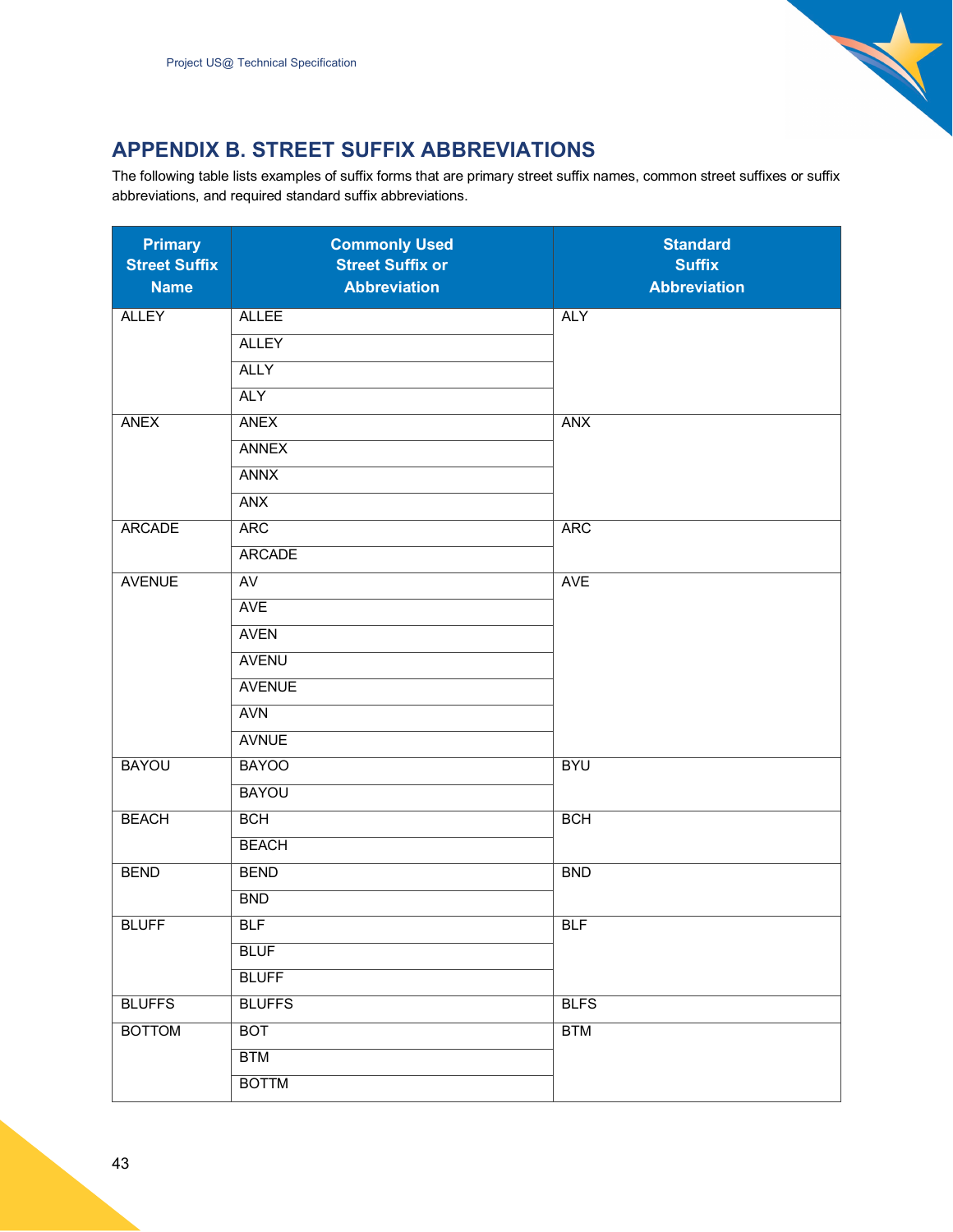|                  | <b>BOTTOM</b>    |                 |
|------------------|------------------|-----------------|
| <b>BOULEVARD</b> | <b>BLVD</b>      | <b>BLVD</b>     |
|                  | <b>BOUL</b>      |                 |
|                  | <b>BOULEVARD</b> |                 |
|                  | <b>BOULV</b>     |                 |
| <b>BRANCH</b>    | <b>BR</b>        | <b>BR</b>       |
|                  | <b>BRNCH</b>     |                 |
|                  | <b>BRANCH</b>    |                 |
| <b>BRIDGE</b>    | <b>BRDGE</b>     | <b>BRG</b>      |
|                  | <b>BRG</b>       |                 |
|                  | <b>BRIDGE</b>    |                 |
| <b>BROOK</b>     | <b>BRK</b>       | <b>BRK</b>      |
|                  | <b>BROOK</b>     |                 |
| <b>BROOKS</b>    | <b>BROOKS</b>    | <b>BRKS</b>     |
| <b>BURG</b>      | <b>BURG</b>      | $\overline{BG}$ |
| <b>BURGS</b>     | <b>BURGS</b>     | <b>BGS</b>      |
| <b>BYPASS</b>    | <b>BYP</b>       | <b>BYP</b>      |
|                  | <b>BYPA</b>      |                 |
|                  | <b>BYPAS</b>     |                 |
|                  | <b>BYPASS</b>    |                 |
|                  | <b>BYPS</b>      |                 |
| CAMP             | CAMP             | CP              |
|                  | $\overline{CP}$  |                 |
|                  | CMP              |                 |
| <b>CANYON</b>    | <b>CANYN</b>     | <b>CYN</b>      |
|                  | <b>CANYON</b>    |                 |
|                  | <b>CNYN</b>      |                 |
| CAPE             | CAPE             | <b>CPE</b>      |
|                  | <b>CPE</b>       |                 |
| <b>CAUSEWAY</b>  | <b>CAUSEWAY</b>  | <b>CSWY</b>     |
|                  | <b>CAUSWA</b>    |                 |
|                  | <b>CSWY</b>      |                 |
| <b>CENTER</b>    | <b>CEN</b>       | CTR             |
|                  | <b>CENT</b>      |                 |
|                  | <b>CENTER</b>    |                 |
|                  | <b>CENTR</b>     |                 |
|                  | <b>CENTRE</b>    |                 |

 $\mathbf{z}$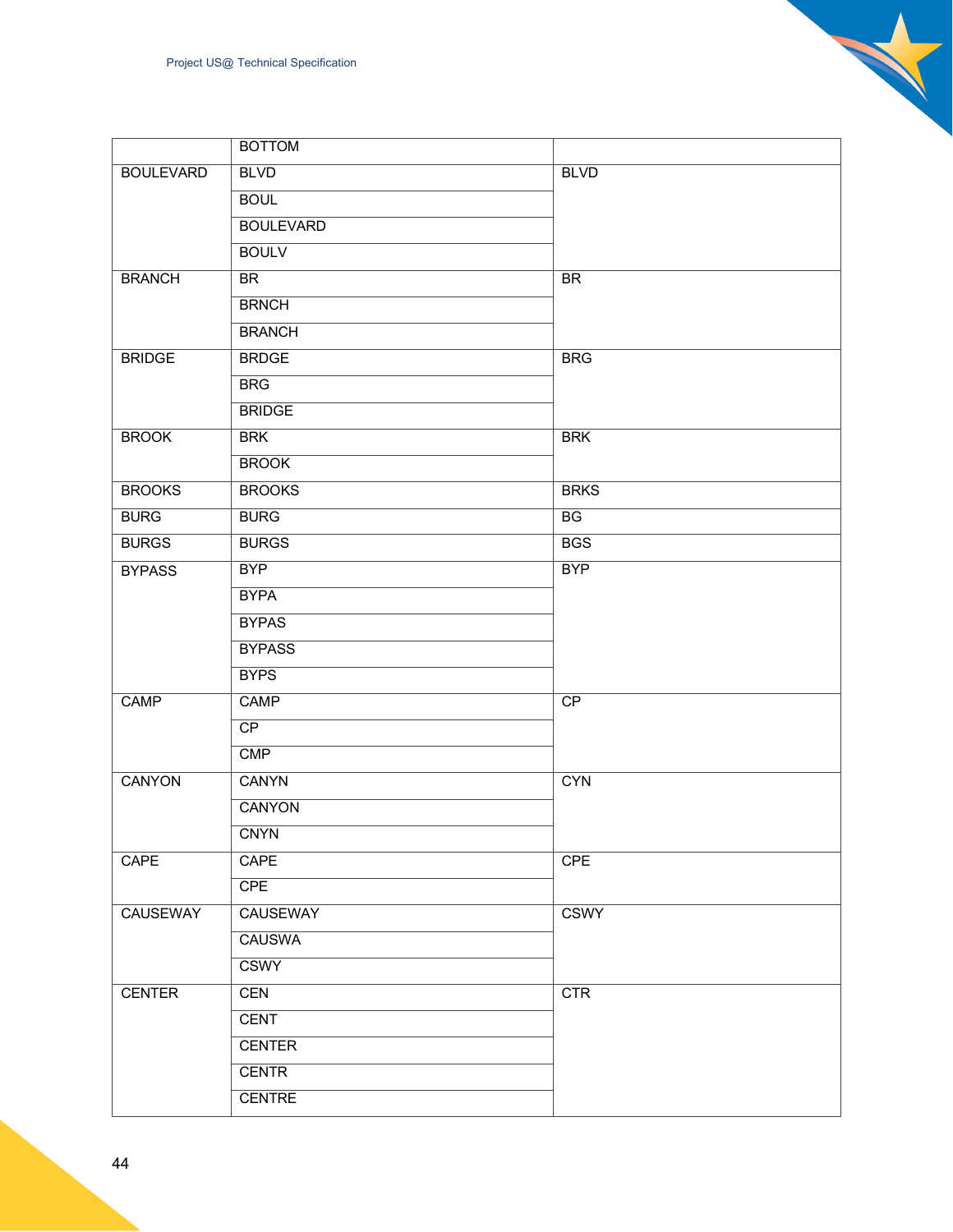|                | <b>CNTER</b>           |                        |
|----------------|------------------------|------------------------|
|                | <b>CNTR</b>            |                        |
|                | <b>CTR</b>             |                        |
| <b>CENTERS</b> | <b>CENTERS</b>         | <b>CTRS</b>            |
| <b>CIRCLE</b>  | CIR                    | CIR                    |
|                | CIRC                   |                        |
|                | <b>CIRCL</b>           |                        |
|                | <b>CIRCLE</b>          |                        |
|                | <b>CRCL</b>            |                        |
|                | <b>CRCLE</b>           |                        |
| <b>CIRCLES</b> | <b>CIRCLES</b>         | <b>CIRS</b>            |
| <b>CLIFF</b>   | CLF                    | CLF                    |
|                | <b>CLIFF</b>           |                        |
| <b>CLIFFS</b>  | <b>CLFS</b>            | <b>CLFS</b>            |
|                | <b>CLIFFS</b>          |                        |
| <b>CLUB</b>    | <b>CLB</b>             | CLB                    |
|                | <b>CLUB</b>            |                        |
| <b>COMMON</b>  | <b>COMMON</b>          | <b>CMN</b>             |
| <b>COMMONS</b> | <b>COMMONS</b>         | <b>CMNS</b>            |
| <b>CORNER</b>  | COR                    | COR                    |
|                | <b>CORNER</b>          |                        |
| <b>CORNERS</b> | <b>CORNERS</b>         | CORS                   |
|                | <b>CORS</b>            |                        |
| <b>COURSE</b>  | <b>COURSE</b>          | <b>CRSE</b>            |
|                | <b>CRSE</b>            |                        |
| <b>COURT</b>   | <b>COURT</b>           | $\overline{\text{CT}}$ |
|                | CT                     |                        |
| <b>COURTS</b>  | <b>COURTS</b>          | <b>CTS</b>             |
|                | CTS                    |                        |
| <b>COVE</b>    | <b>COVE</b>            | $\overline{\text{cv}}$ |
|                | $\overline{\text{CV}}$ |                        |
| <b>COVES</b>   | <b>COVES</b>           | CVS                    |
| <b>CREEK</b>   | <b>CREEK</b>           | CRK                    |
|                | <b>CRK</b>             |                        |
| CRESCENT       | <b>CRESCENT</b>        | <b>CRES</b>            |
|                | <b>CRES</b>            |                        |
|                | <b>CRSENT</b>          |                        |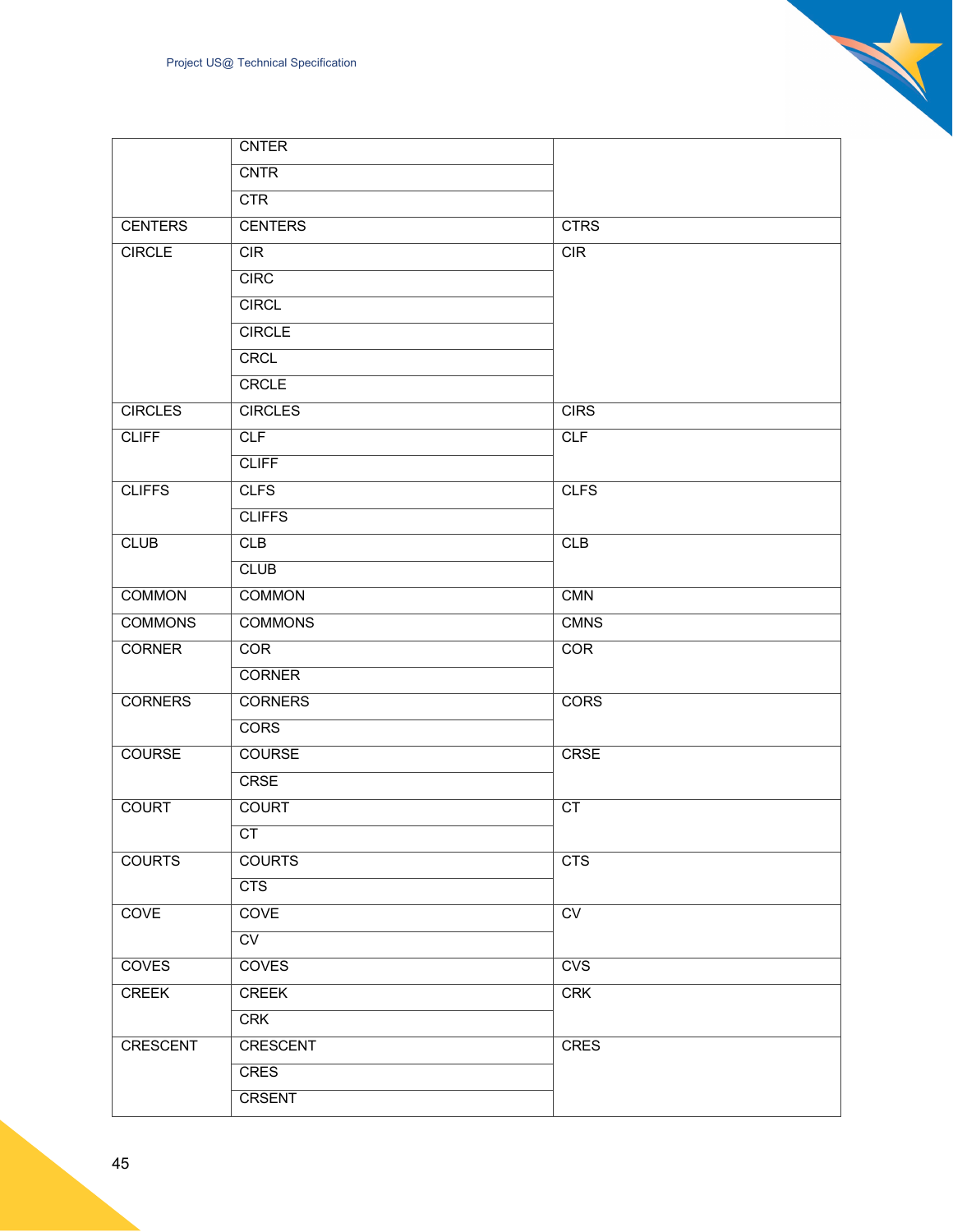|                   | <b>CRSNT</b>      |                 |
|-------------------|-------------------|-----------------|
| <b>CREST</b>      | <b>CREST</b>      | <b>CRST</b>     |
| <b>CROSSING</b>   | <b>CROSSING</b>   | <b>XING</b>     |
|                   | <b>CRSSNG</b>     |                 |
|                   | <b>XING</b>       |                 |
| <b>CROSSROAD</b>  | <b>CROSSROAD</b>  | <b>XRD</b>      |
| <b>CROSSROADS</b> | <b>CROSSROADS</b> | <b>XRDS</b>     |
| <b>CURVE</b>      | <b>CURVE</b>      | <b>CURV</b>     |
| <b>DALE</b>       | <b>DALE</b>       | <b>DL</b>       |
|                   | <b>DL</b>         |                 |
| <b>DAM</b>        | <b>DAM</b>        | <b>DM</b>       |
|                   | DM                |                 |
| <b>DIVIDE</b>     | $\overline{DIV}$  | $\overline{DV}$ |
|                   | <b>DIVIDE</b>     |                 |
|                   | $\overline{DV}$   |                 |
|                   | <b>DVD</b>        |                 |
| <b>DRIVE</b>      | <b>DR</b>         | <b>DR</b>       |
|                   | <b>DRIV</b>       |                 |
|                   | <b>DRIVE</b>      |                 |
|                   | <b>DRV</b>        |                 |
| <b>DRIVES</b>     | <b>DRIVES</b>     | <b>DRS</b>      |
| <b>ESTATE</b>     | <b>EST</b>        | <b>EST</b>      |
|                   | <b>ESTATE</b>     |                 |
|                   |                   |                 |
| <b>ESTATES</b>    | <b>ESTATES</b>    | <b>ESTS</b>     |
|                   | <b>ESTS</b>       |                 |
| <b>EXPRESSWAY</b> | <b>EXP</b>        | <b>EXPY</b>     |
|                   | <b>EXPR</b>       |                 |
|                   | <b>EXPRESS</b>    |                 |
|                   | <b>EXPRESSWAY</b> |                 |
|                   | <b>EXPW</b>       |                 |
|                   | <b>EXPY</b>       |                 |
| <b>EXTENSION</b>  | <b>EXT</b>        | <b>EXT</b>      |

**EXTENSION** 

EXTENSIONS EXTS EXTS

**EXTN EXTNSN**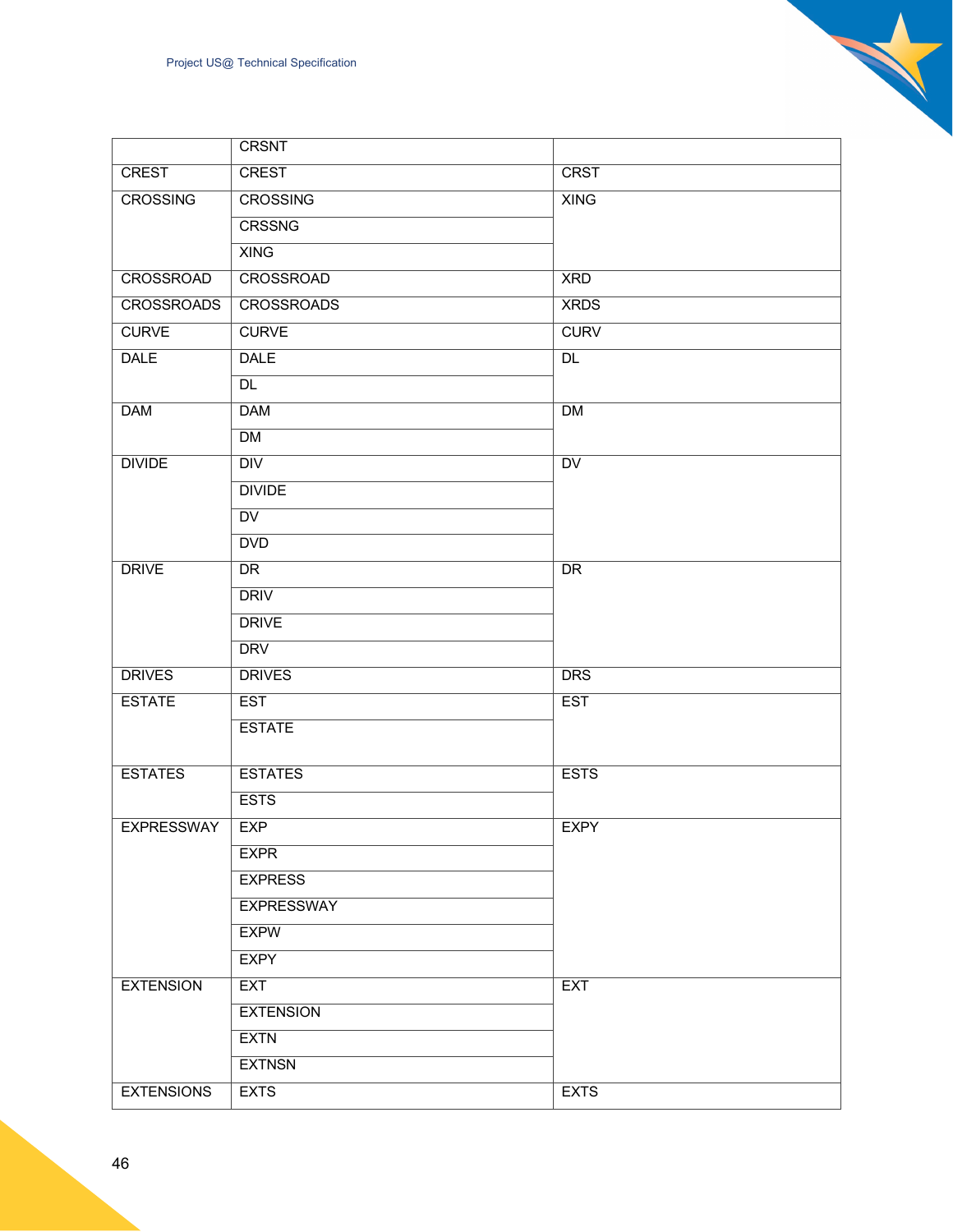| <b>FALL</b>    | <b>FALL</b>    | <b>FALL</b> |
|----------------|----------------|-------------|
| <b>FALLS</b>   | <b>FALLS</b>   | FLS         |
|                | FLS            |             |
| <b>FERRY</b>   | <b>FERRY</b>   | <b>FRY</b>  |
|                | <b>FRRY</b>    |             |
|                | <b>FRY</b>     |             |
| <b>FIELD</b>   | <b>FIELD</b>   | <b>FLD</b>  |
|                | <b>FLD</b>     |             |
| <b>FIELDS</b>  | <b>FIELDS</b>  | <b>FLDS</b> |
|                | <b>FLDS</b>    |             |
| <b>FLAT</b>    | <b>FLAT</b>    | <b>FLT</b>  |
|                | <b>FLT</b>     |             |
| <b>FLATS</b>   | <b>FLATS</b>   | <b>FLTS</b> |
|                | <b>FLTS</b>    |             |
| <b>FORD</b>    | <b>FORD</b>    | <b>FRD</b>  |
|                | <b>FRD</b>     |             |
| <b>FORDS</b>   | <b>FORDS</b>   | <b>FRDS</b> |
| <b>FOREST</b>  | <b>FOREST</b>  | <b>FRST</b> |
|                | <b>FORESTS</b> |             |
|                | <b>FRST</b>    |             |
| <b>FORGE</b>   | <b>FORG</b>    | <b>FRG</b>  |
|                | <b>FORGE</b>   |             |
|                | FRG            |             |
| <b>FORGES</b>  | <b>FORGES</b>  | <b>FRGS</b> |
| <b>FORK</b>    | <b>FORK</b>    | <b>FRK</b>  |
|                | <b>FRK</b>     |             |
| <b>FORKS</b>   | <b>FORKS</b>   | <b>FRKS</b> |
|                | <b>FRKS</b>    |             |
| <b>FORT</b>    | <b>FORT</b>    | FT          |
|                | <b>FRT</b>     |             |
|                | FT             |             |
| <b>FREEWAY</b> | <b>FREEWAY</b> | <b>FWY</b>  |
|                | <b>FREEWY</b>  |             |
|                | <b>FRWAY</b>   |             |
|                | <b>FRWY</b>    |             |
|                | <b>FWY</b>     |             |
| <b>GARDEN</b>  | <b>GARDEN</b>  | <b>GDN</b>  |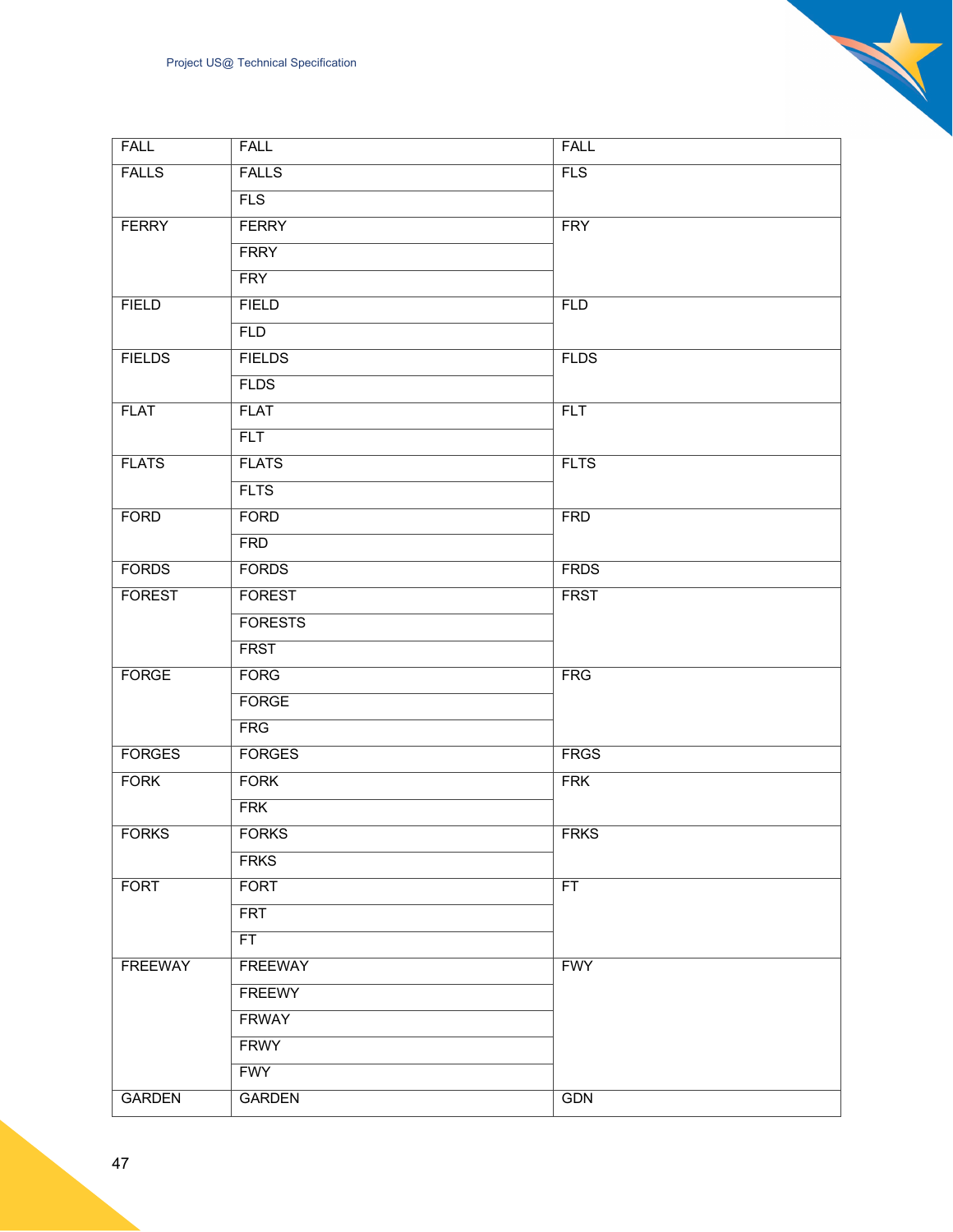|                | <b>GARDN</b>   |                                                              |
|----------------|----------------|--------------------------------------------------------------|
|                | <b>GRDEN</b>   |                                                              |
|                | <b>GRDN</b>    |                                                              |
| <b>GARDENS</b> | <b>GARDENS</b> | <b>GDNS</b>                                                  |
|                | <b>GDNS</b>    |                                                              |
|                | <b>GRDNS</b>   |                                                              |
| <b>GATEWAY</b> | <b>GATEWAY</b> | <b>GTWY</b>                                                  |
|                | <b>GATEWY</b>  |                                                              |
|                | <b>GATWAY</b>  |                                                              |
|                | <b>GTWAY</b>   |                                                              |
|                | <b>GTWY</b>    |                                                              |
| <b>GLEN</b>    | <b>GLEN</b>    | <b>GLN</b>                                                   |
|                | <b>GLN</b>     |                                                              |
| <b>GLENS</b>   | <b>GLENS</b>   | <b>GLNS</b>                                                  |
| <b>GREEN</b>   | <b>GREEN</b>   | <b>GRN</b>                                                   |
|                | <b>GRN</b>     |                                                              |
| <b>GREENS</b>  | <b>GREENS</b>  | <b>GRNS</b>                                                  |
| <b>GROVE</b>   | <b>GROV</b>    | <b>GRV</b>                                                   |
|                | <b>GROVE</b>   |                                                              |
|                | <b>GRV</b>     |                                                              |
| <b>GROVES</b>  | <b>GROVES</b>  | <b>GRVS</b>                                                  |
| <b>HARBOR</b>  | <b>HARB</b>    | <b>HBR</b>                                                   |
|                | <b>HARBOR</b>  |                                                              |
|                | <b>HARBR</b>   |                                                              |
|                | <b>HBR</b>     |                                                              |
|                | <b>HRBOR</b>   |                                                              |
| <b>HARBORS</b> | <b>HARBORS</b> | <b>HBRS</b>                                                  |
| <b>HAVEN</b>   | <b>HAVEN</b>   | <b>HVN</b>                                                   |
|                | <b>HVN</b>     |                                                              |
| <b>HEIGHTS</b> | HT             | HTS                                                          |
|                | HTS            |                                                              |
| <b>HIGHWAY</b> | <b>HIGHWAY</b> | <b>HWY</b>                                                   |
|                | <b>HIGHWY</b>  |                                                              |
|                | <b>HIWAY</b>   |                                                              |
|                | <b>HIWY</b>    | Note that Highway should only be abbreviated as<br>a suffix. |
|                | <b>HWAY</b>    |                                                              |
|                | <b>HWY</b>     |                                                              |

N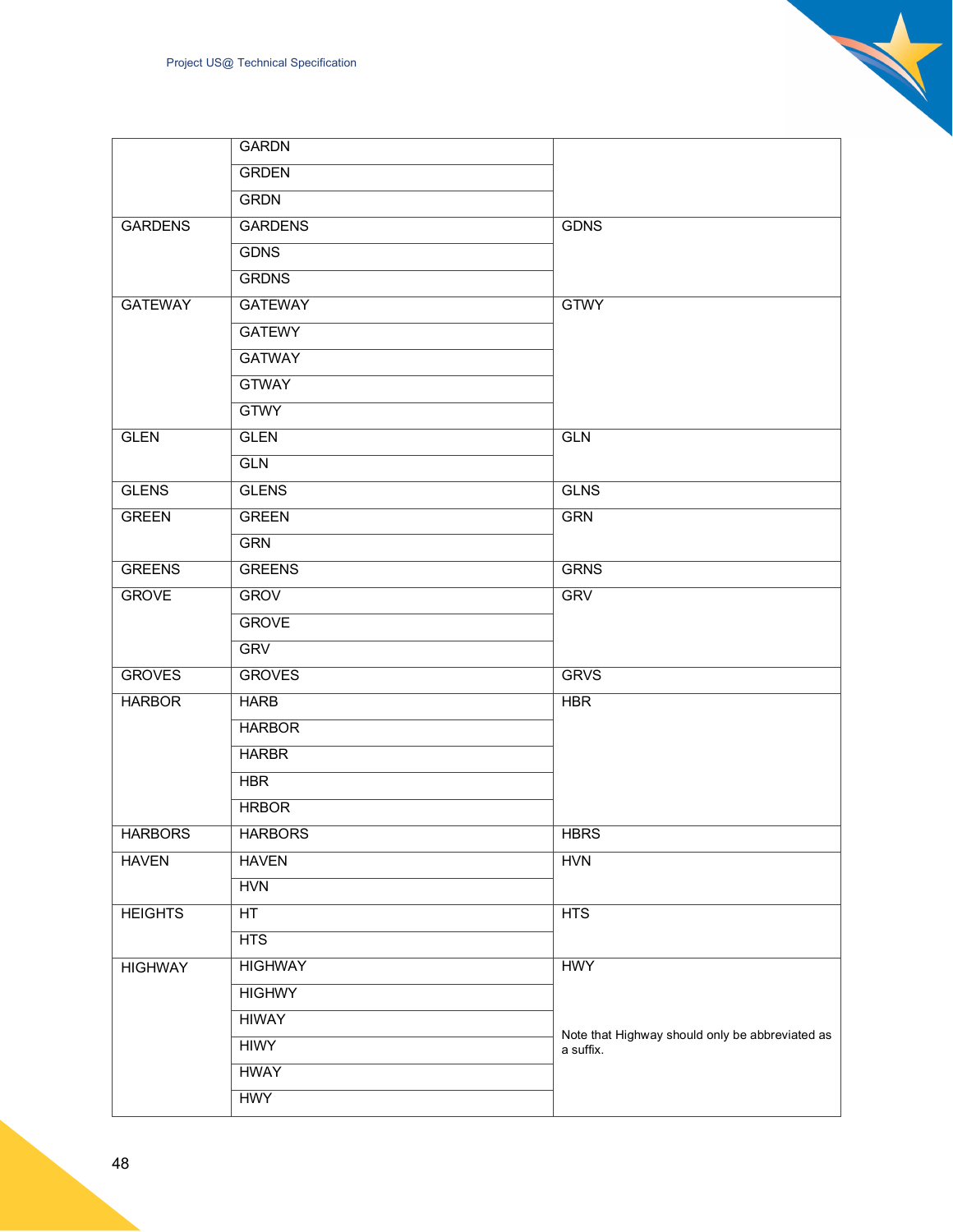| <b>HILL</b>      | HILL                    | HL                      |
|------------------|-------------------------|-------------------------|
|                  | HL                      |                         |
| <b>HILLS</b>     | <b>HILLS</b>            | HLS                     |
|                  | <b>HLS</b>              |                         |
| <b>HOLLOW</b>    | <b>HLLW</b>             | <b>HOLW</b>             |
|                  | <b>HOLLOW</b>           |                         |
|                  | <b>HOLLOWS</b>          |                         |
|                  | <b>HOLW</b>             |                         |
|                  | <b>HOLWS</b>            |                         |
| <b>INLET</b>     | <b>INLT</b>             | <b>INLT</b>             |
| <b>ISLAND</b>    | $\overline{1S}$         | $\overline{1S}$         |
|                  | <b>ISLAND</b>           |                         |
|                  | <b>ISLND</b>            |                         |
| <b>ISLANDS</b>   | <b>ISLANDS</b>          | $\overline{\text{ISS}}$ |
|                  | <b>ISLNDS</b>           |                         |
|                  | $\overline{\text{ISS}}$ |                         |
| <b>ISLE</b>      | <b>ISLE</b>             | ISLE                    |
|                  | <b>ISLES</b>            |                         |
| <b>JUNCTION</b>  | <b>JCT</b>              | <b>JCT</b>              |
|                  | <b>JCTION</b>           |                         |
|                  | <b>JCTN</b>             |                         |
|                  | <b>JUNCTION</b>         |                         |
|                  | <b>JUNCTN</b>           |                         |
|                  | <b>JUNCTON</b>          |                         |
| <b>JUNCTIONS</b> | <b>JCTNS</b>            | <b>JCTS</b>             |
|                  | <b>JCTS</b>             |                         |
|                  | <b>JUNCTIONS</b>        |                         |
| KEY              | <b>KEY</b>              | KY                      |
|                  | KY                      |                         |
| <b>KEYS</b>      | <b>KEYS</b>             | <b>KYS</b>              |
|                  | <b>KYS</b>              |                         |
| KNOLL            | KNL                     | <b>KNL</b>              |
|                  | <b>KNOL</b>             |                         |
|                  | <b>KNOLL</b>            |                         |
| <b>KNOLLS</b>    | <b>KNLS</b>             | <b>KNLS</b>             |
|                  | <b>KNOLLS</b>           |                         |
| <b>LAKE</b>      | LK                      | LK                      |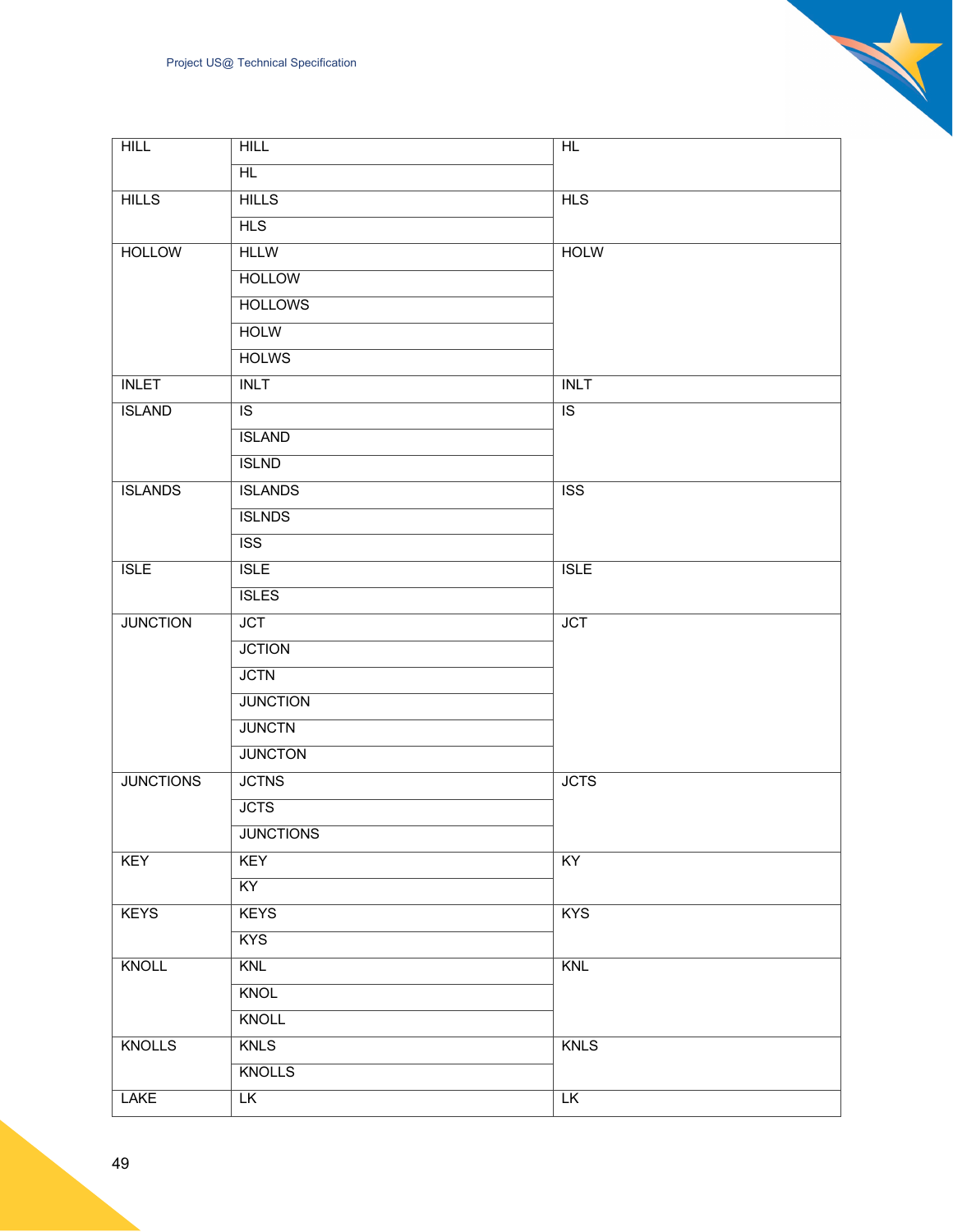|                | <b>LAKE</b>    |             |
|----------------|----------------|-------------|
| <b>LAKES</b>   | <b>LKS</b>     | <b>LKS</b>  |
|                | <b>LAKES</b>   |             |
| LAND           | LAND           | <b>LAND</b> |
| <b>LANDING</b> | <b>LANDING</b> | <b>LNDG</b> |
|                | <b>LNDG</b>    |             |
|                | <b>LNDNG</b>   |             |
| <b>LANE</b>    | <b>LANE</b>    | LN          |
|                | <b>LN</b>      |             |
| <b>LIGHT</b>   | LGT            | LGT         |
|                | <b>LIGHT</b>   |             |
| <b>LIGHTS</b>  | <b>LIGHTS</b>  | <b>LGTS</b> |
| <b>LOAF</b>    | LF.            | LF          |
|                | <b>LOAF</b>    |             |
| <b>LOCK</b>    | <b>LCK</b>     | <b>LCK</b>  |
|                | <b>LOCK</b>    |             |
| <b>LOCKS</b>   | <b>LCKS</b>    | <b>LCKS</b> |
|                | <b>LOCKS</b>   |             |
| <b>LODGE</b>   | LDG            | <b>LDG</b>  |
|                | <b>LDGE</b>    |             |
|                | <b>LODG</b>    |             |
|                | LODGE          |             |
| <b>LOOP</b>    | LOOP           | <b>LOOP</b> |
|                | <b>LOOPS</b>   |             |
| <b>MALL</b>    | <b>MALL</b>    | <b>MALL</b> |
| <b>MANOR</b>   | <b>MNR</b>     | <b>MNR</b>  |
|                | <b>MANOR</b>   |             |
| <b>MANORS</b>  | <b>MANORS</b>  | <b>MNRS</b> |
|                | <b>MNRS</b>    |             |
| <b>MEADOW</b>  | <b>MEADOW</b>  | <b>MDW</b>  |
| <b>MEADOWS</b> | <b>MDW</b>     | <b>MDWS</b> |
|                | <b>MDWS</b>    |             |
|                | <b>MEADOWS</b> |             |
|                | <b>MEDOWS</b>  |             |
| <b>MEWS</b>    | <b>MEWS</b>    | <b>MEWS</b> |
| <b>MILL</b>    | <b>MILL</b>    | <b>ML</b>   |
| <b>MILLS</b>   | <b>MILLS</b>   | <b>MLS</b>  |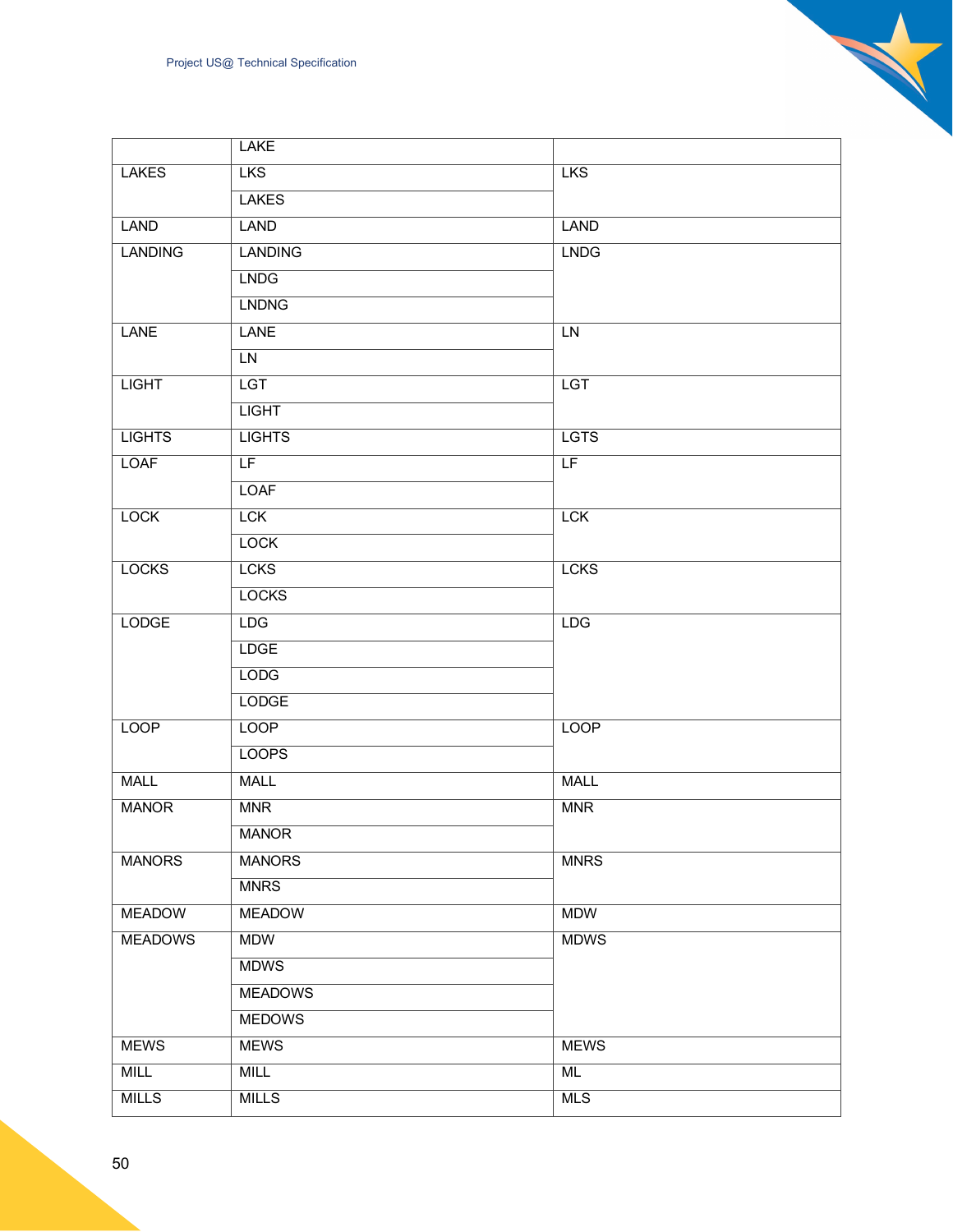| <b>MISSION</b>   | <b>MISSN</b>     | MSN         |
|------------------|------------------|-------------|
|                  | <b>MSSN</b>      |             |
| <b>MOTORWAY</b>  | <b>MOTORWAY</b>  | <b>MTWY</b> |
| <b>MOUNT</b>     | <b>MNT</b>       | MT          |
|                  | MT               |             |
|                  | <b>MOUNT</b>     |             |
| <b>MOUNTAIN</b>  | <b>MNTAIN</b>    | <b>MTN</b>  |
|                  | <b>MNTN</b>      |             |
|                  | <b>MOUNTAIN</b>  |             |
|                  | <b>MOUNTIN</b>   |             |
|                  | <b>MTIN</b>      |             |
|                  | <b>MTN</b>       |             |
| <b>MOUNTAINS</b> | <b>MNTNS</b>     | <b>MTNS</b> |
|                  | <b>MOUNTAINS</b> |             |
| <b>NECK</b>      | NCK              | NCK         |
|                  | <b>NECK</b>      |             |
| ORCHARD          | ORCH             | ORCH        |
|                  | <b>ORCHARD</b>   |             |
|                  | <b>ORCHRD</b>    |             |
| <b>OVAL</b>      | <b>OVAL</b>      | <b>OVAL</b> |
|                  | <b>OVL</b>       |             |
| <b>OVERPASS</b>  | <b>OVERPASS</b>  | <b>OPAS</b> |
| <b>PARK</b>      | <b>PARK</b>      | <b>PARK</b> |
|                  | <b>PRK</b>       |             |
| <b>PARKS</b>     | <b>PARKS</b>     | <b>PARK</b> |
| <b>PARKWAY</b>   | <b>PARKWAY</b>   | <b>PKWY</b> |
|                  | <b>PARKWY</b>    |             |
|                  | <b>PKWAY</b>     |             |
|                  | <b>PKWY</b>      |             |
|                  | <b>PKY</b>       |             |
| <b>PARKWAYS</b>  | <b>PARKWAYS</b>  | <b>PKWY</b> |
|                  | <b>PKWYS</b>     |             |
| <b>PASS</b>      | <b>PASS</b>      | <b>PASS</b> |
| PASSAGE          | PASSAGE          | <b>PSGE</b> |
| <b>PATH</b>      | <b>PATH</b>      | <b>PATH</b> |
|                  | <b>PATHS</b>     |             |
| <b>PIKE</b>      | <b>PIKE</b>      | <b>PIKE</b> |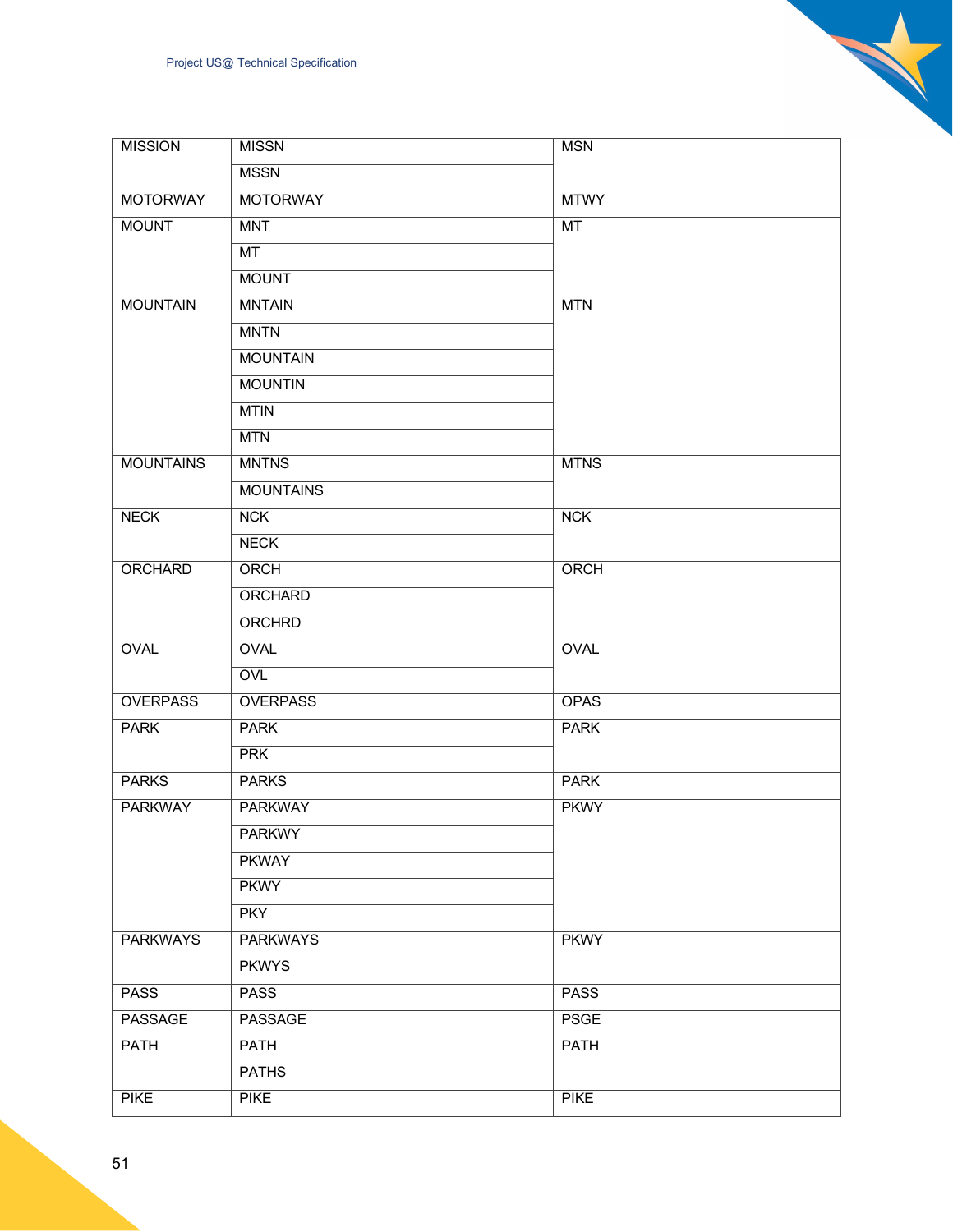|                | <b>PIKES</b>   |                 |  |
|----------------|----------------|-----------------|--|
| <b>PINE</b>    | <b>PINE</b>    | <b>PNE</b>      |  |
| <b>PINES</b>   | <b>PINES</b>   | <b>PNES</b>     |  |
|                | <b>PNES</b>    |                 |  |
| <b>PLACE</b>   | PL             | PL              |  |
| <b>PLAIN</b>   | <b>PLAIN</b>   | <b>PLN</b>      |  |
|                | <b>PLN</b>     |                 |  |
| <b>PLAINS</b>  | <b>PLAINS</b>  | <b>PLNS</b>     |  |
|                | <b>PLNS</b>    |                 |  |
| <b>PLAZA</b>   | <b>PLAZA</b>   | PLZ             |  |
|                | PLZ            |                 |  |
|                | <b>PLZA</b>    |                 |  |
| <b>POINT</b>   | <b>POINT</b>   | PT              |  |
|                | PT             |                 |  |
| <b>POINTS</b>  | <b>POINTS</b>  | PTS             |  |
|                | <b>PTS</b>     |                 |  |
| <b>PORT</b>    | <b>PORT</b>    | <b>PRT</b>      |  |
|                | <b>PRT</b>     |                 |  |
| <b>PORTS</b>   | <b>PORTS</b>   | <b>PRTS</b>     |  |
|                | <b>PRTS</b>    |                 |  |
| <b>PRAIRIE</b> | PR             | $\overline{PR}$ |  |
|                | <b>PRAIRIE</b> |                 |  |
|                | <b>PRR</b>     |                 |  |
| <b>RADIAL</b>  | <b>RAD</b>     | <b>RADL</b>     |  |
|                | <b>RADIAL</b>  |                 |  |
|                | <b>RADIEL</b>  |                 |  |
|                | <b>RADL</b>    |                 |  |
| <b>RAMP</b>    | <b>RAMP</b>    | <b>RAMP</b>     |  |
| <b>RANCH</b>   | <b>RANCH</b>   | <b>RNCH</b>     |  |
|                | <b>RANCHES</b> |                 |  |
|                | <b>RNCH</b>    |                 |  |
|                | <b>RNCHS</b>   |                 |  |
| <b>RAPID</b>   | <b>RAPID</b>   | <b>RPD</b>      |  |
|                | <b>RPD</b>     |                 |  |
| <b>RAPIDS</b>  | <b>RAPIDS</b>  | <b>RPDS</b>     |  |
|                | <b>RPDS</b>    |                 |  |
| <b>REST</b>    | <b>REST</b>    | <b>RST</b>      |  |
|                |                |                 |  |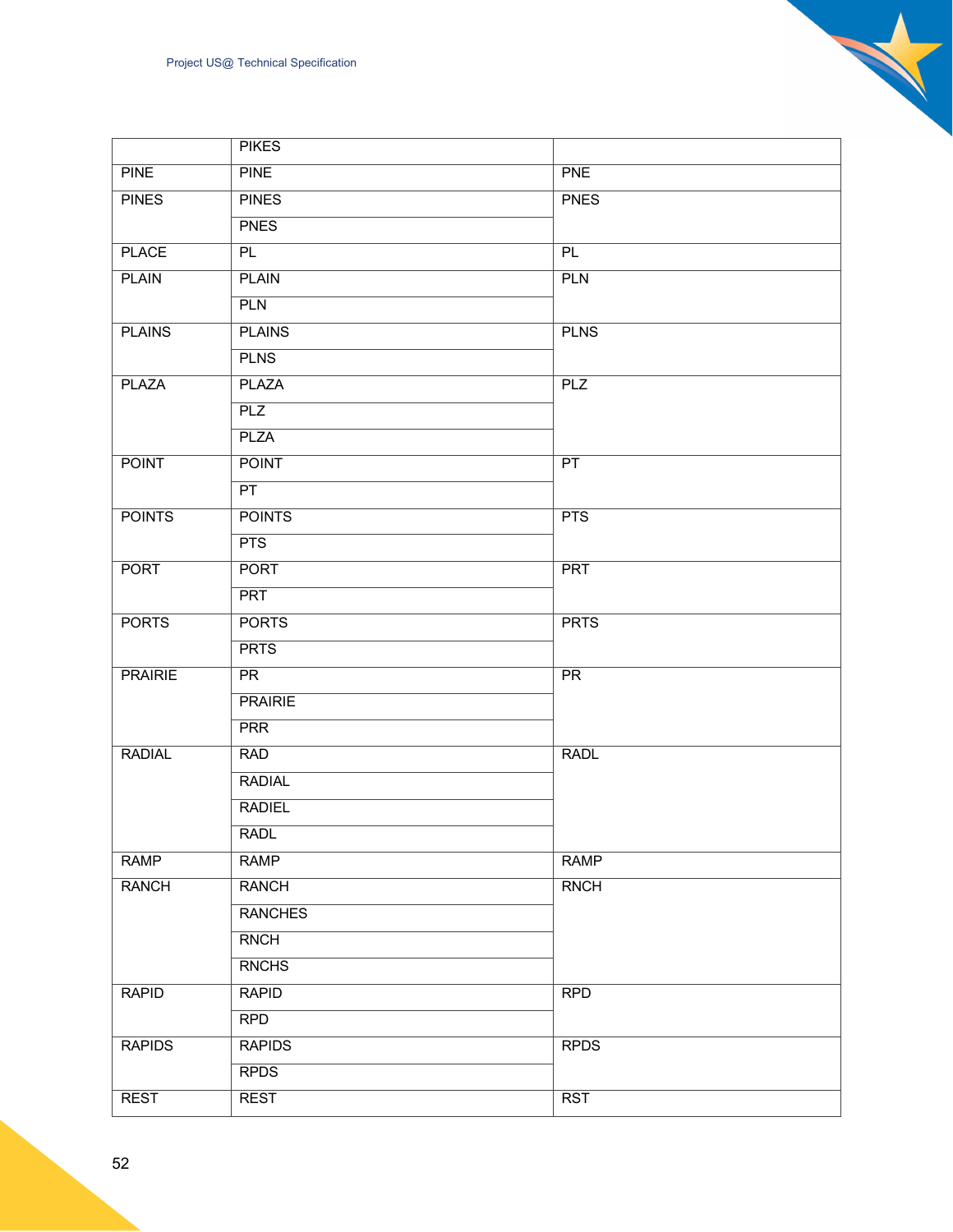|                | RST            |             |
|----------------|----------------|-------------|
| <b>RIDGE</b>   | <b>RDG</b>     | <b>RDG</b>  |
|                | <b>RDGE</b>    |             |
|                | <b>RIDGE</b>   |             |
| <b>RIDGES</b>  | <b>RDGS</b>    | <b>RDGS</b> |
|                | <b>RIDGES</b>  |             |
| <b>RIVER</b>   | RIV            | RIV         |
|                | <b>RIVER</b>   |             |
|                | <b>RVR</b>     |             |
|                | <b>RIVR</b>    |             |
| <b>ROAD</b>    | RD             | <b>RD</b>   |
|                | <b>ROAD</b>    |             |
| <b>ROADS</b>   | <b>ROADS</b>   | <b>RDS</b>  |
|                | <b>RDS</b>     |             |
| <b>ROUTE</b>   | <b>ROUTE</b>   | RTE         |
| <b>ROW</b>     | <b>ROW</b>     | <b>ROW</b>  |
| <b>RUE</b>     | <b>RUE</b>     | <b>RUE</b>  |
| <b>RUN</b>     | <b>RUN</b>     | <b>RUN</b>  |
| <b>SHOAL</b>   | <b>SHL</b>     | SHL         |
|                | <b>SHOAL</b>   |             |
| <b>SHOALS</b>  | <b>SHLS</b>    | <b>SHLS</b> |
|                | <b>SHOALS</b>  |             |
| <b>SHORE</b>   | <b>SHOAR</b>   | <b>SHR</b>  |
|                | <b>SHORE</b>   |             |
|                | SHR            |             |
| <b>SHORES</b>  | <b>SHOARS</b>  | <b>SHRS</b> |
|                | <b>SHORES</b>  |             |
|                | <b>SHRS</b>    |             |
| <b>SKYWAY</b>  | <b>SKYWAY</b>  | <b>SKWY</b> |
| <b>SPRING</b>  | <b>SPG</b>     | <b>SPG</b>  |
|                | <b>SPNG</b>    |             |
|                | <b>SPRING</b>  |             |
|                | <b>SPRNG</b>   |             |
| <b>SPRINGS</b> | <b>SPGS</b>    | <b>SPGS</b> |
|                | <b>SPNGS</b>   |             |
|                | <b>SPRINGS</b> |             |
|                | <b>SPRNGS</b>  |             |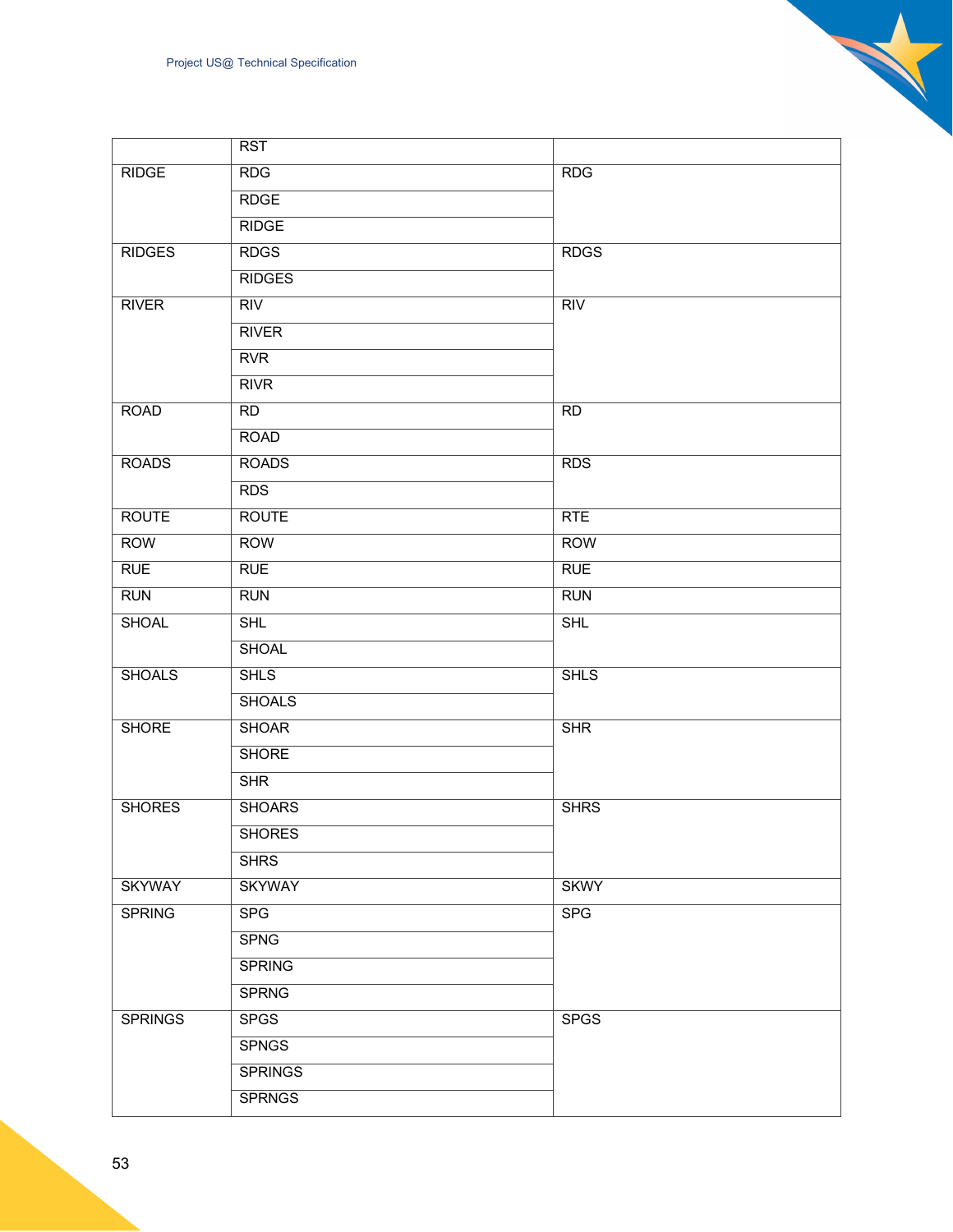| <b>SPUR</b>            | <b>SPUR</b>            | <b>SPUR</b>            |
|------------------------|------------------------|------------------------|
| <b>SPURS</b>           | <b>SPURS</b>           | <b>SPUR</b>            |
| <b>SQUARE</b>          | SQ                     | $\overline{SQ}$        |
|                        | SQR                    |                        |
|                        | <b>SQRE</b>            |                        |
|                        | <b>SQU</b>             |                        |
|                        | <b>SQUARE</b>          |                        |
| <b>SQUARES</b>         | <b>SQRS</b>            | SGS                    |
|                        | <b>SQUARES</b>         |                        |
| <b>STATION</b>         | <b>STA</b>             | <b>STA</b>             |
|                        | <b>STATION</b>         |                        |
|                        | <b>STATN</b>           |                        |
|                        | STN                    |                        |
| <b>STRAVENUE</b>       | <b>STRA</b>            | <b>STRA</b>            |
|                        | <b>STRAV</b>           |                        |
|                        | <b>STRAVEN</b>         |                        |
|                        | <b>STRAVENUE</b>       |                        |
|                        | <b>STRAVN</b>          |                        |
|                        | <b>STRVN</b>           |                        |
|                        | <b>STRVNUE</b>         |                        |
| <b>STREAM</b>          | <b>STREAM</b>          | <b>STRM</b>            |
|                        | <b>STREME</b>          |                        |
|                        | <b>STRM</b>            |                        |
| <b>STREET</b>          | <b>STREET</b>          | $\overline{\text{ST}}$ |
|                        | <b>STRT</b>            |                        |
|                        | $\overline{\text{ST}}$ |                        |
|                        | STR                    |                        |
| <b>STREETS</b>         | <b>STREETS</b>         | <b>STS</b>             |
| <b>SUMMIT</b>          | <b>SMT</b>             | <b>SMT</b>             |
|                        | <b>SUMIT</b>           |                        |
|                        | <b>SUMITT</b>          |                        |
|                        | <b>SUMMIT</b>          |                        |
| <b>TERRACE</b>         | <b>TER</b>             | <b>TER</b>             |
|                        | <b>TERR</b>            |                        |
|                        | <b>TERRACE</b>         |                        |
| <b>THROUGHWA</b><br>Y. | <b>THROUGHWAY</b>      | <b>TRWY</b>            |

 $\mathbf{z}$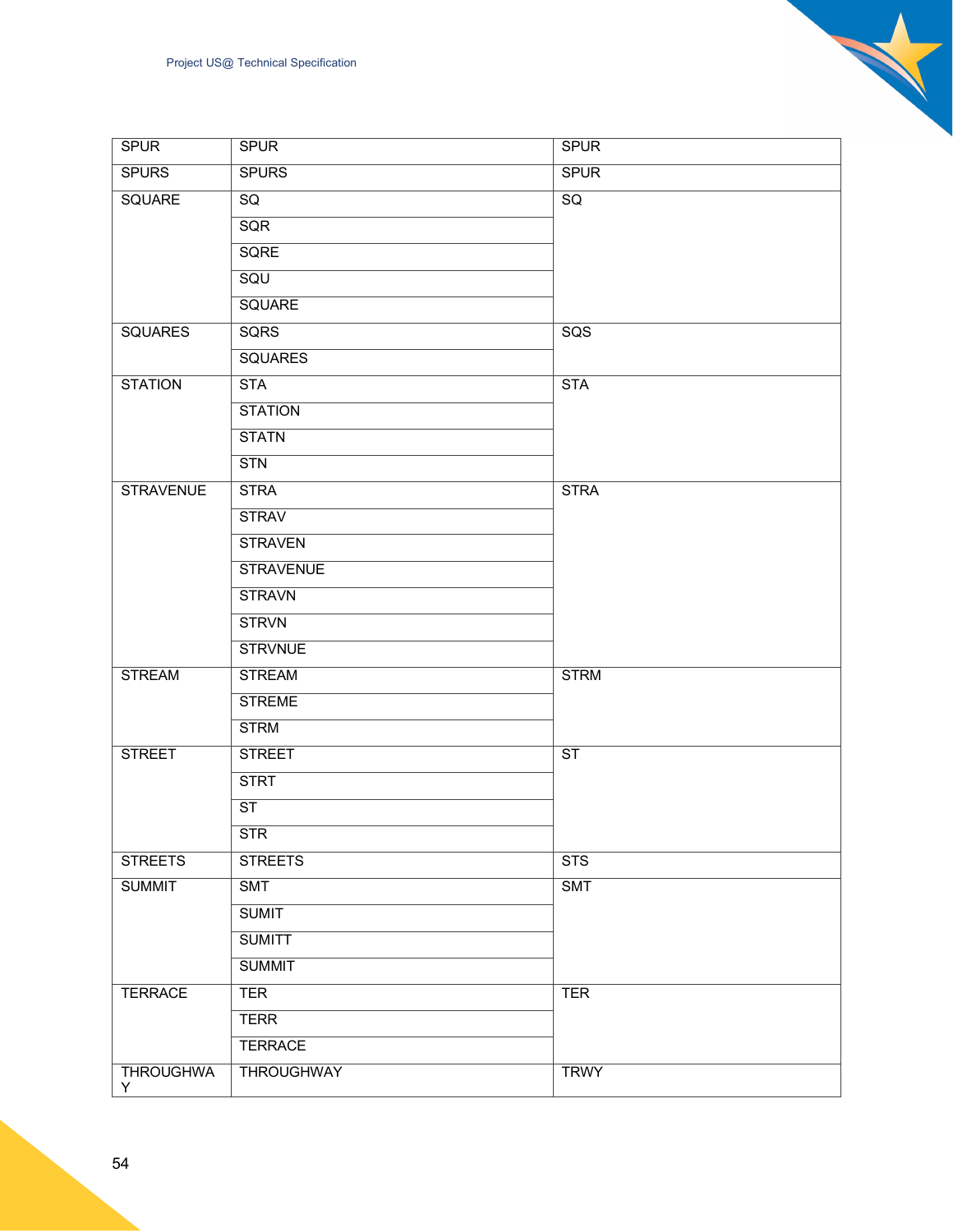| <b>TRACE</b>      | <b>TRACE</b>      | <b>TRCE</b> |
|-------------------|-------------------|-------------|
|                   | <b>TRACES</b>     |             |
|                   | <b>TRCE</b>       |             |
| <b>TRACK</b>      | <b>TRACK</b>      | <b>TRAK</b> |
|                   | <b>TRACKS</b>     |             |
|                   | <b>TRAK</b>       |             |
|                   | <b>TRK</b>        |             |
|                   | <b>TRKS</b>       |             |
| <b>TRAFFICWAY</b> | <b>TRAFFICWAY</b> | <b>TRFY</b> |
| <b>TRAIL</b>      | <b>TRAIL</b>      | <b>TRL</b>  |
|                   | <b>TRAILS</b>     |             |
|                   | <b>TRL</b>        |             |
|                   | <b>TRLS</b>       |             |
| <b>TRAILER</b>    | <b>TRAILER</b>    | <b>TRLR</b> |
|                   | <b>TRLR</b>       |             |
|                   | <b>TRLRS</b>      |             |
| <b>TUNNEL</b>     | <b>TUNEL</b>      | <b>TUNL</b> |
|                   | <b>TUNL</b>       |             |
|                   | <b>TUNLS</b>      |             |
|                   | <b>TUNNEL</b>     |             |
|                   | <b>TUNNELS</b>    |             |
|                   | <b>TUNNL</b>      |             |
| <b>TURNPIKE</b>   | <b>TRNPK</b>      | <b>TPKE</b> |
|                   | <b>TURNPIKE</b>   |             |
|                   | <b>TURNPK</b>     |             |
| <b>UNDERPASS</b>  | <b>UNDERPASS</b>  | <b>UPAS</b> |
| <b>UNION</b>      | <b>UN</b>         | <b>UN</b>   |
|                   | <b>UNION</b>      |             |
| <b>UNIONS</b>     | <b>UNIONS</b>     | <b>UNS</b>  |
| VALLEY            | VALLEY            | <b>VLY</b>  |
|                   | VALLY             |             |
|                   | <b>VLLY</b>       |             |
|                   | <b>VLY</b>        |             |
| VALLEYS           | <b>VALLEYS</b>    | <b>VLYS</b> |
|                   | <b>VLYS</b>       |             |
| <b>VIADUCT</b>    | <b>VDCT</b>       | VIA         |
|                   | <b>VIA</b>        |             |

55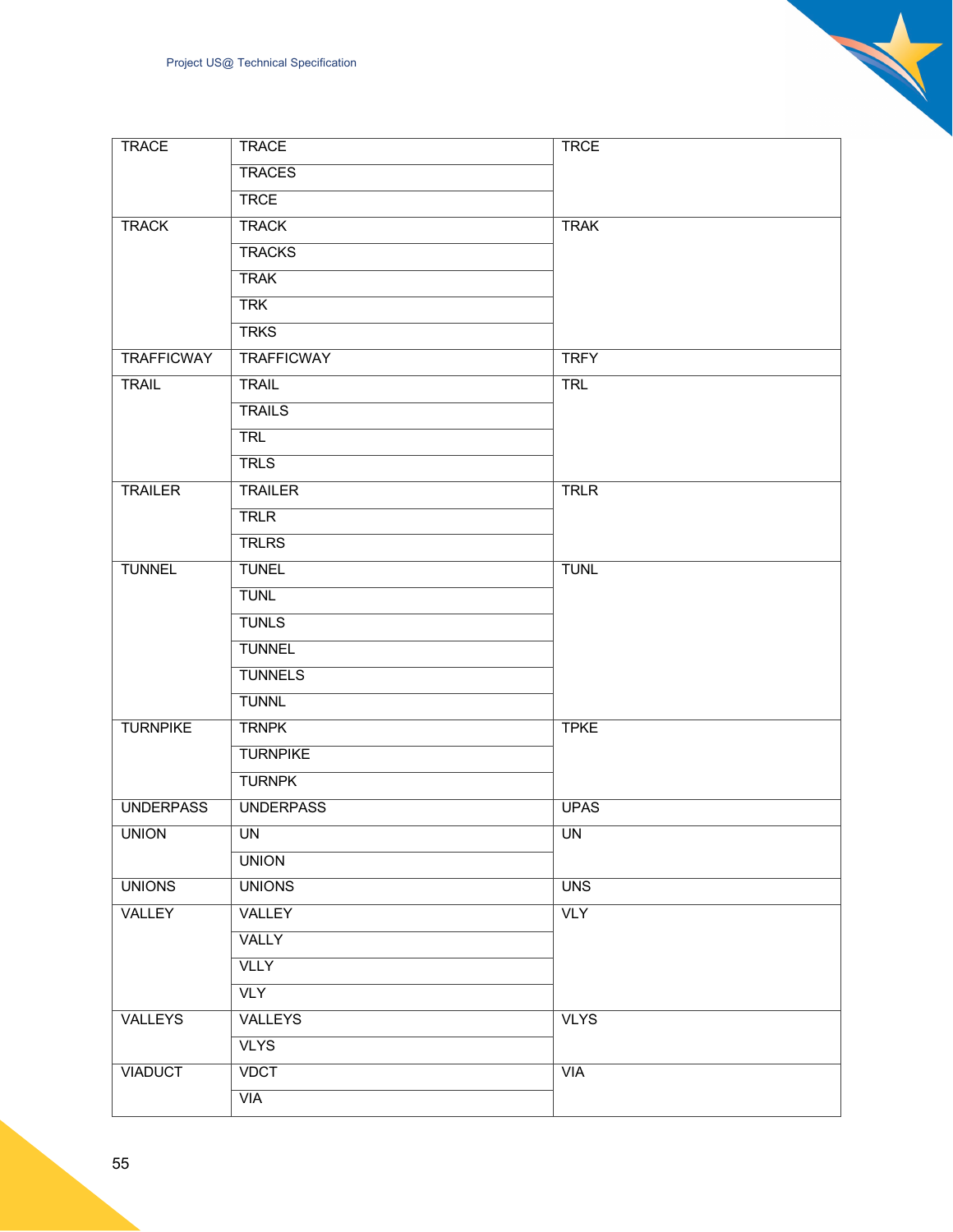|                 | Project US@ Technical Specification |                  |
|-----------------|-------------------------------------|------------------|
|                 | <b>VIADCT</b>                       |                  |
|                 | <b>VIADUCT</b>                      |                  |
| <b>VIEW</b>     | <b>VIEW</b>                         | W                |
|                 | $\overline{\text{vw}}$              |                  |
| <b>VIEWS</b>    | <b>VIEWS</b>                        | WSS              |
|                 | <b>VWS</b>                          |                  |
| <b>VILLAGE</b>  | <b>VILL</b>                         | VLG              |
|                 | <b>VILLAG</b>                       |                  |
|                 | <b>VILLAGE</b>                      |                  |
|                 | <b>VILLG</b>                        |                  |
|                 | <b>VILLIAGE</b>                     |                  |
|                 | VLG                                 |                  |
| <b>VILLAGES</b> | <b>VILLAGES</b>                     | VLS              |
|                 | VLS                                 |                  |
| VILLE           | <b>VILLE</b>                        | $\overline{VL}$  |
|                 | $\overline{VL}$                     |                  |
| <b>VISTA</b>    | $\overline{VIS}$                    | $\overline{VIS}$ |
|                 | <b>VIST</b>                         |                  |
|                 | <b>VISTA</b>                        |                  |
|                 | $\overline{\text{VST}}$             |                  |
|                 | <b>VSTA</b>                         |                  |
| <b>WALK</b>     | <b>WALK</b>                         | <b>WALK</b>      |
| <b>WALKS</b>    | <b>WALKS</b>                        | <b>WALK</b>      |
| <b>WALL</b>     | <b>WALL</b>                         | <b>WALL</b>      |
| <b>WAY</b>      | <b>WY</b>                           | <b>WAY</b>       |
|                 | <b>WAY</b>                          |                  |

WAYS WAYS WAYS WELL | WELL | WL WELLS WELLS WELLS

WLS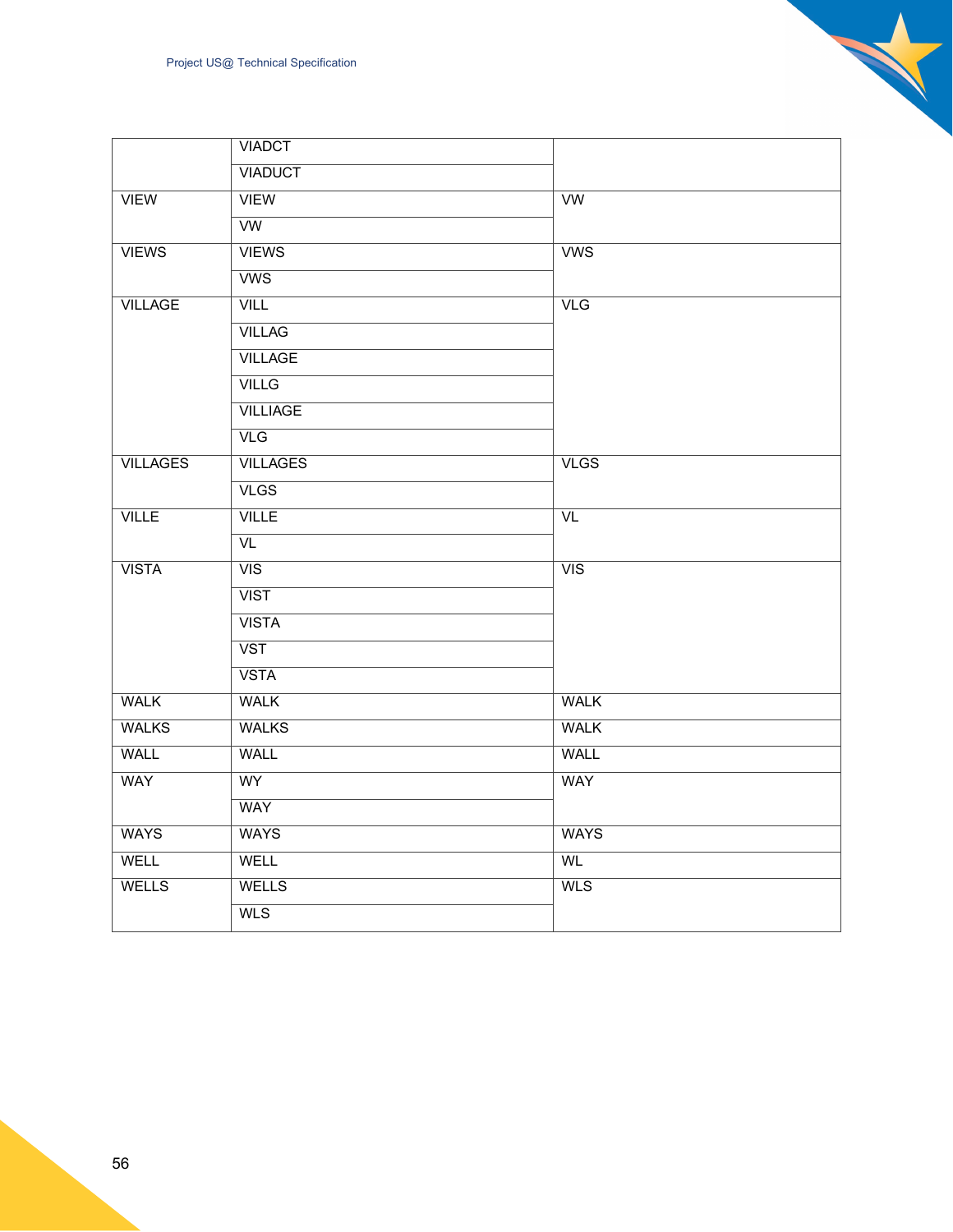

## <span id="page-56-0"></span>**APPENDIX C. ADDRESS STANDARDIZATION - COUNTY, STATE, LOCAL HIGHWAYS**

The following are examples of county, state, and local highway primary names and the recommended standardized format. These are not the only possible examples. Some examples contain explanatory notes to aid interpretation.

- Because county, state, and local highways are used as street names, these are not abbreviated.
- Please note that if the highway is a state highway, then the state is abbreviated following abbreviations in Appendix D, but the word highway is not abbreviated.
- Note: When the name of a state is used as a portion of the Primary Street Name, developers SHOULD use the standard two–letter abbreviation. However, when the state name is the complete Primary Street Name, such as OKLAHOMA AVE, then the state name SHOULD be spelled out completely

| <b>Examples in Use</b>            | <b>Project US@ Standard</b>   | <b>Notes</b>                                                                                                          |
|-----------------------------------|-------------------------------|-----------------------------------------------------------------------------------------------------------------------|
| <b>COUNTY HIGHWAY 140</b>         | <b>COUNTY HIGHWAY 140</b>     | The word county is not abbreviated<br>if part of a street name.                                                       |
| <b>COUNTY HWY 60E</b>             | <b>COUNTY HIGHWAY 60E</b>     |                                                                                                                       |
| CNTY HWY 20                       | <b>COUNTY HIGHWAY 20</b>      | Neither the word county nor the<br>word highway should be<br>abbreviated because they are part<br>of the street name. |
| <b>COUNTY RD 441</b>              | <b>COUNTY ROAD 441</b>        | Road is not abbreviated because it<br>precedes the primary address<br>number and is part of the street<br>name.       |
| CR 1185                           | <b>COUNTY ROAD 1185</b>       |                                                                                                                       |
| CNTY RD 33                        | <b>COUNTY ROAD 33</b>         |                                                                                                                       |
| CA COUNTY RD 150                  | CA COUNTY ROAD 150            | Road is not abbreviated because it<br>precedes the primary address<br>number and is part of the street<br>name.       |
| <b>CALIFORNIA COUNTY ROAD 555</b> | CA COUNTY ROAD 555            |                                                                                                                       |
| <b>EXPRESSWAY 55</b>              | <b>EXPRESSWAY 55</b>          |                                                                                                                       |
| FARM to MARKET 1200               | FM 1200                       | Farm to Market is always<br>abbreviated to FM.                                                                        |
| <b>FM 187</b>                     | <b>FM 187</b>                 |                                                                                                                       |
| <b>HWY FM 1320</b>                | FM 1320                       | It is incorrect to place the word<br>Highway (or HWY) before FM                                                       |
| <b>HWY 64</b>                     | <b>HIGHWAY 64</b>             | The word highway is not<br>abbreviated because it is part of the<br>street name.                                      |
| <b>HWY 11 BYPASS</b>              | <b>HIGHWAY 11 BYP</b>         | The word bypass is abbreviated as<br>a suffix, and not part of the street<br>name.                                    |
| <b>HWY 66 FRONTAGE ROAD</b>       | <b>HIGHWAY 66 FRONTAGE RD</b> | The word frontage is never<br>abbreviated. Road is abbreviated as<br>a suffix.                                        |
| <b>HIGHWAY 3 BYP ROAD</b>         | <b>HIGHWAY 3 BYPASS RD</b>    | The word bypass is not abbreviated<br>because it is part of the street<br>name.                                       |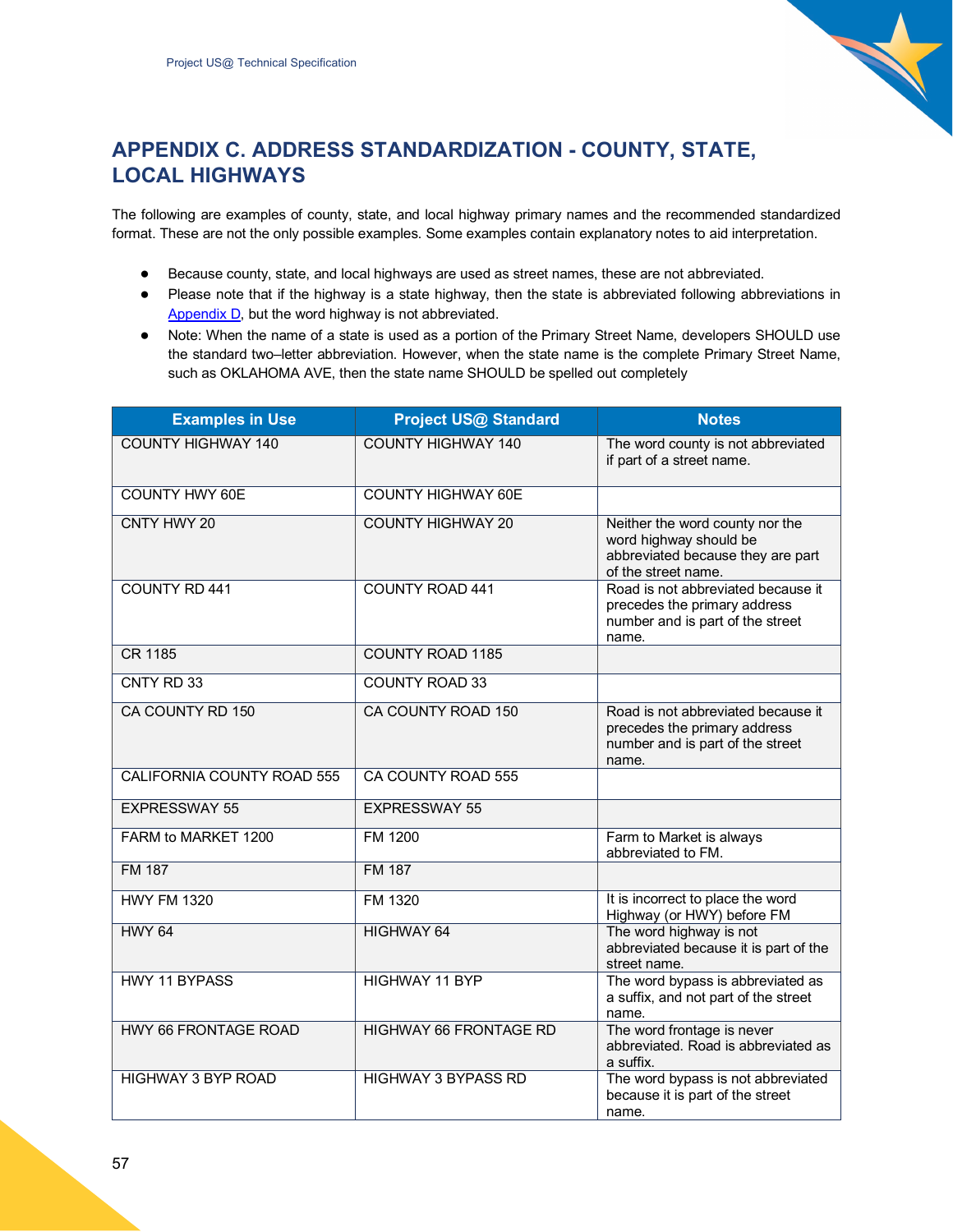| 110                         | <b>INTERSTATE 10</b>             | The word interstate is never<br>abbreviated.                                                 |
|-----------------------------|----------------------------------|----------------------------------------------------------------------------------------------|
| <b>IH280</b>                | <b>INTERSTATE 280</b>            |                                                                                              |
| <b>INTERSTATE HWY 680</b>   | <b>INTERSTATE 680</b>            |                                                                                              |
| <b>I 55 BYPASS</b>          | <b>INTERSTATE 55 BYP</b>         | Interstate is never abbreviated.<br>Bypass is abbreviated as a suffix.                       |
| I 26 BYP ROAD               | <b>INTERSTATE 26 BYPASS RD</b>   | Bypass is not abbreviated as it is<br>part of the street name.                               |
| <b>144 FRONTAGE ROAD</b>    | <b>INTERSTATE 44 FRONTAGE RD</b> | Road is abbreviated as a suffix.                                                             |
| RD <sub>5A</sub>            | ROAD <sub>5A</sub>               | Road is not abbreviated if it is part<br>of the street name.                                 |
| <b>RT 88</b>                | ROUTE 88                         | The word route is only abbreviated if<br>it is a suffix, but not part of the street<br>name. |
| <b>RTE 95</b>               | ROUTE <sub>95</sub>              |                                                                                              |
| RANCH RD 620                | RANCH ROAD 620                   |                                                                                              |
| ST HIGHWAY 303              | <b>STATE HIGHWAY 303</b>         |                                                                                              |
| <b>STATE HWY 60</b>         | <b>STATE HIGHWAY 60</b>          |                                                                                              |
| <b>SR 220</b>               | <b>STATE ROAD 220</b>            |                                                                                              |
| ST <sub>RD</sub> 86         | <b>STATE ROAD 86</b>             |                                                                                              |
| <b>SR MM</b>                | <b>STATE ROUTE MM</b>            |                                                                                              |
| <b>ST RT 175</b>            | <b>STATE ROUTE 175</b>           |                                                                                              |
| <b>STATE RTE 260</b>        | <b>STATE ROUTE 260</b>           |                                                                                              |
| <b>TOWNSHIP RD 20</b>       | <b>TOWNSHIP ROAD 20</b>          | Road is not abbreviated as it is part<br>of the street name.                                 |
| <b>TSR 45</b>               | <b>TOWNSHIP ROAD 45</b>          | The word township is never<br>abbreviated.                                                   |
| <b>US 41 SW</b>             | <b>US HIGHWAY 41 SW</b>          |                                                                                              |
| US HWY 44                   | <b>US HIGHWAY 44</b>             |                                                                                              |
| KENTUCKY 440                | KY HIGHWAY 440                   |                                                                                              |
| <b>KENTUCKY HIGHWAY 189</b> | KY HIGHWAY 189                   | State names that are part of street<br>names may be abbreviated<br>following Appendix D.     |
| KY 1207                     | KY HIGHWAY 1207                  |                                                                                              |
| KY HWY 75                   | KY HIGHWAY 75                    |                                                                                              |
| KY ST HWY 1                 | KY STATE HIGHWAY 1               | The word state is not abbreviated if<br>part of a street name.                               |
| KENTUCKY STATE HIGHWAY 625  | KY STATE HIGHWAY 625             |                                                                                              |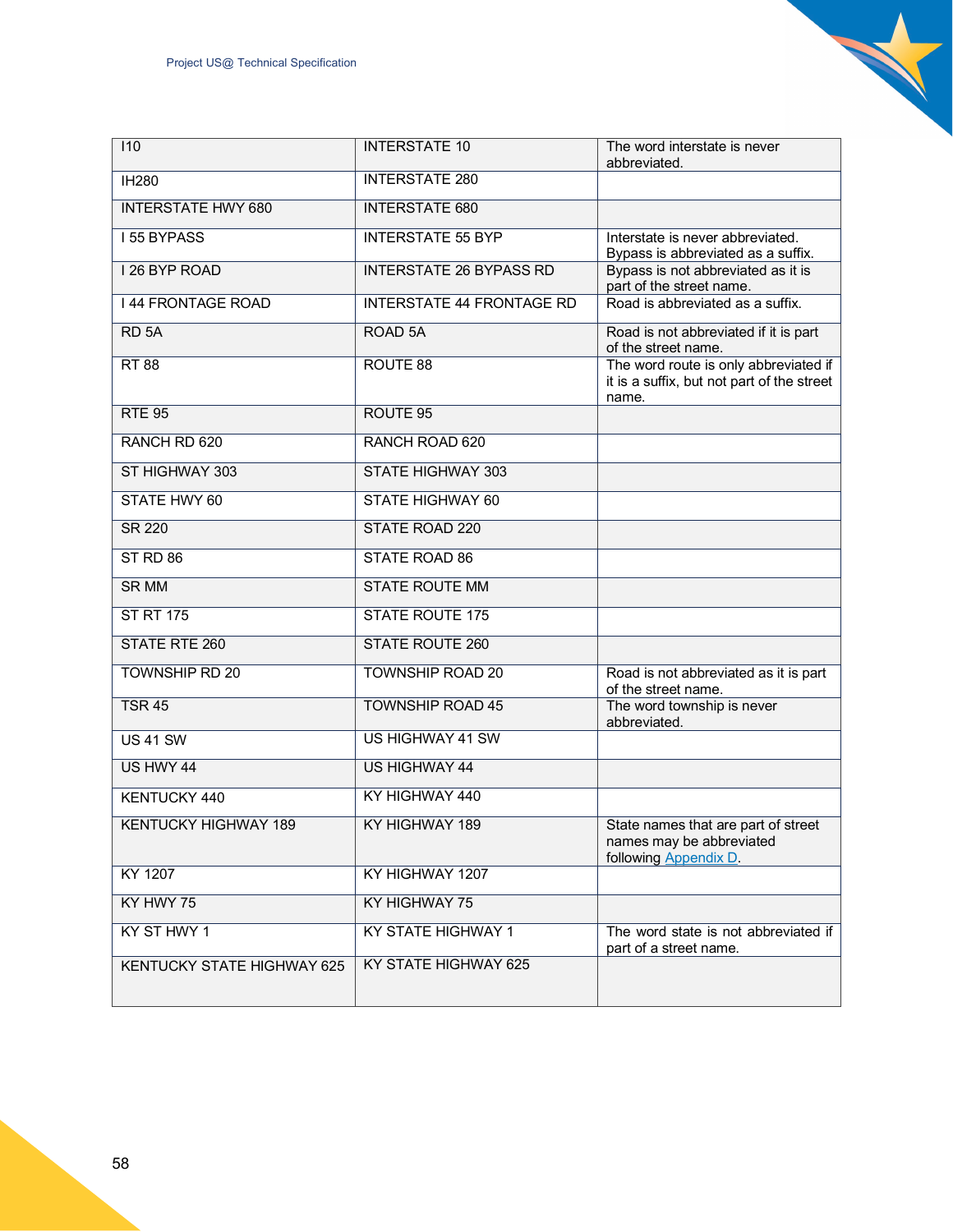

## <span id="page-58-0"></span>**APPENDIX D. TWO–LETTER STATE AND POSSESSION ABBREVIATIONS**

Use the abbreviations below when capturing or transforming patient addresses.

| <b>State/Possession</b>               | <b>Abbreviation</b>        |
|---------------------------------------|----------------------------|
| Alabama                               | AL.                        |
| Alaska                                | $\overline{\mathsf{AK}}$   |
| American Samoa                        | $\overline{AS}$            |
| Arizona                               | $\overline{AZ}$            |
| <b>Arkansas</b>                       | AR                         |
| California                            | $\overline{CA}$            |
| Colorado                              | $\overline{co}$            |
| Connecticut                           | $\overline{\text{CT}}$     |
| Delaware                              | DE                         |
| District of Columbia                  | $\overline{{\mathsf{DC}}}$ |
| <b>Federated States of Micronesia</b> | F <sub>M</sub>             |
| Florida                               | $\overline{FL}$            |
| Georgia                               | <b>GA</b>                  |
| Guam                                  | $\overline{GU}$            |
| <b>Hawaii</b>                         | $\overline{H}$             |
| Idaho                                 | $\overline{ID}$            |
| <b>Illinois</b>                       | $\overline{\mathsf{IL}}$   |
| Indiana                               | $\overline{\mathsf{IN}}$   |
| lowa                                  | $\overline{IA}$            |
| Kansas                                | $\overline{\text{KS}}$     |
| Kentucky                              | $\overline{KY}$            |
| Louisiana                             | LA                         |
| Maine                                 | <b>ME</b>                  |
| Marshall Islands                      | MН                         |
| Maryland                              | <b>MD</b>                  |
| Massachusetts                         | <b>MA</b>                  |
| Michigan                              | $\overline{MI}$            |
| Minnesota                             | $\overline{MN}$            |
| Mississippi                           | $\overline{\text{MS}}$     |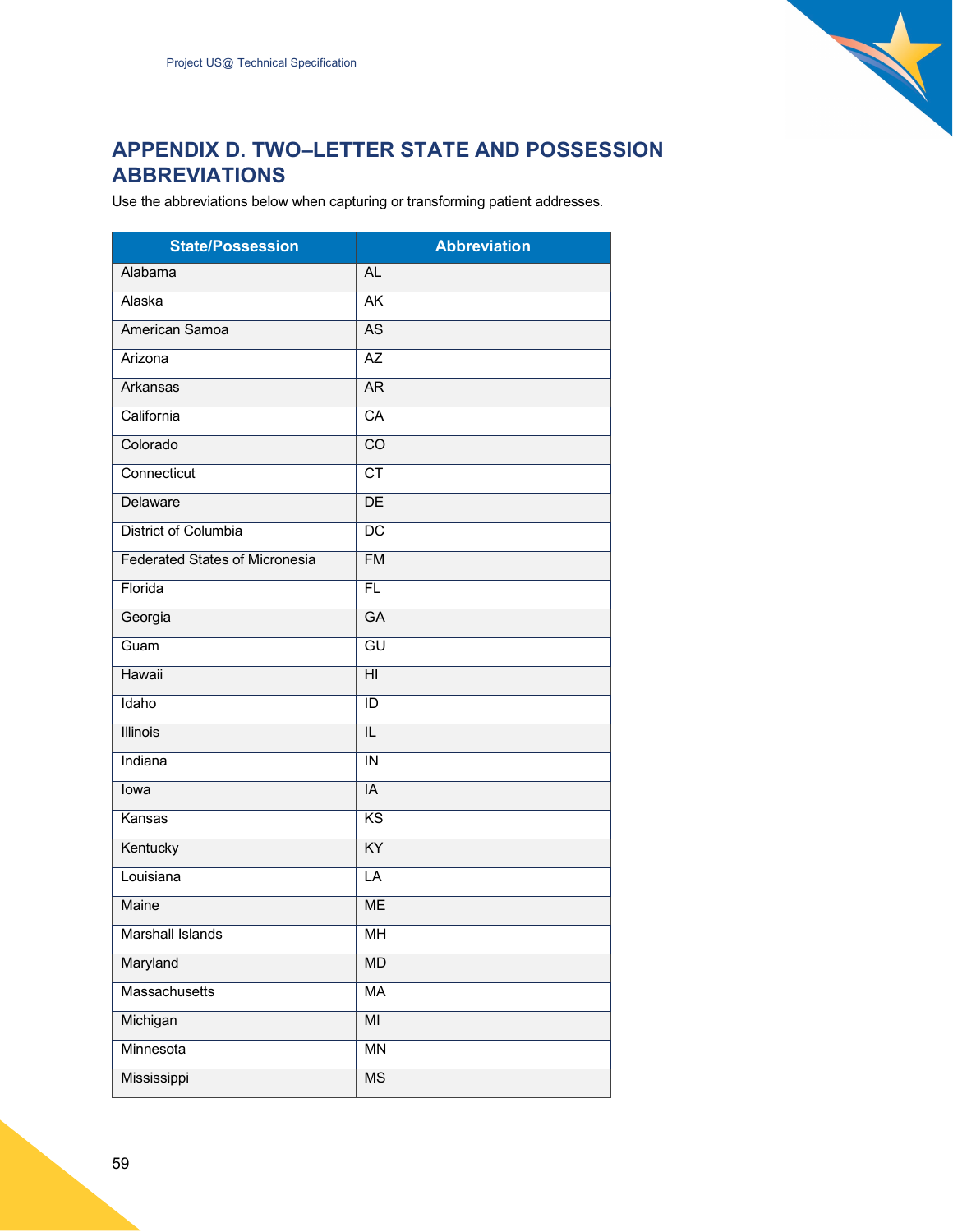| Missouri                 | <b>MO</b>                |
|--------------------------|--------------------------|
| Montana                  | MT                       |
| Nebraska                 | $\overline{\text{NE}}$   |
| Nevada                   | $\overline{\text{NV}}$   |
| <b>New Hampshire</b>     | $\overline{NH}$          |
| New Jersey               | $\overline{\text{NJ}}$   |
| <b>New Mexico</b>        | $\overline{\text{NM}}$   |
| <b>New York</b>          | $\overline{NY}$          |
| North Carolina           | $\overline{\text{NC}}$   |
| North Dakota             | $\overline{ND}$          |
| Northern Mariana Islands | $\overline{\mathsf{MP}}$ |
| Ohio                     | $\overline{OH}$          |
| Oklahoma                 | $\overline{\text{OK}}$   |
| Oregon                   | $\overline{\text{OR}}$   |
| Palau                    | $\overline{PW}$          |
| Pennsylvania             | $\overline{PA}$          |
| Puerto Rico              | $\overline{PR}$          |
| Rhode Island             | $\overline{R}$           |
| South Carolina           | SC                       |
| South Dakota             | SD                       |
| Tennessee                | $\overline{T}N$          |
| Texas                    | $\overline{TX}$          |
| Utah                     | $\overline{UT}$          |
| Vermont                  | $\overline{\mathsf{VT}}$ |
| Virgin Islands           | $\overline{VI}$          |
| Virginia                 | <b>VA</b>                |
| Washington               | <b>WA</b>                |
| <b>West Virginia</b>     | WV                       |
| Wisconsin                | $\overline{\mathsf{W}}$  |
| Wyoming                  | <b>WY</b>                |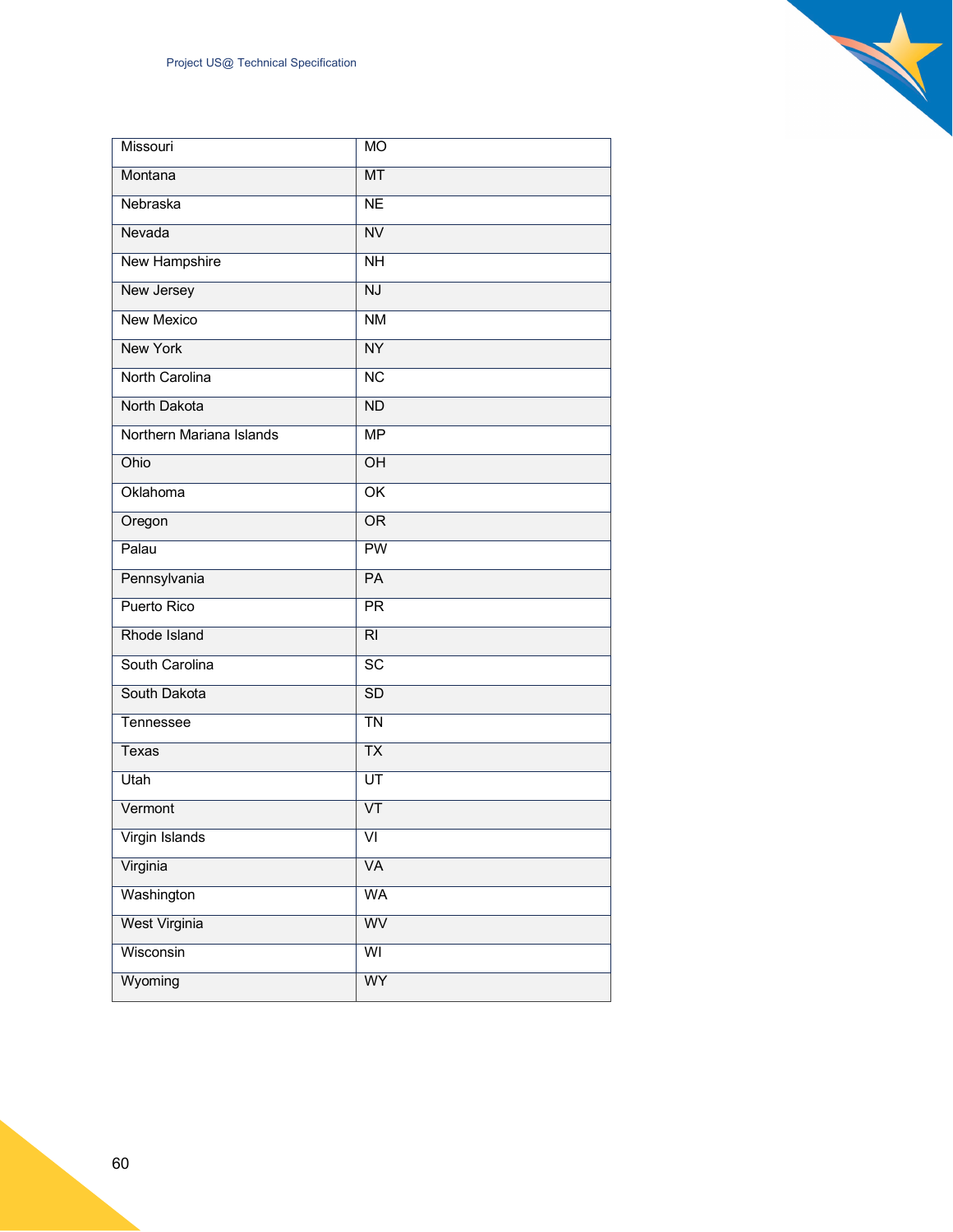| <b>Geographic Directional</b> | <b>Abbreviation</b> |
|-------------------------------|---------------------|
| <b>North</b>                  | N                   |
| East                          | Е                   |
| South                         | S                   |
| West                          | W                   |
| Northeast                     | <b>NE</b>           |
| Southeast                     | <b>SE</b>           |
| Northwest                     | <b>NW</b>           |
| Southwest                     | SW                  |

N

| <b>Military "State"</b>                          | <b>Abbreviation</b> |
|--------------------------------------------------|---------------------|
| Armed Forces Europe, the Middle East, and Canada | <b>AE</b>           |
| Armed Forces Pacific                             | AP                  |
| Armed Forces Americas (except Canada)            | AA                  |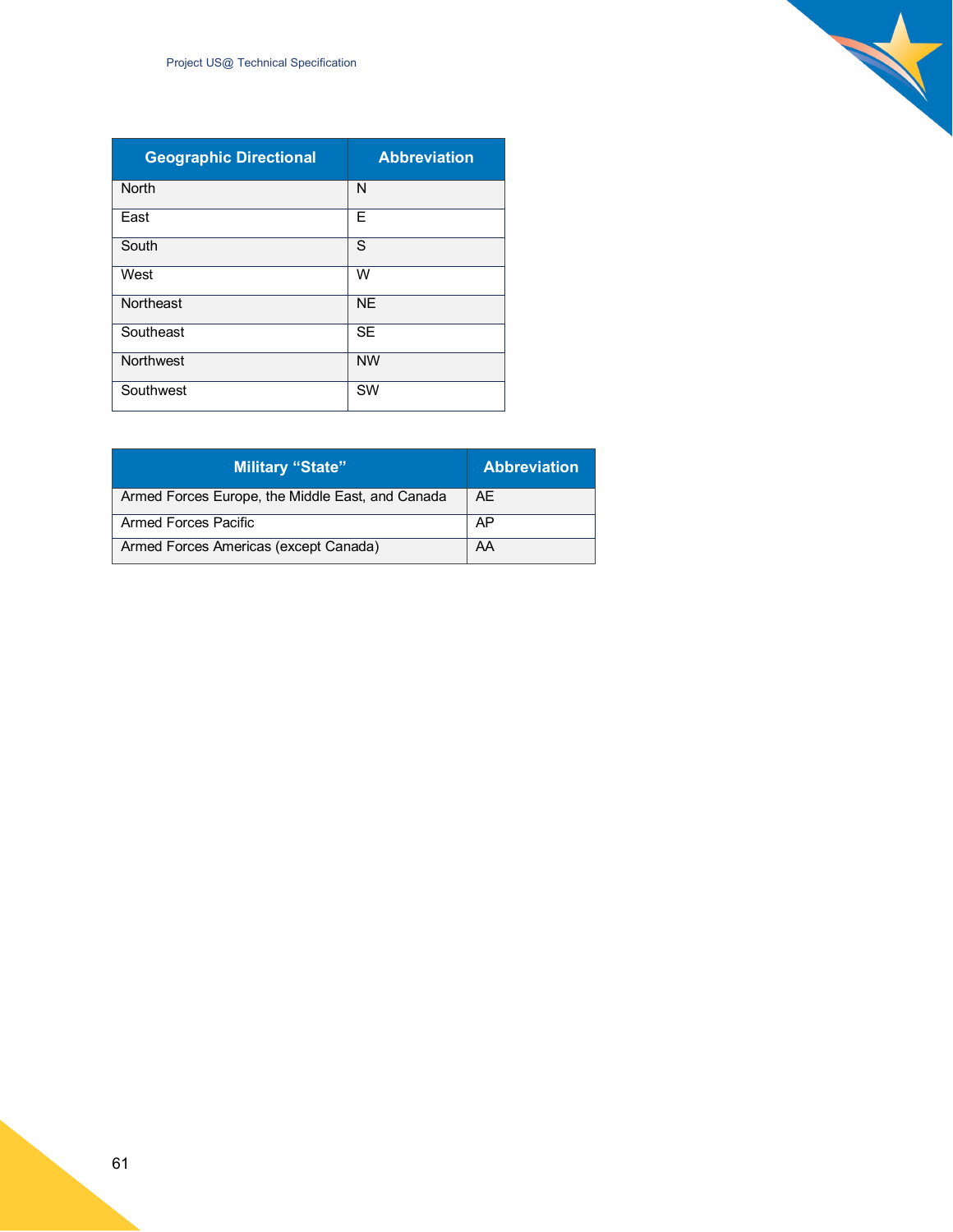

## <span id="page-61-0"></span>**APPENDIX E. STANDARD ABBREVIATIONS FOR SPANISH– LANGUAGE ADDRESSES**

In many areas of the country, street names are influenced by Hispanic culture. In these areas, Spanish prefix words such as *AVENIDA, CALLE,* and *CAMINO* are frequently used as the first word of the street name and often combined with prepositional phrases such as *de, la, de las,* and the noun they are describing. For example, *AVENIDA DE LA ESTRELLA* and *CAMINO DE LAS VILLAS* are considered *prefixes* because they normally occur at the beginning of the street name, while the English translation would be placed as a suffix in an address.

| <b>Spanish Prefix</b> | <b>Standardization</b> | <b>English Translation</b> |
|-----------------------|------------------------|----------------------------|
| <b>AVENIDA</b>        | <b>AVE</b>             | Avenue                     |
| CALLE                 | <b>CLL</b>             | <b>Street</b>              |
| <b>CAMINITO</b>       | <b>CMT</b>             | Little Road                |
| <b>CAMINO</b>         | <b>CAM</b>             | Road                       |
| <b>CERRADA</b>        | <b>CER</b>             | Closed                     |
| <b>CIRCULO</b>        | <b>CIR</b>             | Circle                     |
| <b>ENTRADA</b>        | <b>ENT</b>             | Entrance                   |
| <b>PASEO</b>          | <b>PSO</b>             | Path                       |
| <b>PLACITA</b>        | <b>PLA</b>             | Little Plaza               |
| <b>RANCHO</b>         | <b>RCH</b>             | Ranch                      |
| <b>VEREDA</b>         | <b>VER</b>             | <b>Small Path</b>          |
| <b>VISTA</b>          | <b>VIS</b>             | View                       |

*Note:* The English translation is provided for information only. Do not replace the Spanish words with the English translation.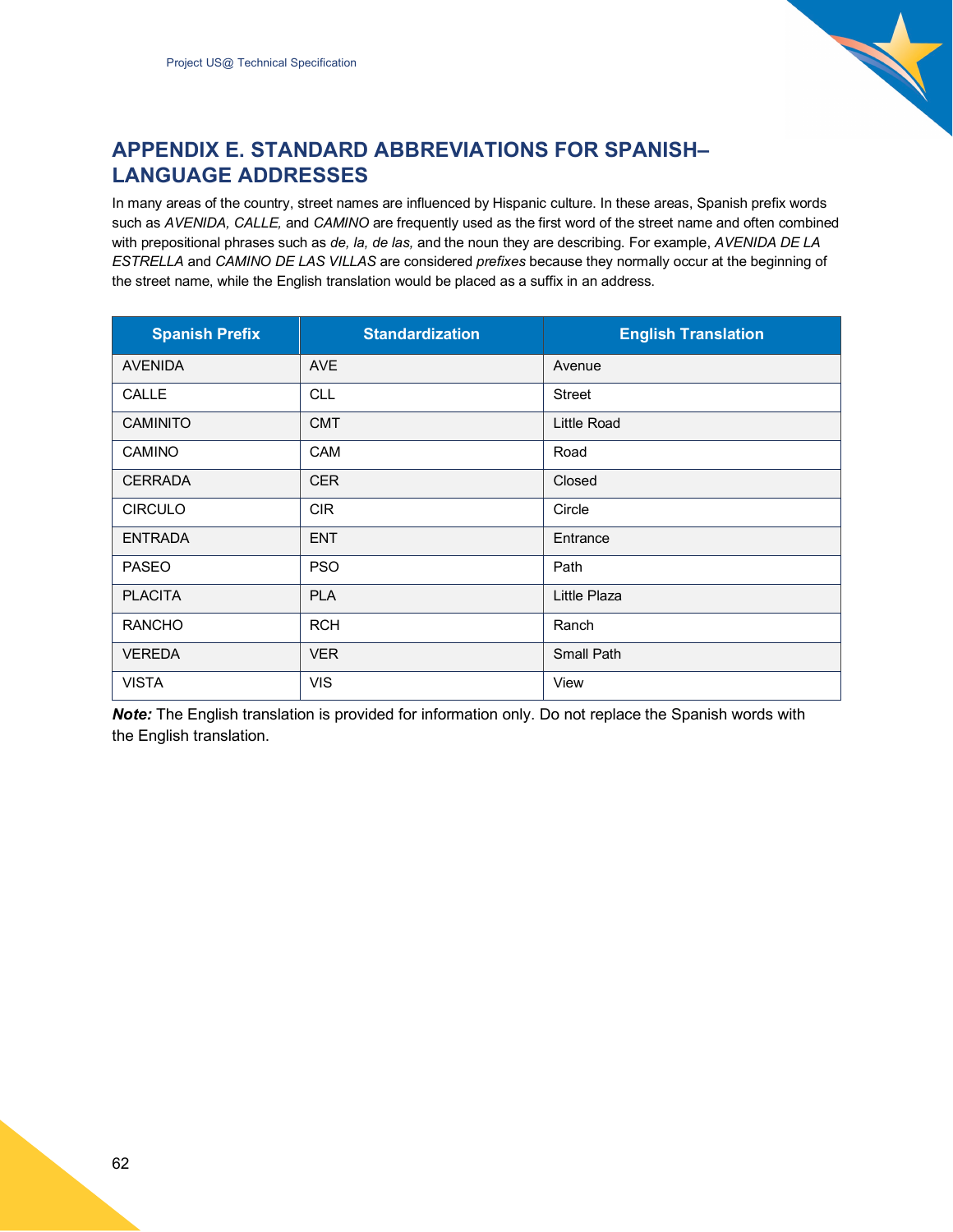

## <span id="page-62-0"></span>**APPENDIX F. COMMON TRANSLATIONS FOR PUERTO RICO ADDRESSES**

The following is a list of commonly used phrases that may appear in Puerto Rico addresses:

| <b>Spanish</b>       | <b>English</b>          |
|----------------------|-------------------------|
| Apartado             | PO Box                  |
| <b>Buzon</b>         | <b>Box</b>              |
| <b>Buzon Rural</b>   | <b>Rural Box</b>        |
| <b>Ruta Rural</b>    | <b>Rural Route</b>      |
| <b>Ruta Estrella</b> | <b>Highway Contract</b> |
| Edificio             | <b>Building</b>         |

*Note:* The English translation is provided for information only. Do not replace the Spanish words with the English translation.

The following is a list of Spanish words and their corresponding abbreviations that may appear in Puerto Rico addresses: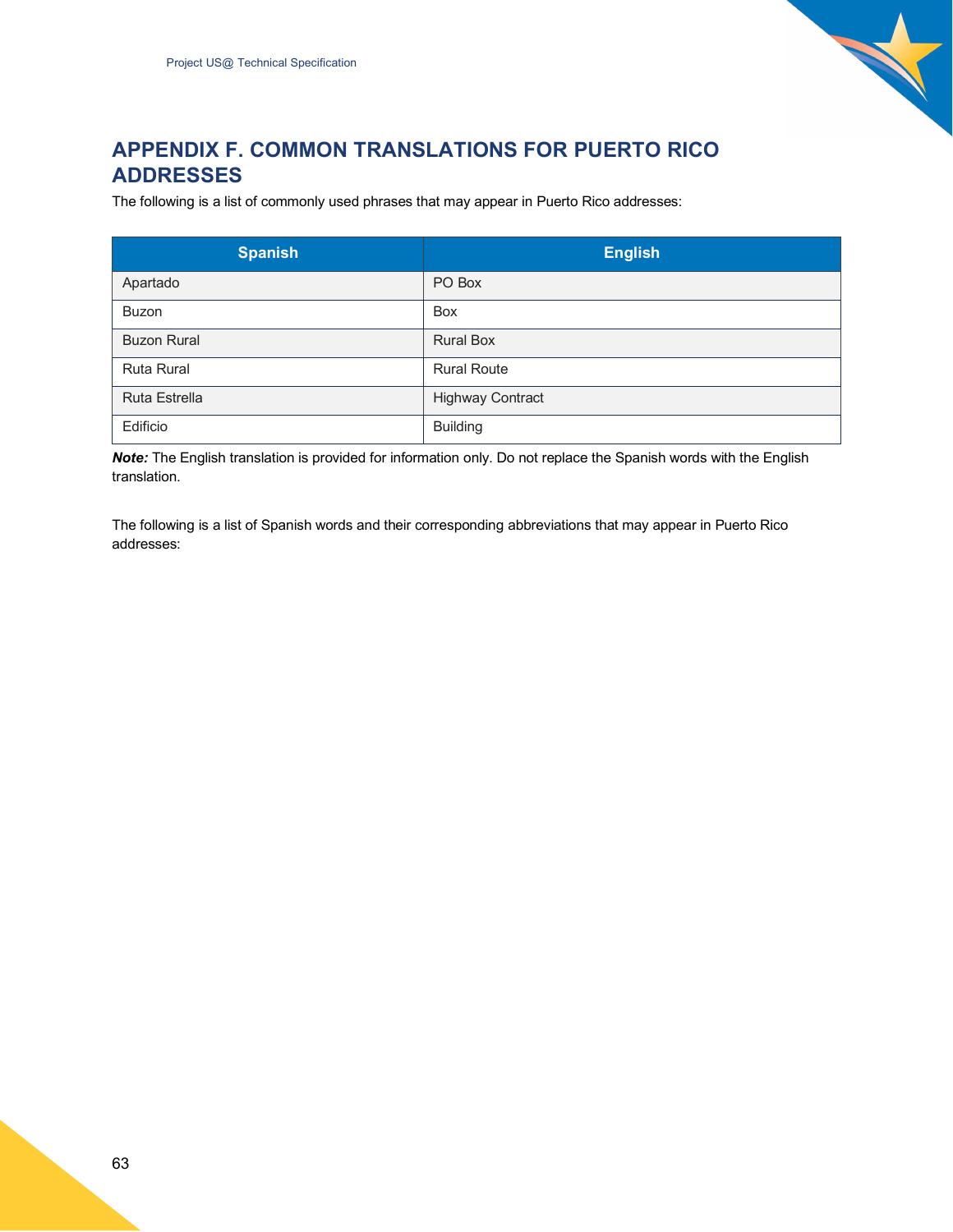| <b>Spanish Word</b> | <b>Abbreviation</b> | <b>Spanish Word</b> | <b>Abbreviation</b> |
|---------------------|---------------------|---------------------|---------------------|
| Apartamento         | <b>APT</b>          | Extencion           | <b>EXT</b>          |
| <b>Barriada</b>     | <b>BDA</b>          | Hospital            | <b>HOSP</b>         |
| <b>Building</b>     | <b>BLDG</b>         | Industrial          | <b>IND</b>          |
| Bloque              | <b>BL</b>           | Jardines            | <b>JARD</b>         |
| <b>Barrio</b>       | $\overline{BO}$     | <b>Mansiones</b>    | <b>MANS</b>         |
| Carretera           | <b>CARR</b>         | Parcelas            | <b>PARC</b>         |
| Caserio             | <b>CAS</b>          | Quebrada            | <b>QBDA</b>         |
| Condominio          | <b>COND</b>         | Reparto             | <b>REPTO</b>        |
| Cooperativa         | <b>COOP</b>         | Residencial         | <b>RES</b>          |
| Corporacion         | <b>CORP</b>         | Sector              | <b>SEC</b>          |
| Departamento        | <b>DEPT</b>         | Terraza             | <b>TERR</b>         |
| Edificio            | <b>EDIF</b>         | Urbanization        | <b>URB</b>          |
| Entrega General     | <b>GEN DEL</b>      | Villa               | VIL                 |

X